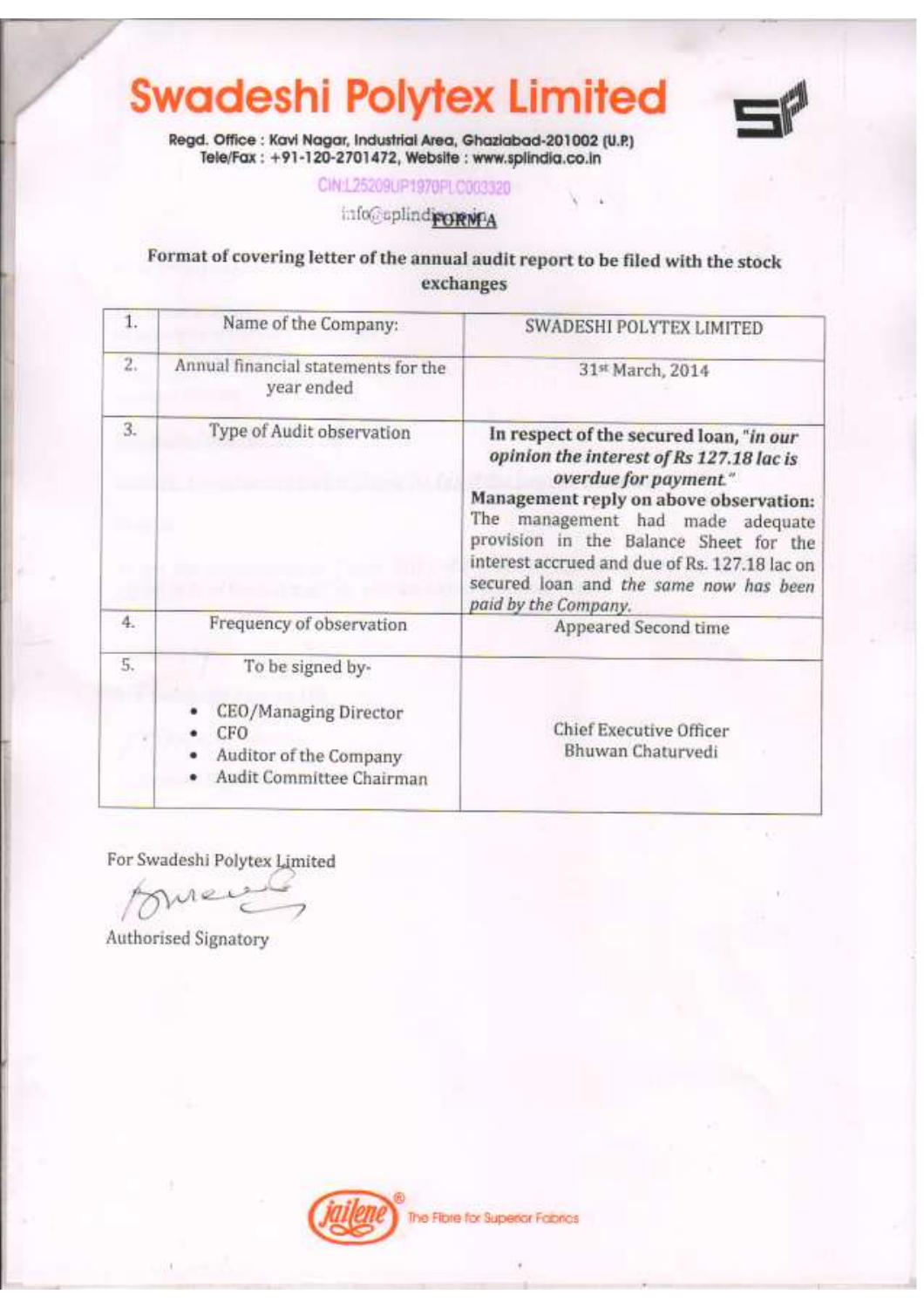### **Notice**

Notice is hereby given that 44th Annual General Meeting of **Swadeshi Polytex Limited** will be held on Thursday, 25th September, 2014 at 11:00 A.M at the Registered Office of the Company at New Kavi Nagar, Industrial Area, Ghaziabad - 201002 (Uttar Pradesh) to transact the following business:

#### **ORDINARY BUSINESS**

- 1. To receive, consider and adopt the Audited Balance Sheet as at 31<sup>st</sup> March, 2014 and the Statement of Profit and Loss Account of the Company ended as on that date together with Report of Board of Directors' and Auditors' thereon.
- 2. To appoint a Director in place of Mr. Gaurav Swarup (DIN 00374298), who retires by rotation and being eligible, offers himself for re- appointment.
- 3. To appoint a Director in place of Mr. Shamsher Bahadur Singh Kathpal (DIN 03225016), who retires by rotation and being eligible, offers himself for re- appointment.

#### 4. **Appointment of Auditors**

To consider and if thought fit to pass with or without modification(s) the following resolution as Special Resolution:

**"RESOLVED THAT** M/s SANMARKS & ASSOCIATES, Chartered Accountants (Firm Registration No. 003343N), be and are hereby re-appointed as Auditors of the Company from the conclusion of this Annual General Meeting until the conclusion of the next Annual General Meeting at such remuneration as may be decided by the Audit Committee/ Board of Directors of the Company."

#### **SPECIAL BUSINESS:**

#### 5. **Appointment of Mr.Atul Seksaria as an Independent Director of the Company**

To consider and if thought fit to pass with or without modification(s) the following resolution as Ordinary Resolution:

**"RESOLVED that** pursuant to the provisions of Sections 149, 150, 152 and any other applicable provisions of the Companies Act, 2013 and the Rules made thereunder (including any statutory modification(s) or reenactment thereof for the time being in force) read with Schedule IV to the Companies Act, 2013, Mr. Atul Seksaria(holding DIN 00028099), a non executive Director of the Company,be and is hereby appointed as an independent Director of the Company to hold office for 5 consecutive years upto March 31, 2019, not liable to retire by rotation."

#### 6. **Appointment of Mr. Yezdezard Jehangir Dastoor as an Independent Director of the Company**

To consider and if thought fit to pass with or without modification(s) the following resolution as Ordinary Resolution:

**"RESOLVED that** pursuant to the provisions of Sections 149, 150, 152 and any other applicable provisions of the Companies Act, 2013 and the Rules made thereunder (including any statutory modification(s) or reenactment thereof for the time being in force) read with Schedule IV to the Companies Act, 2013, Mr. Yezdezard Jehangir Dastoor (holding DIN 00788485), a non executive Director of the Company be and is hereby appointed as an independent Director of the Company to hold office for 5 consecutive years upto March 31, 2019, not liable to retire by rotation."

#### 7. **Appointment of Mr. Niranjan Kumar Gupta as an Independent Director of the Company**

To consider and if thought fit to pass with or without modification(s) the following resolution as Ordinary Resolution:

**"RESOLVED** that pursuant to the provisions of Sections 149, 150, 152 and any other applicable provisions of the Companies Act, 2013 and the Rules made thereunder (including any statutory modification(s) or reenactment thereof for the time being in force) read with Schedule IV to the Companies Act, 2013, Mr. Niranjan Kumar Gupta (holding DIN 00923080), a non executive Director of the Company, be and is hereby appointed as an independent Director of the Company to hold office for 5 consecutive years upto March 31, 2019, not liable to retire by rotation."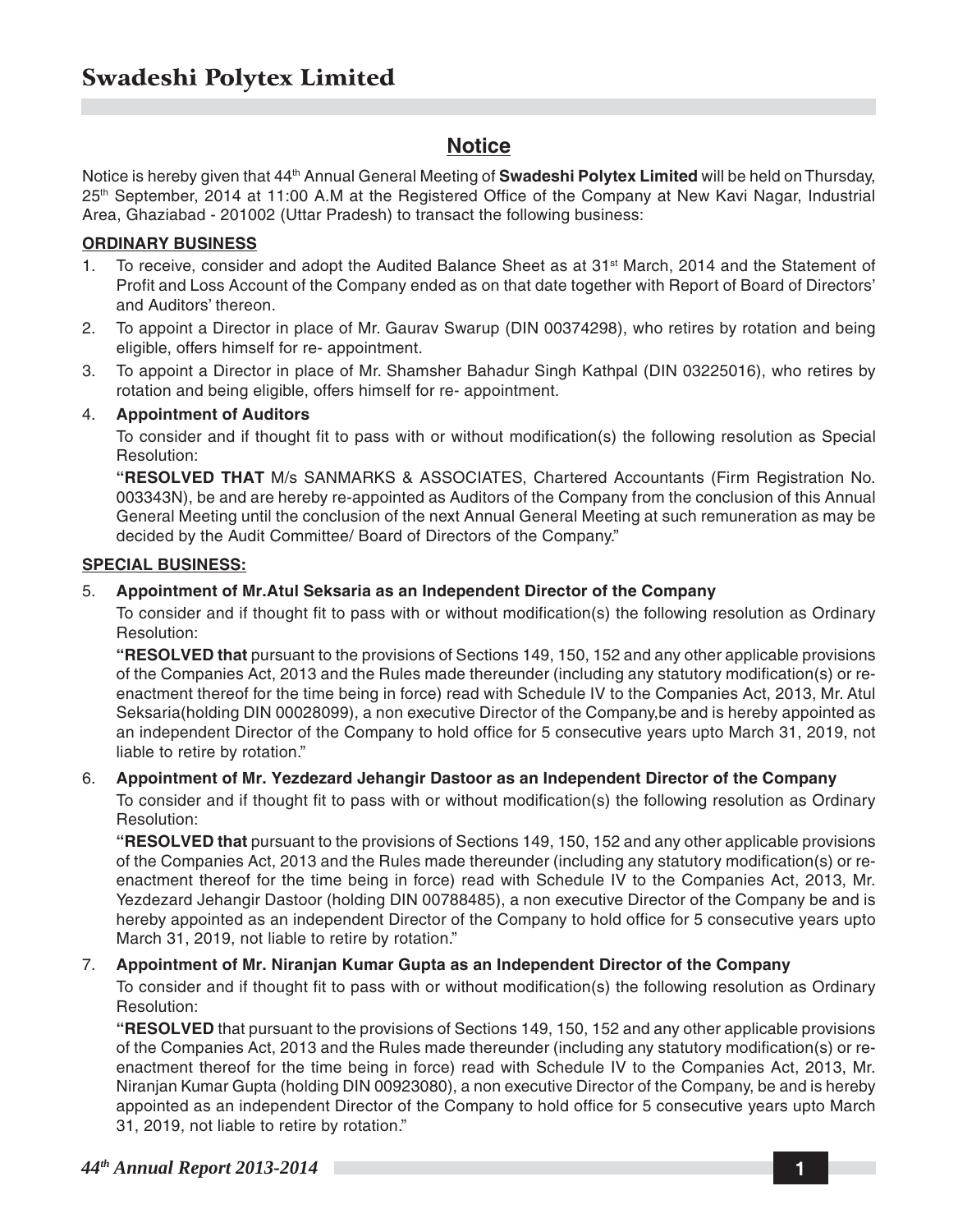#### 8. **Appointment of Mr. Naveen Aggarwal as an Independent Director of the Company**

To consider and if thought fit to pass with or without modification(s) the following resolution as Ordinary Resolution:

**"RESOLVED that** pursuant to the provisions of Sections 149, 150, 152 and any other applicable provisions of the Companies Act, 2013 and the Rules made thereunder (including any statutory modification(s) or reenactment thereof for the time being in force) read with Schedule IV to the Companies Act, 2013, Mr. Naveen Aggarwal (holding DIN 00936395), a non executive Director of the Company, be and is hereby appointed as an independent Director of the Company to hold office for 5 consecutive years upto March 31, 2019, not liable to retire by rotation."

#### 9. **Appointment of Mr. Shyam Sunder Madan as an Independent Director of the Company**

To consider and if thought fit to pass with or without modification(s) the following resolution as Ordinary Resolution:

**"RESOLVED that** pursuant to the provisions of Sections 149, 150, 152 and any other applicable provisions of the Companies Act, 2013 and the Rules made thereunder (including any statutory modification(s) or reenactment thereof for the time being in force) read with Schedule IV to the Companies Act, 2013, Mr. Shyam Sunder Madan (holding DIN 02427885), a non executive Director of the Company, be and is hereby appointed as an independent Director of the Company to hold office for 5 consecutive years upto March 31, 2019, not liable to retire by rotation."

#### 10. **Amendment of Articles of Association**

To consider and, if thought fit, to pass with or without modification, the following resolution as a Special Resolution:

**"RESOLVED THAT** approval be and is hereby given pursuant to the provisions of Section 14 and other relevant provisions, if any, of the Companies Act, 2013, the existing Clause 97 in the Articles of Association of the Company be and is hereby replaced as follows:

97. "Unless otherwise determined by the Company in General Meeting and subject to Section 149 of the Companies Act, 2013 the number of directors shall not be less than three and not more than fifteen."

**"RESOLVED FURTHER THAT** the Board of Directors of the Company be and is hereby authorized to take all such steps and actions for the purposes of making all such filings and registrations as may be required in relation to the aforesaid amendment to the Articles of Association and further to do all such acts, deeds, matters and things as may be deemed necessary to give effect to this resolution."

> By order of the Board For **Swadeshi Polytex Limited**

Place : New Delhi **(P. C. Vaish) (B. Mehrotra)** Dated : 5<sup>th</sup> August, 2014 **Director** Director **Director** Director

Sd/- Sd/- (DIN No. 03440470) (DIN No. 03279399)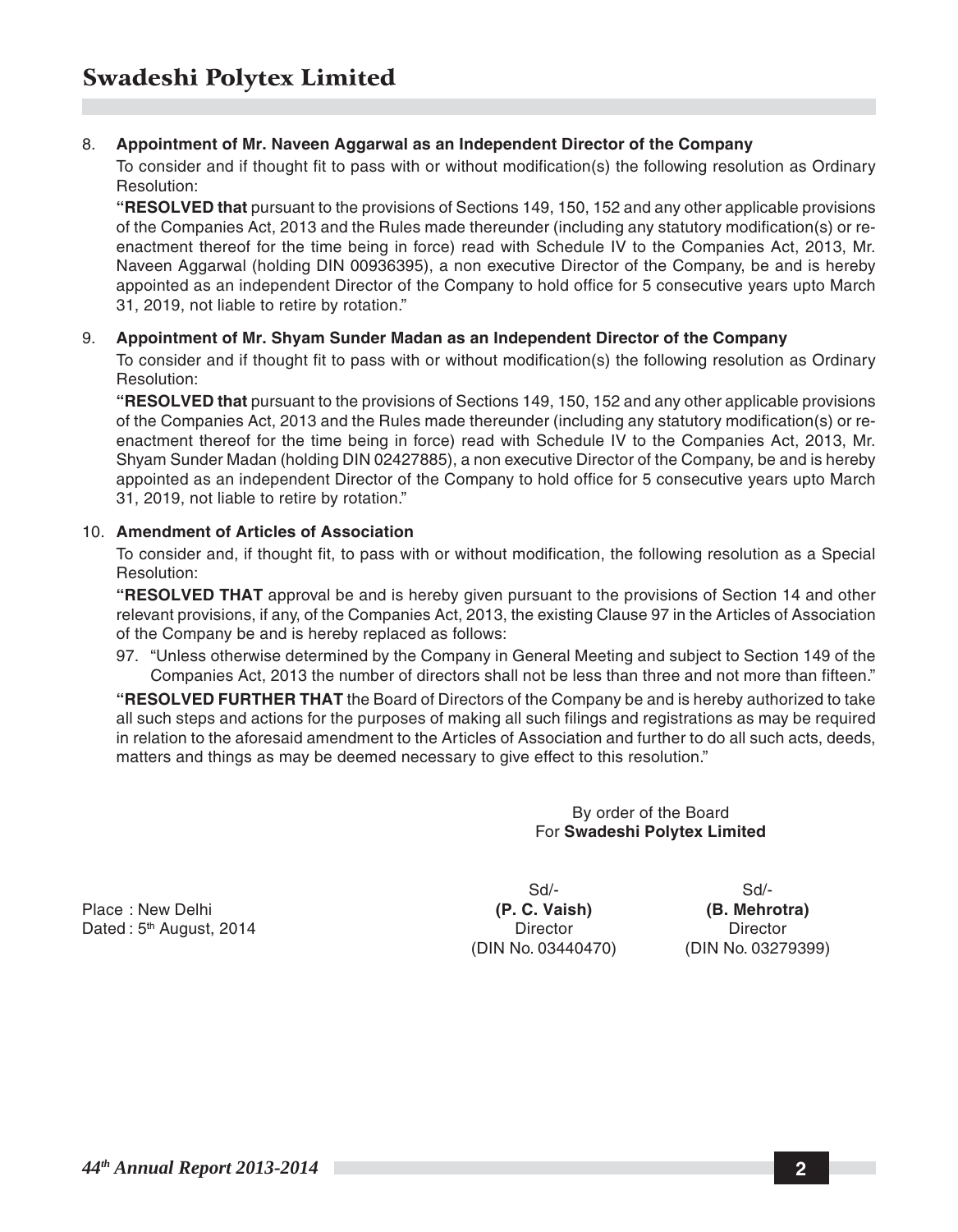#### **Notes:**

- 1. The relative Explanatory Statement pursuant to section 102 of the Companies Act, 2013 (Act) in respect of the business under Item Nos. 5 to 10 of the Notice, is annexed hereto. The relevant details as required under clause 49 of the Listing Agreements entered into with the Stock Exchanges, of persons seeking appointment/re-appointment as Directors under Item No. 2, 3 and Item Nos. 5 to 9 of the Notice, are also annexed.
- 2. A Member entitled to attend and vote at the Annual General Meeting (AGM) is entitled to appoint a proxy to attend and vote instead of himself and the proxy need not be a Member of the Company. The instrument appointing the proxy, in order to be effective, must be deposited at the Company's Registered Office, duly completed and signed, not less than FORTY-EIGHT HOURS before the meeting. Proxies submitted on behalf of limited companies, societies, etc., must be supported by appropriate resolutions/authority, as applicable. A person can act as proxy on behalf of Members not exceeding fifty (50) and holding in the aggregate not more than 10% of the total share capital of the Company. In case a proxy is proposed to be appointed by a Member holding more than 10% of the total share capital of the Company carrying voting rights, then such proxy shall not act as a proxy for any other person or shareholder.
- 3. The Register of Members and Transfer Books of the Company will be closed from Thursday 18<sup>th</sup> September, 2014 to Thursday, 25<sup>th</sup> September, 2014, both days inclusive.
- 4. Members holding shares in dematerialized form are requested to intimate all changes pertaining to their bank details, National Electronic Clearing Service (NECS), Electronic Clearing Service (ECS), mandates, nominations, power of attorney, change of address, change of name, e-mail address, contact numbers, etc., to their Depository Participant (DP). Changes intimated to the DP will then be automatically reflected in the Company's records which will help the Company and the Company's Registrars and Transfer Agents RCMC Share Registry Private Limited (RCMC) to provide efficient and better services. Members holding shares in physical form are requested to intimate such changes to RCMC directly.
- 5. Members holding shares in physical form are requested to consider converting their holding to dematerialized form to eliminate all risks associated with physical shares and for ease of portfolio management. Members can contact the Company or RCMC for assistance in this regard.
- 6. Members holding shares in physical form in identical order of names in more than one folio are requested to send to the Company or RCMC Share Registry Private Limited (RCMC) having its office at B- 25/1, First Floor, Okhla Industrial Area, Phase 2, Delhi, the details of such folios together with the share certificates for consolidating their holding in one folio. A consolidated share certificate will be returned to such Members after making requisite changes thereon.
- 7. In case of joint holders attending the meeting, the Member whose name appears as the first holder in the order of names as per the Register of Members of the Company will be entitled to vote.
- 8. The Notice of the AGM along with the Annual Report 2013-14 and instructions for e-voting, Attendance slip and Proxy form is being sent by electronic mode to those Members whose e-mail addresses are registered with the Company/Depositories, unless any Member has requested for a physical copy of the same. For Members who have not registered their e-mail addresses, physical copies are being sent by the permitted mode.Members may note that the Notice of the AGM and the Annual Report 2013-14 will be available on the Company's website www.splindia.co.in
- 9. The Notice of the AGM along with the Annual Report 2013-14 is being sent by electronic mode to those Members whose e-mail addresses are registered with the Company/Depositories, unless any Member has requested for a physical copy of the same. For Members who have not registered their e-mail addresses, physical copies are being sent by the permitted mode.
- 10. Clause 35 B of the Listing Agreement and Section 108 of the Companies Act, 2013 read with Rule 20 of Companies (Management and Administration) Rules, 2014, provides for the mandatory electronic voting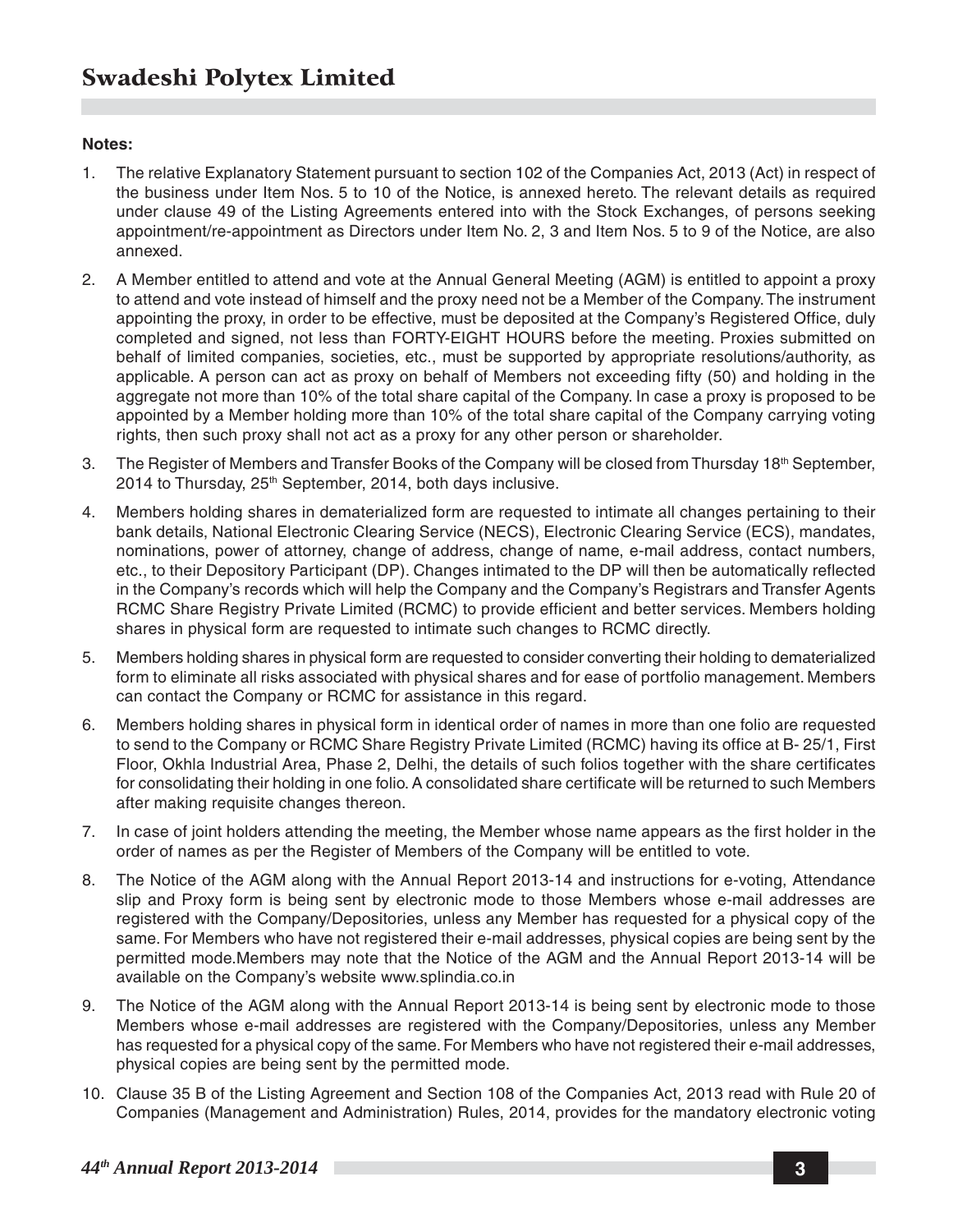facility to all the members of the Company to exercise their right to vote at the general meeting through electronic means. The Company in compliance of the provisions is providing the electronic voting facility to all the members at the cut off date for transacting the businesses at the Annual General Meeting by electronic means by following the e-voting process. The Complete details of the instructions for e-voting is annexed to this notice.

By order of the Board For **Swadeshi Polytex Limited**

Place : New Delhi **(P. C. Vaish) (B. Mehrotra)** Dated : 5<sup>th</sup> August, 2014 **Director** Director Director Director

(DIN No. 03440470) (DIN No. 03279399)

Sd/- Sd/-

#### **Explanatory Statement (Pursuant to section 102 of the Companies Act, 2013)**

As required by section 102 of the Companies Act, 2013 (Act), the following explanatory statement sets out all material facts relating to the business mentioned under Item Nos. 5 to 10 of the accompanying Notice:

#### **Item No. 5 to 9:**

The Company had, pursuant to the provisions of clause 49 of the Listing Agreements entered with the Stock Exchanges appointed Mr. Atul Seksaria, Mr. Yezdezard Jehangir Dastoor, Mr. Niranjan Kumar Gupta, Mr. Naveen Aggarwal, and Mr. Shyam Sunder Madan as Independent Directors, in compliance with the requirements of the clause.

Pursuant to the provisions of section 149 of the Act, which came in to effect from April 1, 2014, every listed public company is required to have at least one-third of the total number of directors as independent directors, who are not liable to retire by rotation.

The Board Proposed the appointment of these directors as Independent Directors from 31<sup>st</sup> March, 2014 up to 31st March, 2019.

Mr. Atul Seksaria, Mr. Yezdezard Jehangir Dastoor, Mr. Niranjan Kumar Gupta, Mr. Naveen Aggarwal and Mr. Shyam Sunder Madan non-executive directors of the Company, have given a declaration to the Board that they meet the criteria of independence as provided under section 149(6) of the Act. In the opinion of the Board, each of these directors fulfil the conditions specified in the Act and the Rules framed thereunder for appointment as Independent Director and they are independent of the management.

In compliance with the provisions of section 149 read with Schedule IV of the Act, the appointment of these directors as Independent Directors is now being placed before the Members for their approval. The terms and conditions of appointment of the above Directors shall be open for inspection by the Members at the Registered Office of the Company during normal business hours on any working day, excluding Saturday.

A brief profile of the Independent Directors whose appointment is proposed at Item Nos. 5 to 9 of the accompanying Notice, have been given in the annexure attached.

Except Mr. Atul Seksaria, Mr. Yezdezard Jehangir Dastoor, Mr. Niranjan Kumar Gupta, Mr. Naveen Aggarwal and Mr. Shyam Sunder Madan, being appointee, none of the Directors and Key Managerial Personnel of the Company and their relatives is concerned or interested, financial or otherwise, in the resolution except and to the extent they are member of the Company.

#### **Item No. 10**

The present Articles allow the maximum number of Directors to be twelve.

The Companies Act, 2013 vide Section 149 allows the maximum number of Directors in a Company upto fifteen (15). Therefore to make the Articles in conformity with the Companies Act, 2013 and to broad base the Board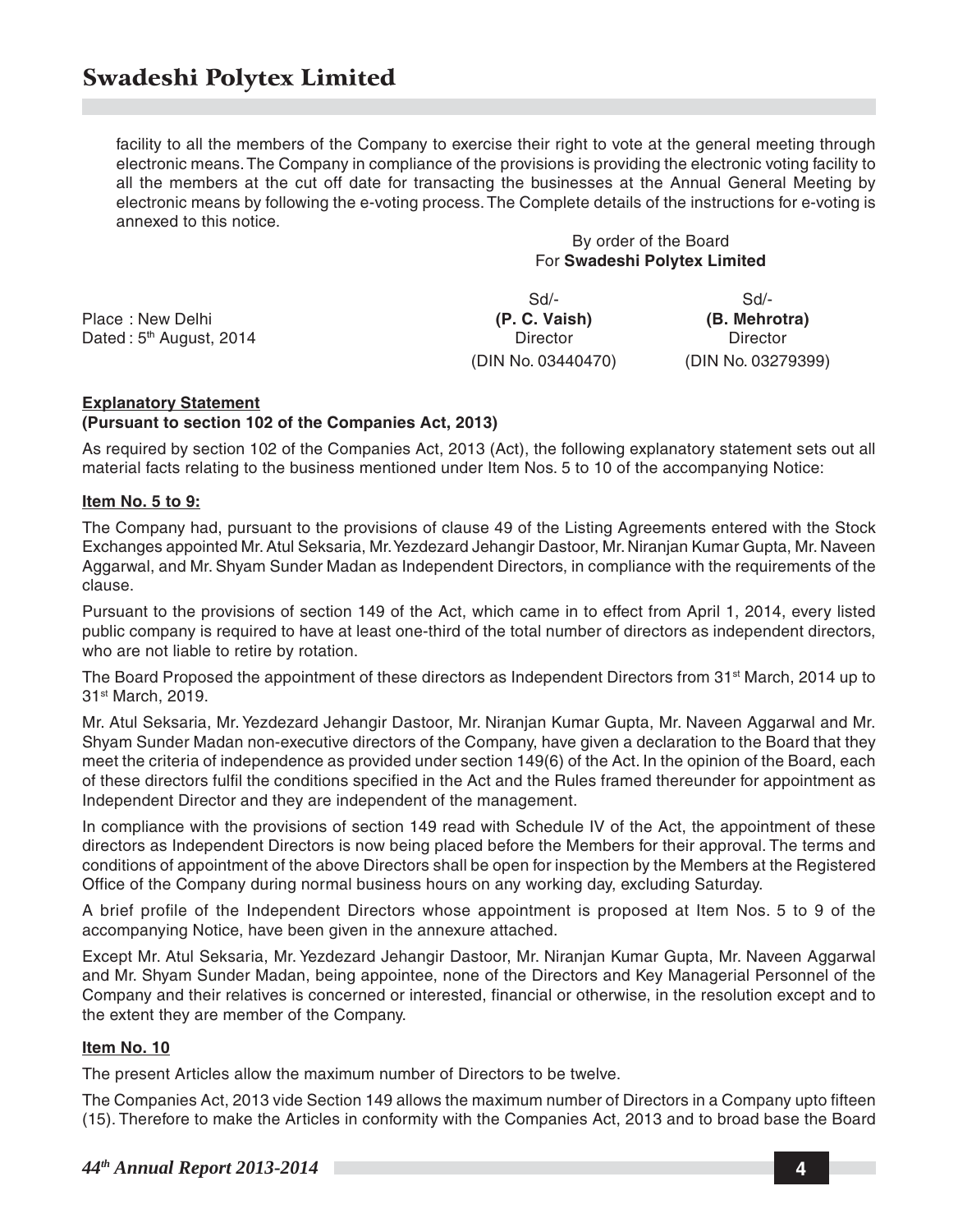by inducting new members it is required to amend Clause 97 of the existing Articles of Association of the Company.

The directors recommend the resolution set forth above in this relation for approval of members.

None of the Directors and Key Managerial Personnel of the Company and their relatives is concerned or interested, financial or otherwise, in the resolution.

| <b>Particulars</b>                                                                                                                                                         | <b>Mr. Gaurav Swarup</b>                                                                                                                                                                                                                             | Mr. Shamsher Bahadur<br><b>Singh Kathpal</b> |
|----------------------------------------------------------------------------------------------------------------------------------------------------------------------------|------------------------------------------------------------------------------------------------------------------------------------------------------------------------------------------------------------------------------------------------------|----------------------------------------------|
| Date of Birth                                                                                                                                                              | 21/11/1956                                                                                                                                                                                                                                           | 11/01/1962                                   |
| Date of Appointment                                                                                                                                                        | 30/05/1988                                                                                                                                                                                                                                           | 26/08/2010                                   |
| Qualifications                                                                                                                                                             | Master of Business Administration,<br>Harvard University, USA (1980)<br>Bachelor of Engineering (Mech.),<br>Jadavpur University, Calcutta (1978)                                                                                                     | <b>FCS</b>                                   |
| Expertise in specific<br>functional areas                                                                                                                                  | General Management                                                                                                                                                                                                                                   | Legal, Secretarial                           |
| Directorship held in<br><b>Other Public Companies</b><br>(Excluding Foreign                                                                                                | Industrial and Prudential<br><b>Investment Company Limited</b>                                                                                                                                                                                       | Nil                                          |
| Companies)                                                                                                                                                                 | Paharpur Cooling Towers Ltd                                                                                                                                                                                                                          |                                              |
|                                                                                                                                                                            | Paharpur Industries Limited                                                                                                                                                                                                                          |                                              |
|                                                                                                                                                                            | <b>Chemical and Metallurgical</b><br>Design Company Limited                                                                                                                                                                                          |                                              |
|                                                                                                                                                                            | K S B Pumps Limited                                                                                                                                                                                                                                  |                                              |
|                                                                                                                                                                            | Upper Ganges Sugar and<br>Industries Limited                                                                                                                                                                                                         |                                              |
|                                                                                                                                                                            | <b>TIL Limited</b>                                                                                                                                                                                                                                   |                                              |
|                                                                                                                                                                            | New Holding and Trading<br><b>Company Limited</b>                                                                                                                                                                                                    |                                              |
| Memberships/<br>Chairmanships of<br>committees of<br>other companies<br>(includes only Audit<br>Committee and<br>Shareholders/<br><b>Investors Grievance</b><br>Committee) | <b>AUDIT COMMITTEE:</b><br>1. KSB Pumps Ltd.-Member<br>2. TIL Ltd.-Member<br>3. Paharpur Pragnya Tech. Park Pvt. Ltd.-Member<br>4. Paharpur Pragnya Realty Pvt. Ltd.-Member<br><b>SHAREHOLDER'S GRIEVANCE COMMITTEE:</b><br>1. KSB Pumps Ltd.-Member | Nil                                          |
| Number of shares<br>held in the Company                                                                                                                                    | 350                                                                                                                                                                                                                                                  | Nil                                          |
| Relationship with<br>other Directors                                                                                                                                       | None                                                                                                                                                                                                                                                 | None                                         |

#### **Profile of Directors Mentioned in point no. 2 and 3**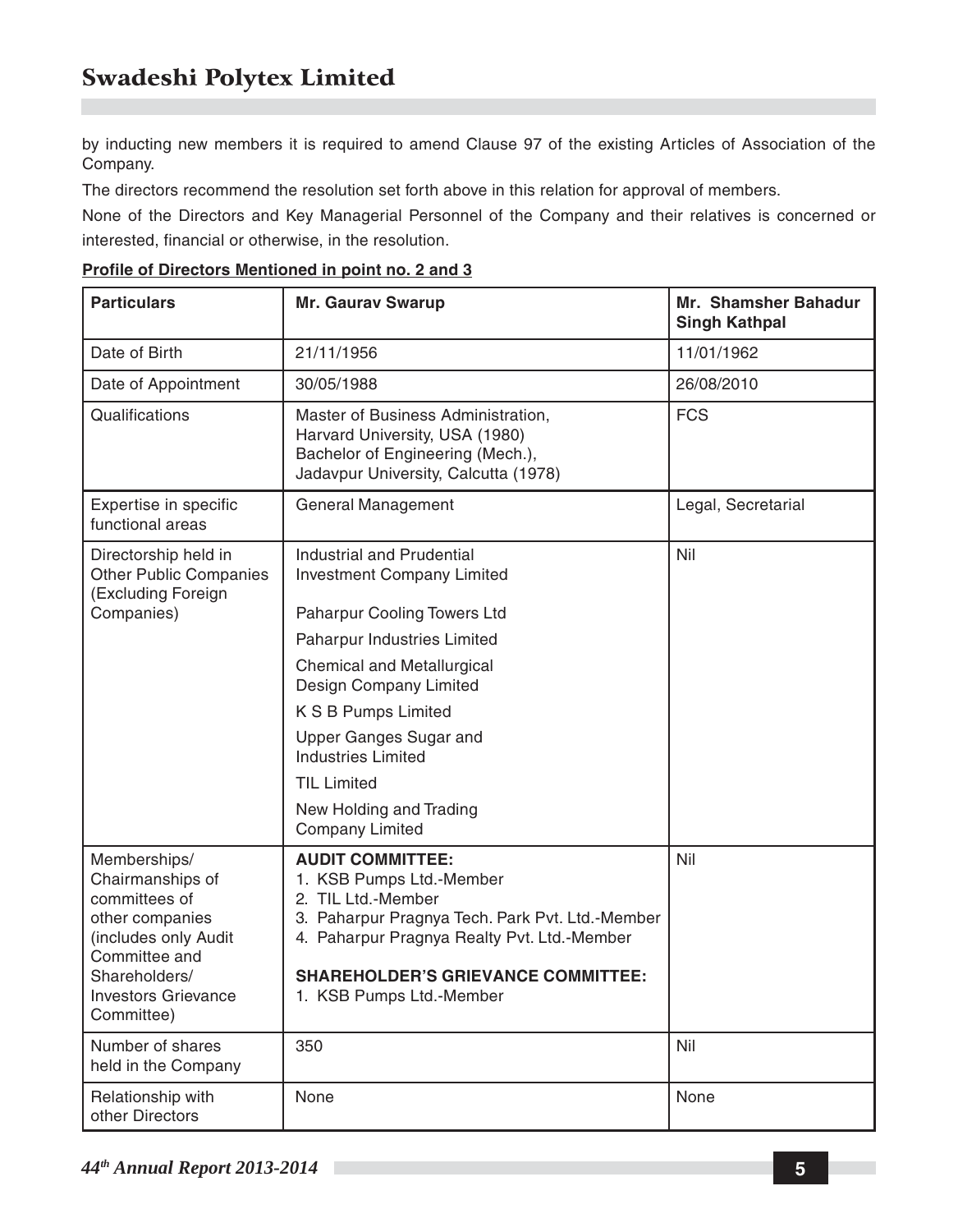| <b>Particulars</b>                                                                                                                                                                  | Mr. Atul Seksaria                                                                                                                                                                                                                                | Mr. Yezdezard<br>Jehangir<br><b>Dastoor</b> | Mr. Niranjan<br><b>Kumar Gupta</b>        | Mr. Naveen<br>Aggarwal                                                                                                                                                                                                                           | Mr. Shyam<br>Sunder Madan                                                                                                                        |
|-------------------------------------------------------------------------------------------------------------------------------------------------------------------------------------|--------------------------------------------------------------------------------------------------------------------------------------------------------------------------------------------------------------------------------------------------|---------------------------------------------|-------------------------------------------|--------------------------------------------------------------------------------------------------------------------------------------------------------------------------------------------------------------------------------------------------|--------------------------------------------------------------------------------------------------------------------------------------------------|
| Date of Birth                                                                                                                                                                       | 27/06/1962                                                                                                                                                                                                                                       | 22/09/1955                                  | 10/08/1954                                | 30/03/1975                                                                                                                                                                                                                                       | 01/05/1943                                                                                                                                       |
| Date of<br>Appointment                                                                                                                                                              | 23/11/2006                                                                                                                                                                                                                                       | 30/05/2011                                  | 23/11/2006                                | 23/11/2006                                                                                                                                                                                                                                       | 23/11/2006                                                                                                                                       |
| Qualifications                                                                                                                                                                      | <b>Chartered Accountant</b>                                                                                                                                                                                                                      | <b>LLB</b>                                  | <b>LLB</b>                                | <b>Chartered Accountant</b>                                                                                                                                                                                                                      | B.A. CAIIB(I)                                                                                                                                    |
| Expertise in<br>specific<br>functional<br>areas                                                                                                                                     | Possesses rich and<br>wide post qualification<br>experience of<br>27 years in the areas<br>of assurance,<br>business and risk<br>advisory, due<br>diligence reviews,<br>advising & structuring<br>of entrepreneurial<br>growth<br>companies etc. | Legal                                       | Sales tax,<br>Service tax                 | Possesses rich and wide<br>post qualification<br>experience of 17 years<br>in the areas of Audit<br>assurance, business and<br>risk advisory, due diligence<br>reviews, advising &<br>structuring of<br>entrepreneurial growth<br>companies etc. | Subsequent to<br>retirement from<br>Indian Overseas<br>Bank as General<br>Manager in 2003<br>functioning as<br>independent<br>financial Advisor. |
| Directorship<br>held in other<br>Public<br>Companies<br>(excluding<br>foreign<br>companies)                                                                                         | Amar Ujala<br>Publication Ltd.<br>Skipper<br>Electricals<br>(India) Ltd.                                                                                                                                                                         | Supreme<br>Paper Mills<br>Ltd.              | Skipper<br>Electricals<br>(India)<br>Ltd. | Nil                                                                                                                                                                                                                                              | Nil                                                                                                                                              |
| Memberships/<br>Chairmanships<br>of committees<br>of other<br>companies<br>(includes only<br><b>Audit Committee</b><br>and<br>Shareholders/<br>Investors<br>Grievance<br>Committee) | Audit Committee:<br>Amar Ujala<br><b>Publication Limited</b><br>Skipper Electricals<br>(India) Ltd.                                                                                                                                              | Nil                                         | Nil                                       | Nil                                                                                                                                                                                                                                              | Nil                                                                                                                                              |
| Number of<br>sharesheld in<br>the Company                                                                                                                                           | 250                                                                                                                                                                                                                                              | Nil                                         | 250                                       | 250                                                                                                                                                                                                                                              | 250                                                                                                                                              |
| Relationship<br>with other<br><b>Directors</b>                                                                                                                                      | None                                                                                                                                                                                                                                             | None                                        | None                                      | None                                                                                                                                                                                                                                             | None                                                                                                                                             |

### **Profile of Directors Mentioned in point no. 5 to 9**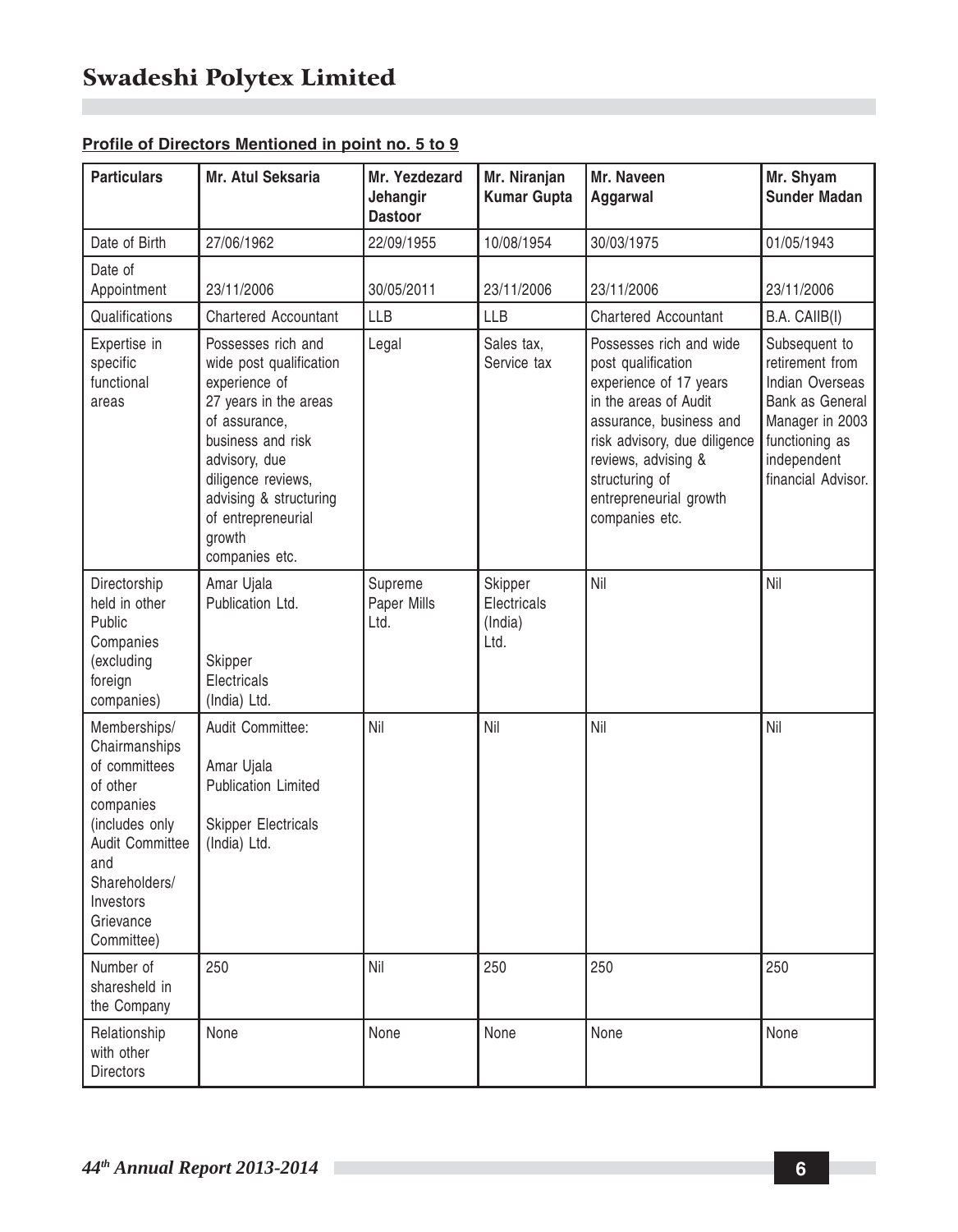#### **DIRECTORS' REPORT**

Dear Members,

Your Directors have pleasure in presenting the 44<sup>th</sup> Annual Report along with Audited Accounts and annexure attached thereto for the year ended 31<sup>st</sup> March, 2014.

#### **HIGHLIGHTS**

The factory of the Company located at Ghaziabad is closed since 1998. Since there were no production activities during the year, the Company has not made any manufacturing profit during the year. The Company had also not made any trading of products during the last financial year.

The Company has entered into the Real Estate sector in the earlier year. The Company has earned a revenue of  $\bar{\tau}$  649.75 Lacs from selling of lease plot rights of the Company during the year. Your directors are hopeful of achieving better results in the current financial year.

#### **FINANCIAL REPORT**

The Financial Results of the Company for the year 2013-2014 are summarized below:

| <b>Particulars</b>                                              | Year Ended on<br>31.03.2014<br>(in Lakhs) | Year Ended on<br>31.03.2013<br>(in Lakhs) |
|-----------------------------------------------------------------|-------------------------------------------|-------------------------------------------|
| <b>Total Income</b>                                             | 733.71                                    | 1429.45                                   |
| <b>Total Expenditure</b>                                        | 584.04                                    | 1446.72                                   |
| Profit /Loss before exceptional items and tax                   | 149.67                                    | (17.26)                                   |
| Deferred Tax Assets / current tax/income tax provision          | 171.66                                    | 152.54                                    |
| Profit from continuing operation                                | 321.34                                    | 135.27                                    |
| Profit after tax                                                | 321.34                                    | 135.27                                    |
| Balance in Profit & Loss Account brought forward from last Year | (7112.00)                                 | (7247.27)                                 |
| Balances Carried forward to Balance Sheet                       | (6790.65)                                 | (7112.00)                                 |

#### **DIVIDEND**

Your Directors do not recommend any dividend for the year under review due to accumulated loss in the Company.

#### **CORPORATE GOVERNANCE REPORT AND MANAGEMENT DISCUSSION & ANALYSIS REPORT.**

As per clause 49 of the Listing Agreements entered into with the Stock Exchanges, Corporate Governance Report with auditors' certificate thereon and Management Discussion and Analysis report are attached and form part of this report.

#### **DIRECTORS' RESPONSIBILITY STATEMENT**

Pursuant to the requirement of section 217(2AA) of the Companies Act, 1956, and based on the representations received from the management, the directors hereby confirm that:

(i) in the preparation of the annual accounts for the financial year 2013-14, the applicable accounting standards have been followed and there are no material departures;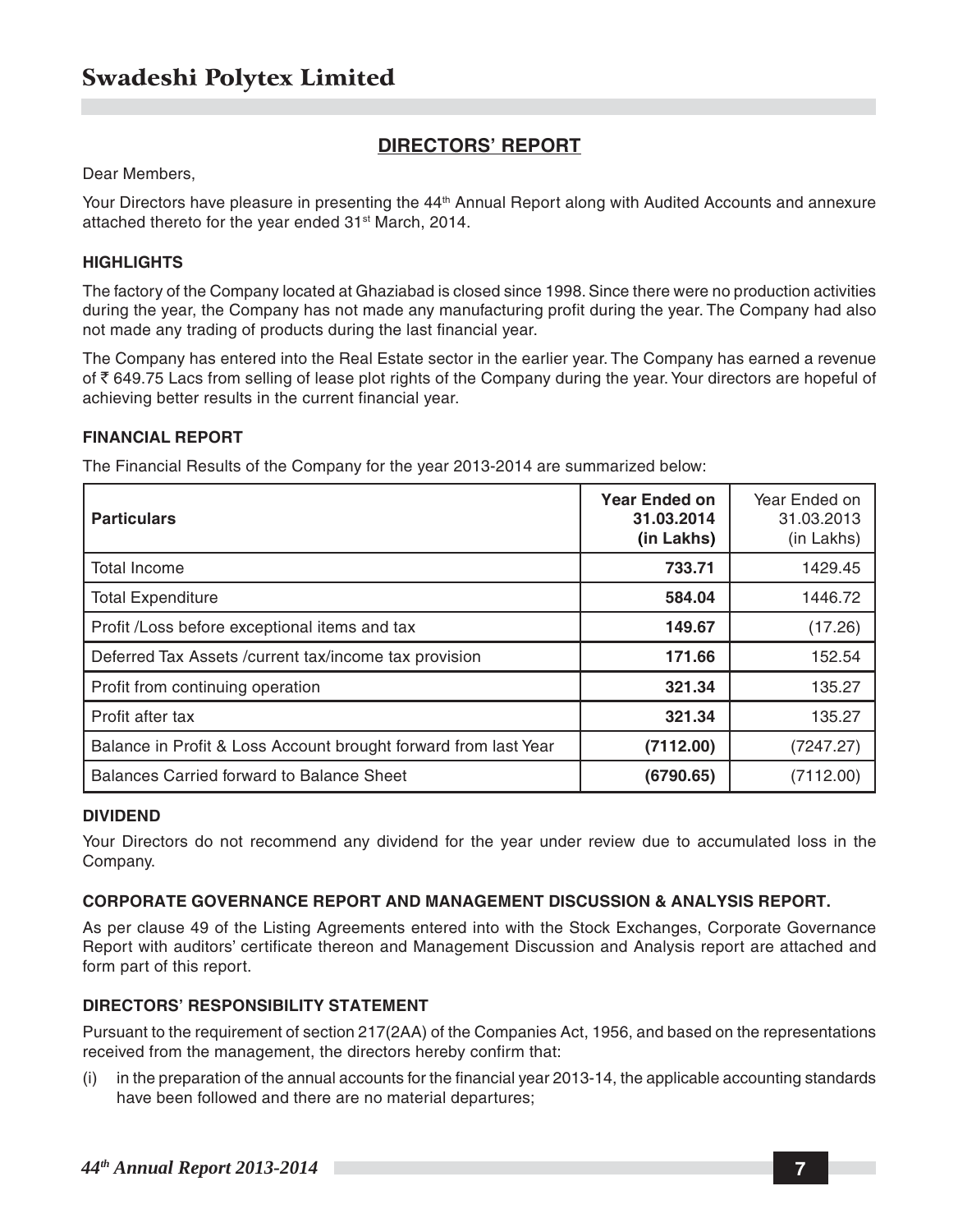- (ii) they have selected such accounting policies and applied them consistently and made judgments and estimates that are reasonable and prudent so as to give a true and fair view of the state of affairs of the Company at the end of the financial year and of the profit of the Company for the financial year;
- (iii) they have taken proper and sufficient care to the best of their knowledge and ability for the maintenance of adequate accounting records in accordance with the provisions of the Companies Act, 1956. They confirm that there are adequate systems and controls for safeguarding the assets of the Company and for preventing and detecting fraud and other irregularities;
- (iv) they have prepared the annual accounts on a going concern basis.

#### **DIRECTORS**

In terms of the provisions of Section 149 and other applicable provisions of the "Companies Act, 2013" an independent director shall hold office up to a term of five consecutive years on the Board of the Company and shall not be liable to retire by rotation. In accordance with the provisions Mr. Atul Seksaria, Mr. Yezdezard Jehangir Dastoor, Mr. Niranjan Kumar Gupta, Mr. Naveen Aggarwal and Mr. Shyam Sunder Madan Directors are being appointed as Independent Directors for a period of five consecutive years up to March 31, 2019.

The Company has received declarations from all the independent directors confirming that they meet with the criteria of independence as prescribed under Section 149(6) of the "Companies Act, 2013" and Clause 49 of the Listing Agreement. The details of the proposal for appointment of independent directors are mentioned in the statement under Section 102 of the Companies Act'' 2013'' annexed to the Notice of the Annual General Meeting of the Company.

In terms of the provisions of Section 152 of the Companies Act, 2013, Mr. Gaurav Swarup (DIN 00374298) Directors and Mr. Shamsher Bahadur Singh Kathpal (DIN 03225016), retire by rotation and being eligible have offered themselves for re-appointment.

#### **AUDITORS**

M/s SANMARKS & Associates, Chartered Accountants, who are the statutory auditors of the Company, hold office till the conclusion of the forthcoming AGM and are eligible for re-appointment.

#### **AUDITORS REPORT**

The observations made by the Auditors in the Annexure to the Auditors' Report in point no. iii(g) are :

"In respect of the secured loan, in our opinion the interest of Rs 127.18 lac is overdue for payment."

#### *Management reply on the above observation:*

The management had made adequate provision in the Balance Sheet for the interest accrued and due of Rs. 127.18 lac on secured loan and the same now has been paid by the Company.

#### **PARTICULARS OF EMPLOYEES**

There are no employees who are in receipt of remuneration for which particulars are required to be disclosed as required under section 217 (2A) of the Companies Act, 1956 read with the Companies (Particulars of Employees) Rules 1975.

#### **CONSERVATION OF ENERGY, TECHNOLOGY ABSORPTION & FOREIGN EXCHANGE EARNINGS & OUTGO**

In the absence of any manufacturing activities during the year under review, no steps were required to be taken for conservation of energy, technology absorption and research & development and as such the information relating thereto may be taken as nil. There were no foreign exchange earnings and outgo during the year under review.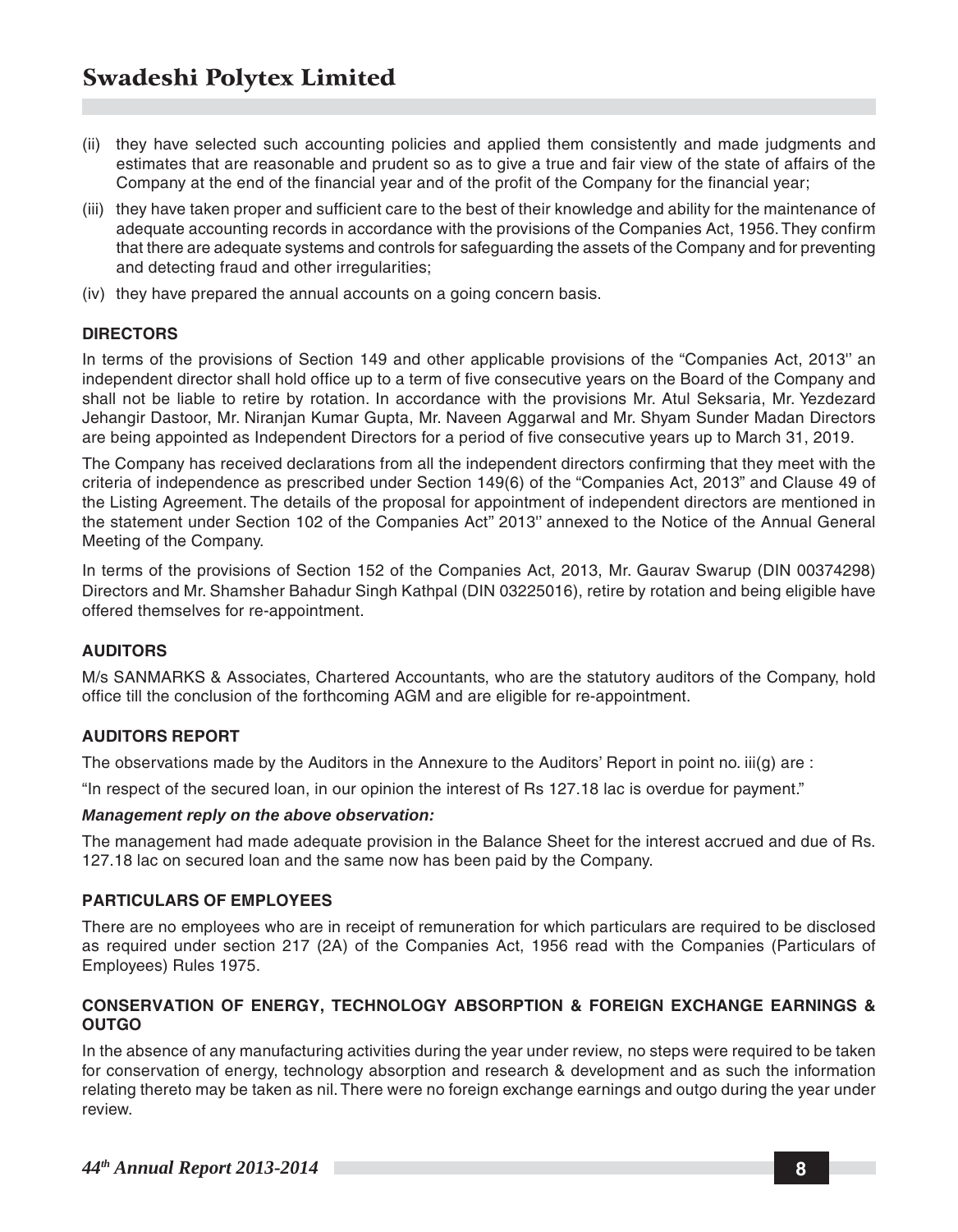#### **PUBLIC DEPOSITS:**

During the year under review, Your Company has not accepted any deposits in terms of section 58A of the Companies Act, 1956 read with the Companies (Acceptance of Deposit) Rules, 1975, and also no amount was outstanding on account of principal or interest thereon, as on the date of the Balance Sheet.

#### **ACKNOWLEDGEMENT**

Your Directors wish to convey their sincere thanks to all the shareholders for the trust they have reposed in the Company and its board.

> For and on behalf of the Board FOR **SWADESHI POLYTEX LIMITED**

Place: New Delhi **(P. C. Vaish) (P. C. Vaish)** (B. Mehrotra) (B. Mehrotra) (B. Mehrotra) (B. Mehrotra) (B. Mehrotra) Date: 5<sup>th</sup> August, 2014

DIN No. 03440470 DIN No.03279399

Sd/- Sd/-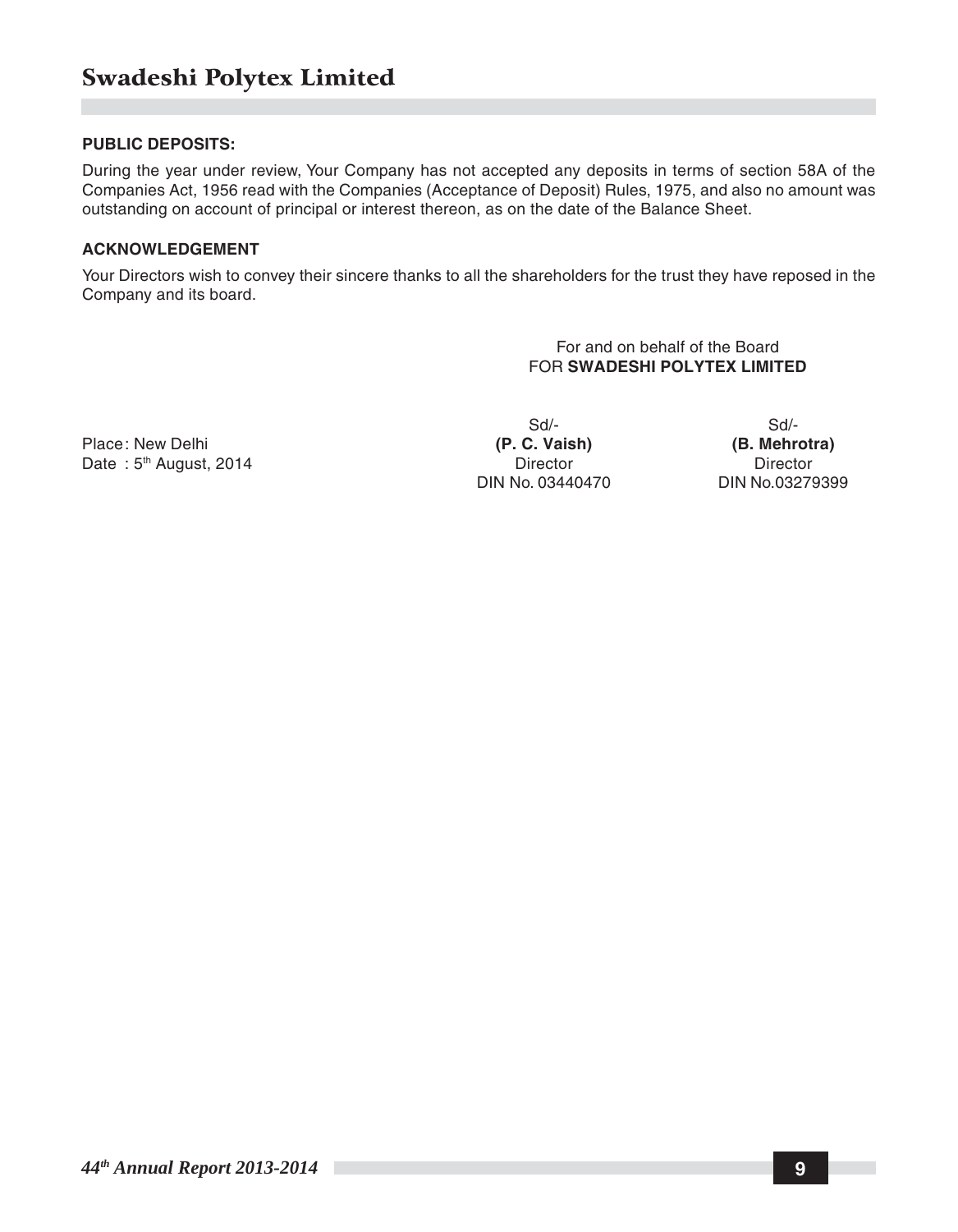#### **COMPLIANCE CERTIFICATE**

Registration No. of the Company: L25209UP1970PLC003320 Nominal Capital: ₹ 250, 000,000/-(₹ Twenty Five Crores only)

To, The Members **M/s Swadeshi Polytex Limited** New Kavi Nagar, Industrial Area Ghaziabad

We have examined the registers, records, books and papers of M/s Swadeshi Polytex Limited as required to be maintained under the Companies Act, 1956 (The Act) and the rules made there under and also the provisions contained in the Memorandum and Articles of Association of the Company for the financial year ended on 31<sup>st</sup> March, 2014. In our opinion and to the best of our information and according to the examinations carried out by us and explanations furnished to us by the Company, its officers and agents, we certify that in respect of the aforesaid financial year:

- 1. The Company has kept and maintained all registers as stated in Annexure 'A' to this certificate ,as per the provisions and the rules made there under and all entries therein have been duly recorded.
- 2. The Company has duly filed the forms and returns as stated in Annexure 'B' to this certificate, with the Registrar of Companies, Regional Director, Central Government, Company Law Board or other authorities within the time prescribed under the Act and the rules made there under.
- 3. The Company being Public Limited Company has the minimum prescribed paid-up capital and comments with reference to maximum no. of members are not required.
- 4. The Board of Directors duly met 5 (Five) times on 30<sup>th</sup> May, 2013, 5<sup>th</sup> August 2013,19<sup>th</sup> September, 2013, 25th October 2013, and 13th February 2014 in respect of which meetings proper notices were given and the proceedings were properly recorded and signed including the circular resolutions passed in the Minutes Book maintained for the purpose.
- 5. The Company has closed its Register of Members from 16<sup>th</sup> September, 2013 to 19<sup>th</sup> September, 2013 and necessary compliance of section 154 of the Act has been made.
- 6. The Annual General Meeting for the financial year ended on  $31.3.2013$  was held on  $19<sup>th</sup>$  September, 2013 after giving due notice to the members of the Company and the resolutions passed thereat were duly recorded in Minutes Book maintained for the purpose.
- 7. No extra Ordinary General Meeting was held during the financial year.
- 8. The Company has not advanced any loans to its directors or persons or firms or Companies referred to under section 295 of the Act.
- 9. The Company has not entered into any contracts falling within the purview of section 297 of the Act.
- 10. The Company has made necessary entries in the register maintained under section 301 of the Act.
- 11. As there were no instances falling within the purview of section 314 of the Act, the Company has not obtained any approvals from the Board of Directors, members or Central Governments.
- 12. The Company has not issued any duplicate share certificates during the financial year.
- 13. The Company has:
	- (i) Not allotted any securities during the year and the Company delivered all the certificates on lodgment for transfer /transmission or any other purpose in accordance with the provisions of the Act.
	- (ii) Not deposited any amount of dividend in a separate bank account as no dividend was declared during the financial year.
	- (iii) Not required to post warrants to any members of the Company as no dividend was declared during the financial year.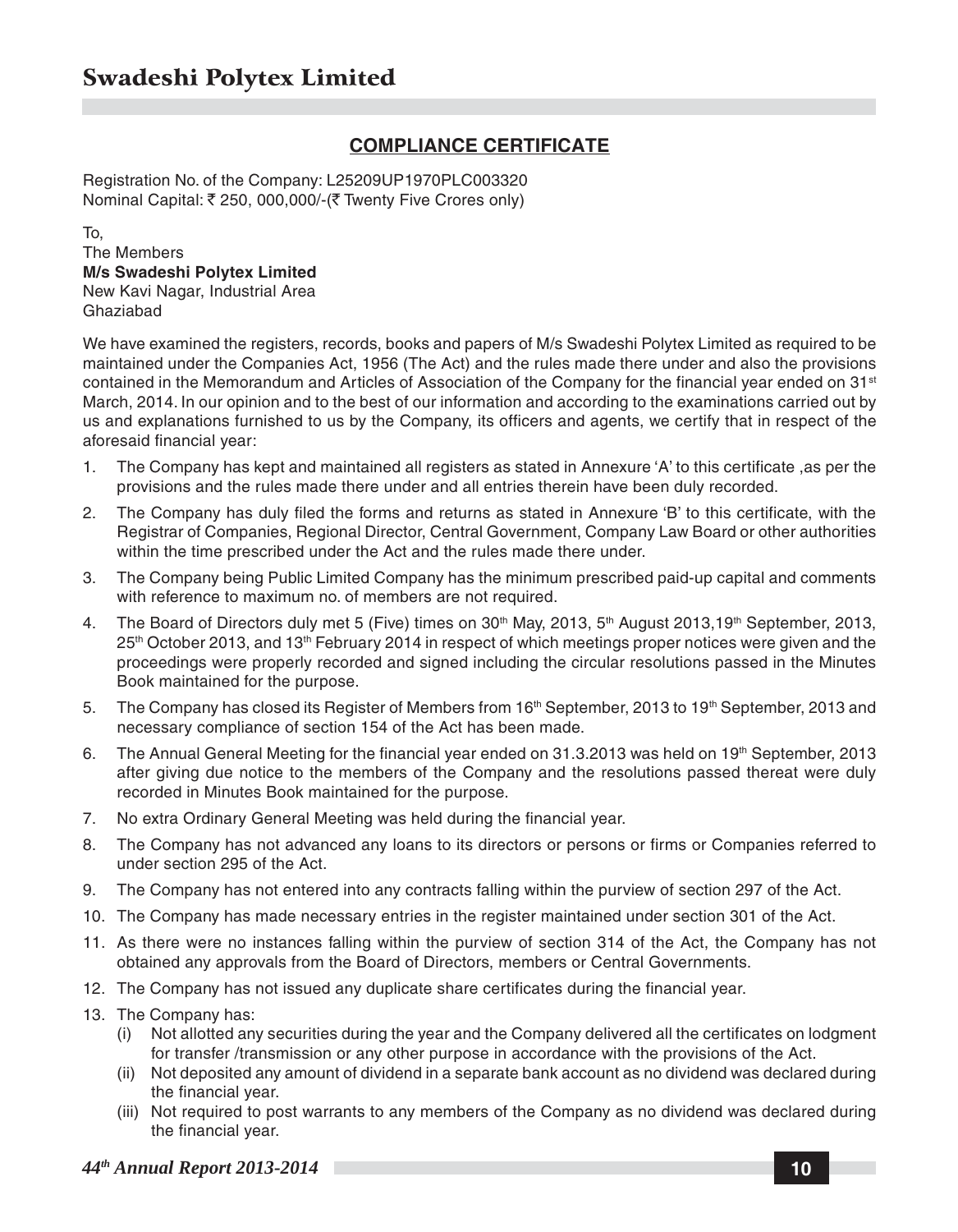- (iv) There was no unpaid dividend account, application money due for refund etc. that have remained unclaimed or unpaid for a period of seven years.
- (v) Duly complied with the requirements of section 217 of the Act.
- 14. The Board of Directors of the Company is duly constituted and the appointments of directors, additional directors, alternate directors and directors to fill casual vacancy have been duly made.
- 15. The Company has not appointed any Managing Director/ Whole time Director/Manager during the financial year.
- 16. The Company has not appointed any sole-selling agents during the financial year.
- 17. The Company was not required to obtain any approvals of the Central Government, Company law Board, Regional Director, Registrar and / or such other authorities as prescribed under the various provision of the Act during the year.
- 18. The directors have disclosed their interest in other firms/companies to the Board of Directors pursuant to the provisions of the Act and the rules made there under.
- 19. The Company has not issued any shares, debentures or other securities during the financial year.
- 20. The Company has not bought back any shares during the financial year.
- 21. There was no redemption of preference shares/debentures during the financial year.
- 22. There were no transactions necessitating the Company to keep in abeyance the rights to dividend, rights shares and bonus shares pending registration of transfer of shares.
- 23. The Company has not invited /accepted any deposits including any unsecured loans falling within the purview of Section 58A during the financial year.
- 24. The Company has not made any borrowings during the financial year.
- 25. The Company has not made any loan or advances or given guarantees or provide securities to other bodies corporate and consequently no entries have been made in the registers kept for this purpose.
- 26. The Company has not altered the provisions of the Memorandum with respect to situation of the Company's registered office from one state to another during the year under scrutiny.
- 27. The company has not altered the provisions of the memorandum with respect to the objects of the company during the year under scrutiny.
- 28. The Company has not altered the provisions of the Memorandum with respect to name of the Company during the year under scrutiny.
- 29. The Company has not altered the provisions of the Memorandum with respect to share capital of the Company during the year under scrutiny.
- 30. The Company has not altered its Articles of Association during the year under scrutiny
- 31. There was no prosecution initiated against or show cause notices received by the Company and no fines or penalties or any other punishment imposed on the Company during the financial year for offences under the act.
- 32. The Company has not received any money as security from its employees during the financial year.
- 33. The Company has not constituted a separate provident fund trust for its employee or class of its employees as contemplated under Section 418 of the Act.

| <b>SIGNATURE</b>              | : Sd/-                 |
|-------------------------------|------------------------|
| NAME OF THE COMPANY SECRETARY | : NAVEEN KUMAR RASTOGI |
| C.P. NO.                      | : 3785                 |
|                               |                        |

Place : DELHI Dated:  $5<sup>th</sup>$  August, 2014

*44th Annual Report 2013-2014* **11**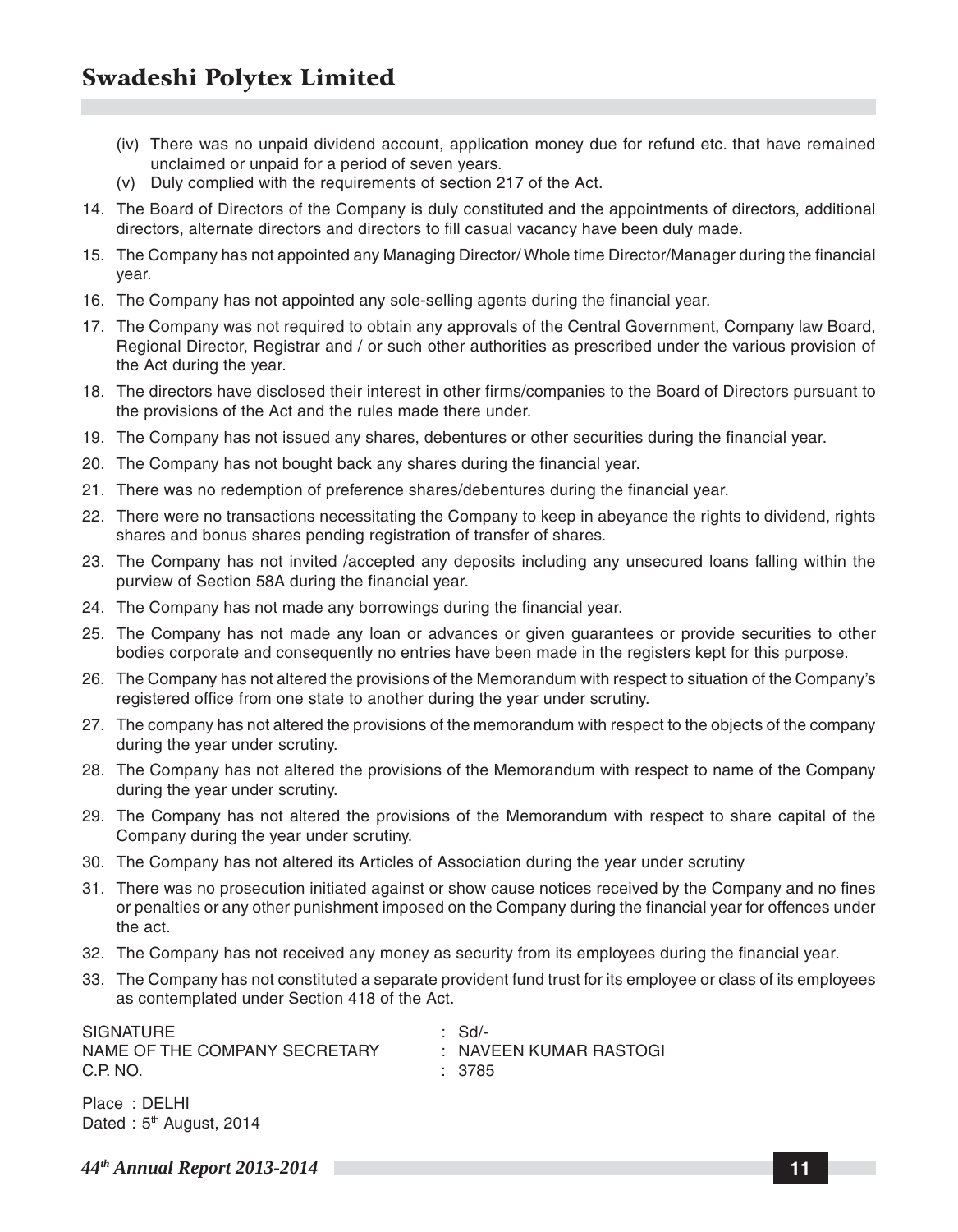#### **ANNEXURE -A**

| S.No.          | Name of the Register as Maintained<br>by Company                     | Section under which register is maintained |  |
|----------------|----------------------------------------------------------------------|--------------------------------------------|--|
| 1.             | Minutes of Board And General Meeting                                 | U/S 193 of the Companies Act, 1956         |  |
| 2.             | Member Register                                                      | U/S 150 of the Companies Act, 1956         |  |
| 3.             | <b>Share Transfer Register</b><br>U/S 108 of the Companies Act, 1956 |                                            |  |
| 4.             | <b>Register of Particulars of Directors</b>                          | U/S 303 of the Companies Act, 1956         |  |
| 5.             | Directors Shareholdings                                              | U/S 307 of the Companies Act, 1956         |  |
| 6.             | Register of Charges                                                  | U/S 143 of the Companies Act, 1956         |  |
| 7 <sub>1</sub> | <b>Register and Return</b>                                           | U/S 163 of the Companies Act, 1956         |  |
| 8.             | Book of Accounts                                                     | U/S 209 of the Companies Act, 1956         |  |
| 9.             | <b>Register of Contract</b>                                          | U/S 301 of the Companies Act, 1956         |  |

#### **ANNEXURE –B**

Forms and returns as filed by the Company with the Register of Companies, Regional Directors, Central Government or other authorities during the financial year 2013-2014 :

| <b>FORM NO./RETURN</b>                                            | <b>FILED</b><br>U/S | <b>DATE OF</b><br><b>FILING</b> | <b>PARTICULARS</b>                           | <b>WHETHER FILED</b><br><b>WITHIN TIME</b><br>(YES/NO) |
|-------------------------------------------------------------------|---------------------|---------------------------------|----------------------------------------------|--------------------------------------------------------|
| Balance Sheet &<br>Profit & Loss Account<br>(Form 23 AC & 23 ACA) | 220                 | 14.10.2013                      | Year ended on 31,03,2013                     | <b>YES</b>                                             |
| Annual Return<br>(Form 20 B)                                      | 159(1)              | 13.11.2013                      | For AGM held on 19.09.2013.                  | <b>YES</b>                                             |
| <b>Compliance Certificate</b><br>(Form 66)                        | 383 A               | 23.09.2013                      | Year ended on 31,03,2013                     | <b>YES</b>                                             |
| Form 32                                                           | 303(2)              | 21.09.2013                      | For Appointment & Cessation<br>of Directors. | <b>YES</b>                                             |
| Form 32                                                           | 303(2)              | 14.10.2013                      | Regularization of Directors.                 | <b>YES</b>                                             |
| Form 23                                                           | 192                 | 24.09.2013                      | For registration of Special<br>Resolution.   | <b>YES</b>                                             |
| Form 32                                                           | 303(2)              | 25.03.2014                      | For Appointment & Cessation<br>of Directors. | <b>NO</b>                                              |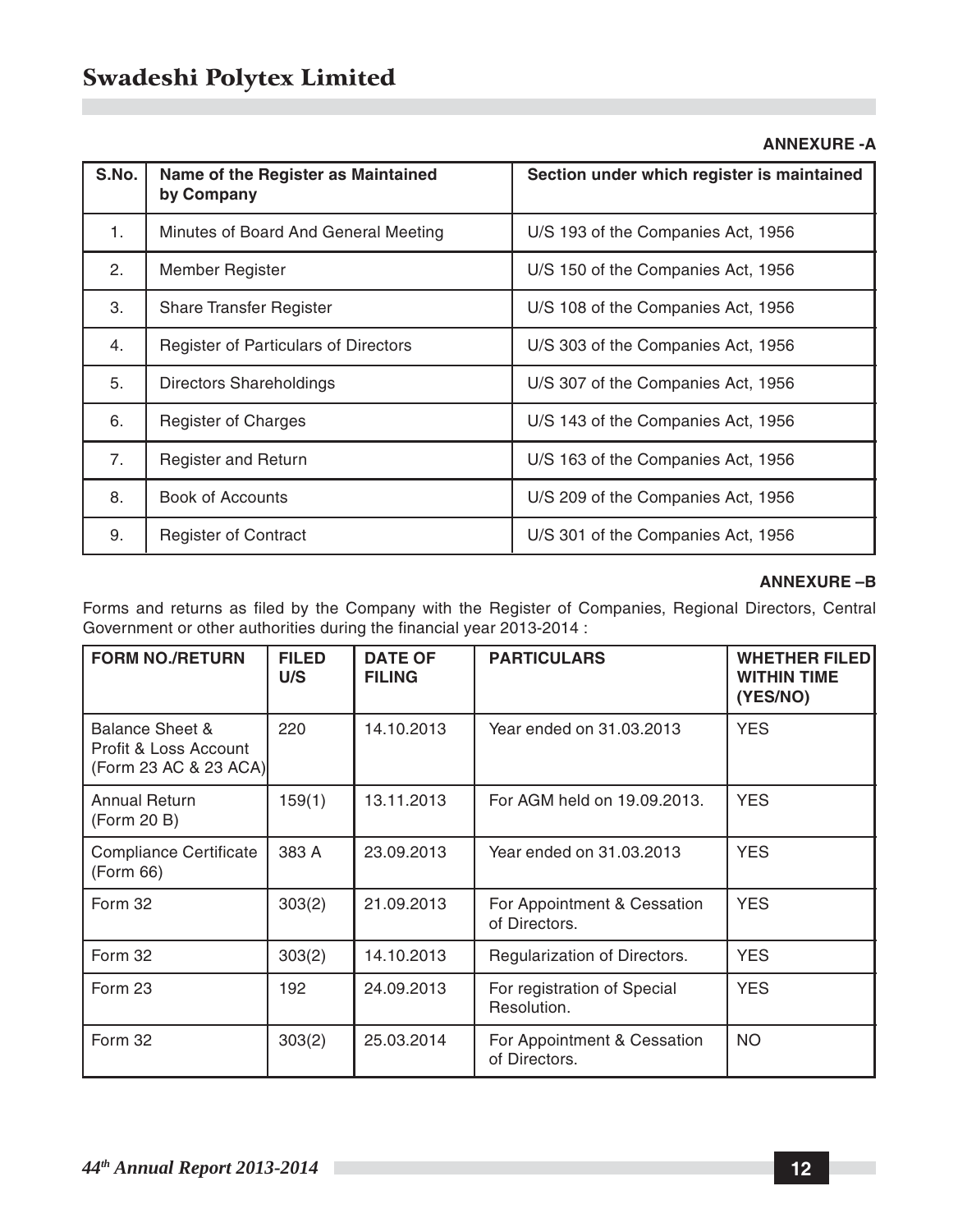#### **COMPLIANCE REPORT ON CORPORATE GOVERNANCE**

#### **I. COMPANY'S PHILOSOPHY ON CODE OF CORPORATE GOVERNANCE**

Your Company is committed to good Corporate Governance in all its activities and processes. The Directors endeavor is to create an environment of fairness, equity and transparency with the underlying objective of securing long-term shareholder value, while, at the same time, respecting the rights of all stakeholders.

The Company is in compliance with the requirements stipulated under Clause 49 of the Listing Agreements entered into with the Stock Exchanges with regard to corporate governance.

#### **II . BOARD OF DIRECTORS**

The Board of Directors (The Board) is entrusted with the ultimate responsibility of the management, general affairs, direction and performance of the Company and had been vested with the requisite powers, authorities and duties.

#### **A. Composition, Category and Attendance of the Board of Directors**

#### **i. Composition of the Board**

The composition of Board of Directors as detailed below is in conformity with clause 49 of the Listing Agreement and Companies Act, 2013.

| SI. No. | Name                           | <b>DIN</b> | Category                                 |
|---------|--------------------------------|------------|------------------------------------------|
| 1.      | Mr. Gaurav Swarup              | 00374298   | Chairman and Non Executive Director      |
| 2.      | Mr. Hartaj Sewa Singh          | 00173286   | Vice Chairman and Non Executive Director |
| 3.      | Mr. K. Ramachandran Pillai*    | 00227784   | Non Executive Director                   |
| 4.      | Mr. R. K. Sharma*              | 01882634   | Non Executive Director                   |
| 5.      | Mr. Atul Seksaria              | 00028099   | Non Executive, Independent Director      |
| 6.      | Mr. S. S. Madan                | 02427885   | Non Executive, Independent Director      |
| 7.      | Mr. N. K. Gupta                | 00923080   | Non Executive, Independent Director      |
| 8.      | Mr. Naveen Aggarwal            | 00936395   | Non Executive, Independent Director      |
| 9.      | Mr. S.B Singh Kathpal          | 03225016   | Non Executive Director                   |
| 10.     | Mr. Bipin Behari Mehrotra      | 03279399   | Non Executive Director                   |
| 11.     | Mr. Yezdezard Jehangir Dastoor | 00788485   | Non Executive, Independent Director      |
| 12.     | Mr. P.C. Vaish                 | 03440470   | Non Executive Director                   |
| 13.     | Mr. Rakesh Kumar Sinha *       | 03391787   | Non Executive Director                   |
| 14.     | Mr. Alokendra Baneriee *       | 02749748   | Non Executive Director                   |

\* Mr. K. Ramachandran Pillai ceased to be a Director on the Board w.e.f. 5th August, 2013.

 $*$  Mr. R.K. Sharma ceased to be a Director on the Board w.e.f. 13<sup>th</sup> February, 2014.

\* Mr. Rakesh Kumar Sinha was appointed as a nominee Director w.e.f. 5<sup>th</sup> August, 2013.

 $*$  Mr. Alokendra Banerjee was appointed as a nominee Director w.e.f. 13<sup>th</sup> February, 2014

As on March 31, 2014, the Company has twelve Directors with a Non-Executive Chairman and a Non-Executive Vice Chairman, out of the twelve Directors all are Non-Executive Directors and five are Independent Directors (i.e. 41.67%). The composition of the Board is in partial conformity with Clause 49 of the Listing Agreements entered into with the Stock Exchanges. None of the Non-Executive Directors are responsible for the day to day affairs of the Company.

**ii.** None of the Directors on the Board, is Member of more than ten Committees or Chairman of more than five Committees across all the public companies in which he is a Director. Necessary disclosures regarding Committee positions in other public companies as on March 31, 2014, have been made by the Directors.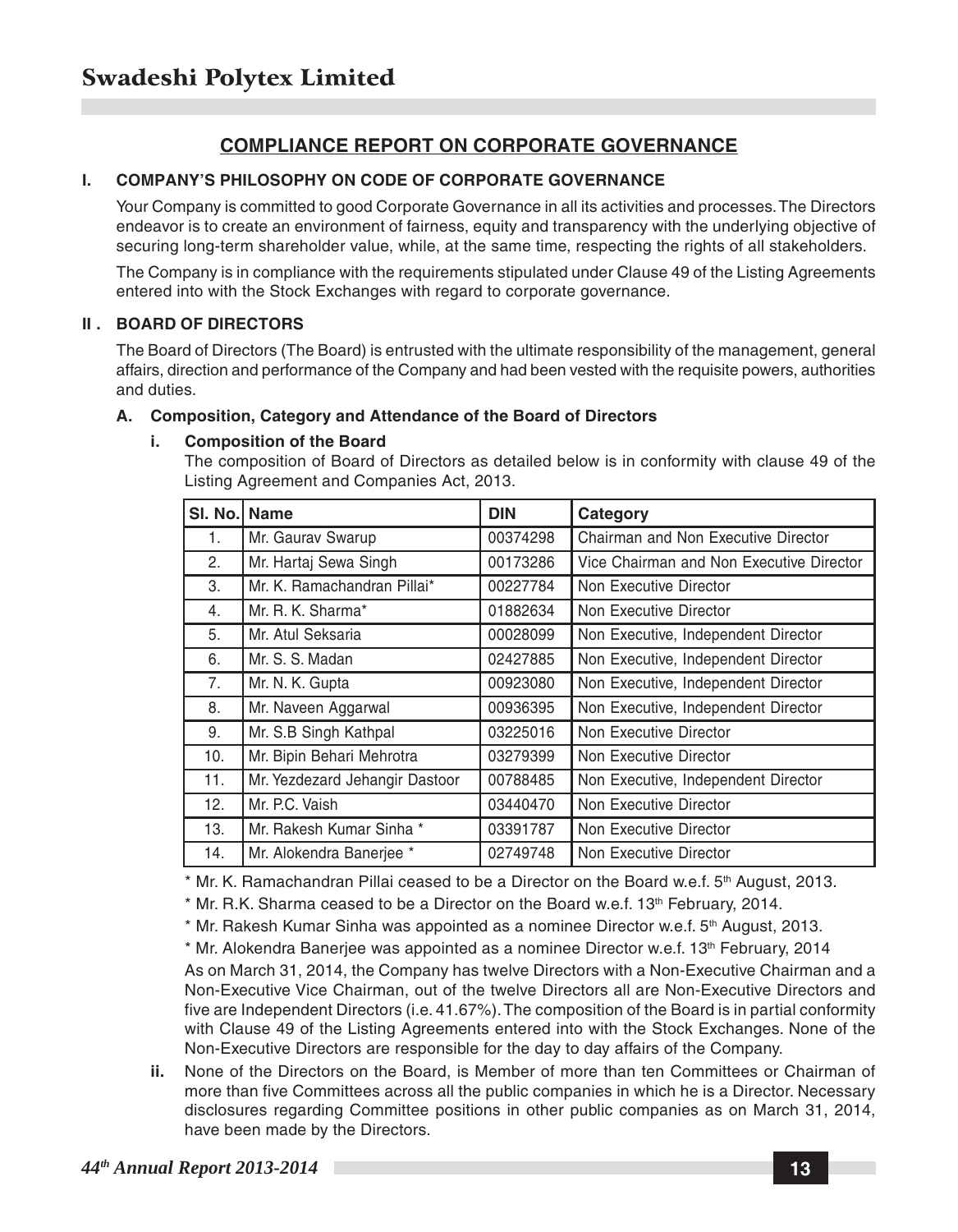- **iii.** The names of the Directors on the Board, their attendance at Board Meetings held during the year and the number of Directorships and Committee Chairmanships/Memberships held by them in other public companies as on March 31, 2014, are given herein below. Other directorships do not include alternate directorships, directorships of private limited companies, section 25 companies and of companies incorporated outside India.
- **iv.** No Director is related to any other Director on the Board in terms of the definition of 'relative' given under the Companies Act, 2013 and its rules thereto.

| Name                              |      | <b>Number of Board</b><br><b>Meetings during</b><br>the year 2013-14 | Number of<br>Directorships in<br>other public<br>companies |                | Number of<br>committee positions<br>held in other<br>public companies |                | Whether<br>attended<br>last AGM<br>held on<br>19 <sub>th</sub><br>Sep. 2013 |
|-----------------------------------|------|----------------------------------------------------------------------|------------------------------------------------------------|----------------|-----------------------------------------------------------------------|----------------|-----------------------------------------------------------------------------|
|                                   | Held | <b>Attended</b>                                                      | Chairman                                                   | <b>Member</b>  | Chairman                                                              | <b>Member</b>  |                                                                             |
| Mr. Gaurav<br>Swarup              | 5    | <b>NIL</b>                                                           | 1                                                          | $\overline{7}$ | <b>NIL</b>                                                            | 5              | <b>No</b>                                                                   |
| Mr. Hartaj Sewa<br>Singh          | 5    | 5                                                                    | <b>NIL</b>                                                 | <b>NIL</b>     | <b>NIL</b>                                                            | <b>NIL</b>     | <b>Yes</b>                                                                  |
| Mr. K. Rama<br>Chandran Pillai    | 5    | <b>NIL</b>                                                           | <b>NIL</b>                                                 | <b>NIL</b>     | <b>NIL</b>                                                            | <b>NIL</b>     | <b>No</b>                                                                   |
| Mr. R. K. Sharma                  | 5    | 3                                                                    | <b>NIL</b>                                                 | <b>NIL</b>     | <b>NIL</b>                                                            | <b>NIL</b>     | <b>No</b>                                                                   |
| Mr. Atul Seksaria                 | 5    | $\overline{4}$                                                       | <b>NIL</b>                                                 | 2              | <b>NIL</b>                                                            | $\overline{2}$ | No.                                                                         |
| Mr. S. S. Madan                   | 5    | 5                                                                    | <b>NIL</b>                                                 | <b>NIL</b>     | <b>NIL</b>                                                            | <b>NIL</b>     | Yes                                                                         |
| Mr. N. K. Gupta                   | 5    | 5                                                                    | <b>NIL</b>                                                 | <b>NIL</b>     | <b>NIL</b>                                                            | <b>NIL</b>     | Yes                                                                         |
| Mr. Naveen<br>Aggarwal            | 5    | 5                                                                    | <b>NIL</b>                                                 | <b>NIL</b>     | <b>NIL</b>                                                            | <b>NIL</b>     | Yes                                                                         |
| Mr. S. B. Singh<br>Kathpal        | 5    | 5                                                                    | <b>NIL</b>                                                 | <b>NIL</b>     | <b>NIL</b>                                                            | <b>NIL</b>     | <b>Yes</b>                                                                  |
| Mr. Bipin Behari<br>Mehrotra      | 5    | 5                                                                    | <b>NIL</b>                                                 | <b>NIL</b>     | <b>NIL</b>                                                            | <b>NIL</b>     | Yes                                                                         |
| Mr. Yezdezard<br>Jehangir Dastoor | 5    | 3                                                                    | <b>NIL</b>                                                 | $\mathbf{1}$   | <b>NIL</b>                                                            | <b>NIL</b>     | Yes                                                                         |
| Mr. P. C. Vaish                   | 5    | 5                                                                    | <b>NIL</b>                                                 | $\overline{7}$ | <b>NIL</b>                                                            | 5              | Yes                                                                         |
| Mr. Rakesh Kumar<br>Sinha         | 5    | 3                                                                    | 6                                                          | 1              | <b>NIL</b>                                                            | <b>NIL</b>     | Yes                                                                         |
| Mr. Alokendra<br><b>Banerjee</b>  | 1    | <b>NIL</b>                                                           | <b>NIL</b>                                                 | 6              | <b>NIL</b>                                                            | 5              | <b>No</b>                                                                   |

\* Mr. K. Ramachandran Pillai ceased to be a Director on the Board w.e.f. 5th August, 2013.

\* Mr. R. K. Sharma ceased to be a Director on the Board w.e.f. 13<sup>th</sup> February, 2014.

\* Mr. Rakesh Kumar Sinha was appointed as a nominee Director w.e.f. 5<sup>th</sup> August, 2013.

 $*$  Mr. Alokendra Banerjee was appointed as a nominee Director w.e.f. 13<sup>th</sup> February, 2014

**v.** During the period, the Board of Directors of your Company met 5 (Five) times. The dates on which the meetings were held are  $30<sup>th</sup>$  May 2013,  $5<sup>th</sup>$  August 2013, 19<sup>th</sup> September, 2013, 25<sup>th</sup>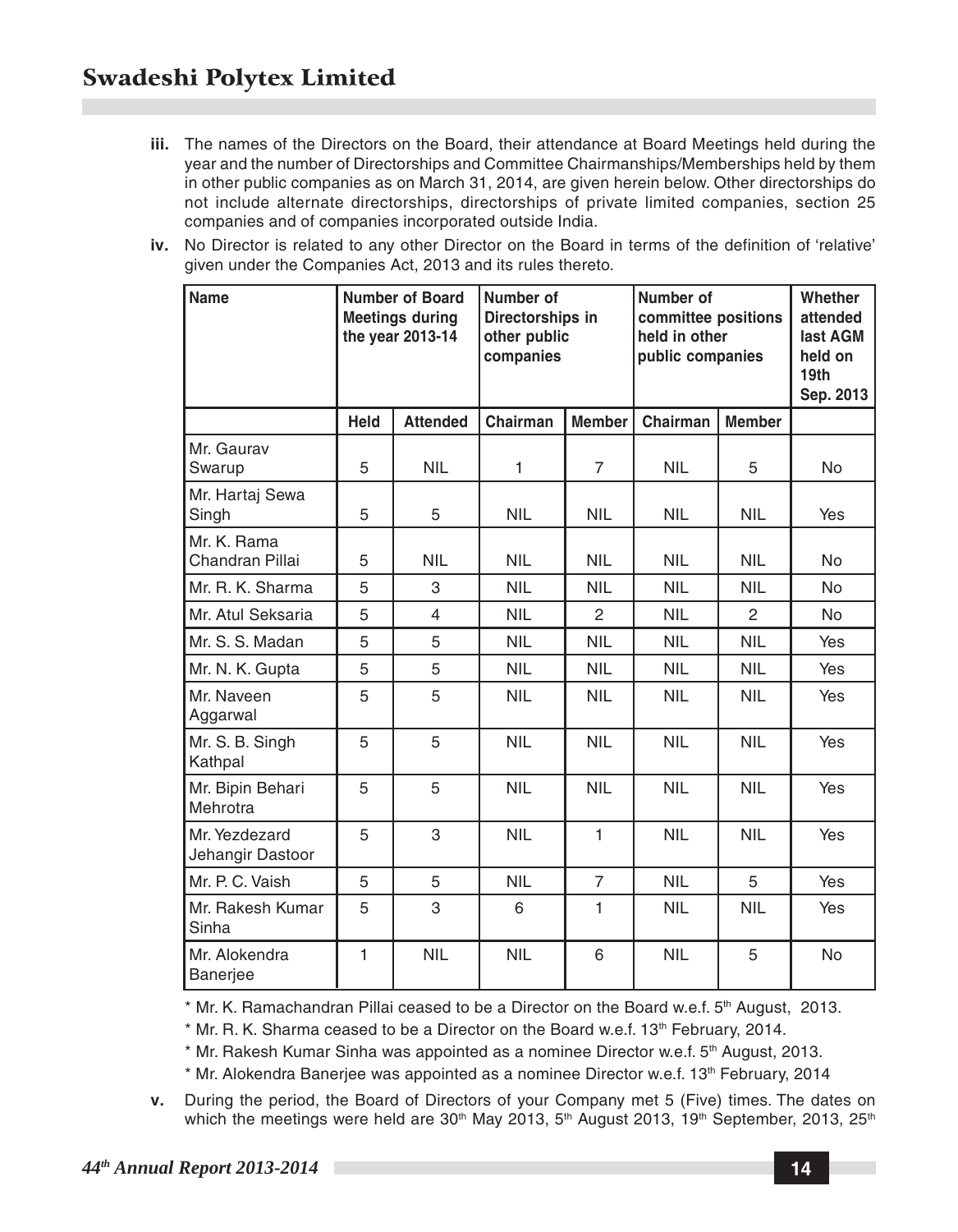October, 2013 and 13<sup>th</sup> February, 2014 and the gap requirement of four months between two meetings has been complied with. The necessary quorum was present for all the meetings.

vi. During the year 2013-14, all relevant information, as per clause 49 of the listing Agreement was placed before the Board from time to time.

#### **B. Code of Conduct**

The Board has approved the code of conduct for all the board members and senior management personnel of the Company. All Board members and senior management personnel have affirmed compliance with the Code of Conduct. A declaration to this effect signed by the CEO forms a part of this report.

#### **C. Non Executive Directors Compensation and Disclosures**

The Company does not have any pecuniary relationship with any Non-Executive Directors.

No remuneration was given to any of the Director during the financial year 2013-14.

#### **III. COMMITTEES OF THE BOARD**

#### **A. Audit Committee**

- i. The Audit Committee of the Company is constituted in line with the provisions of Clause 49 of the Listing Agreements with the Stock Exchanges read with Section 292 A of the Companies Act, 1956.
- ii. The terms of reference of the Audit Committee are broadly as under:
	- Oversight of the company's financial reporting process and the disclosure of its financial information to ensure that the financial statement is correct, sufficient and credible.
	- Recommending to the Board, the appointment, re-appointment and, if required, the replacement or removal of the statutory auditor and the fixation of audit fees.
	- Approval of payment to statutory auditors for any other services rendered by the statutory auditors.
	- Reviewing, with the management, the annual financial statements before submission to the board for approval, focusing primarily on:
		- any changes in accounting policies and practices;
		- major accounting entries based on exercise of judgment by management;
		- qualifications in draft audit report;
		- significant adjustments arising out of audit;
		- the going concern assumption;
		- compliance with accounting standards;
		- compliance with stock exchange and legal requirements concerning financial statements;
		- any related party transactions as per Accounting Standard 18.
	- Reviewing, with the management, the quarterly financial statements before submission to the board for approval
	- Reviewing, with the management, performance of statutory and internal auditors, and adequacy of the internal control systems.
	- Reviewing the adequacy of internal audit function, if any, including the structure of the internal audit department, staffing and seniority of the official heading the department, reporting structure coverage and frequency of internal audit.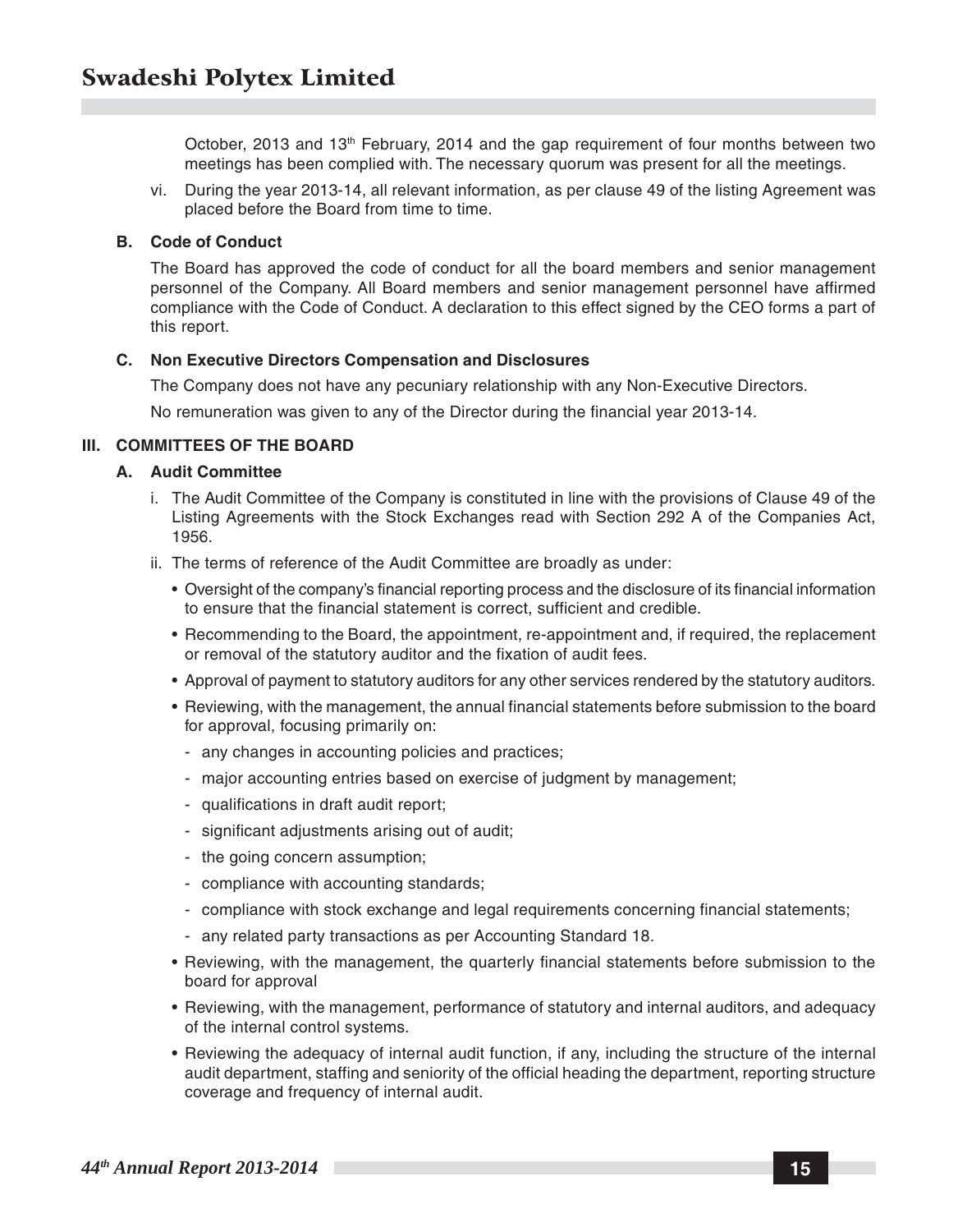- Discussion with internal auditors any significant findings and follow up there on.
- Reviewing the findings of any internal investigations by the internal auditors into matters where there is suspected fraud or irregularity or a failure of internal control systems of a material nature and reporting the matter to the board.
- Discussion with statutory auditors before the audit commences, about the nature and scope of audit as well as post-audit discussion to ascertain any area of concern.
- To look into the reasons for substantial defaults in the payment to the depositors, debenture holders, shareholders (in case of non payment of declared dividends) and creditors.
- Carrying out any other function as is mentioned in the terms of reference of the Audit Committee.
- iii. The Audit Committee invites such of the executives, as it considers appropriate (particularly the head of the finance function), representatives of the statutory auditors and representatives of the internal auditors to be present at its meetings.
- iv. The previous Annual General Meeting (AGM) of the Company was held on  $19<sup>th</sup>$  September, 2013 and was attended by Mr. Naveen Aggarwal, Chairman of the Audit Committee.
- v. The composition of the Audit Committee and the details of meetings attended by its members are given below

| SI.<br>lNo.      | Name of the Member                | Category                               | <b>No. of Meetings</b><br><b>Held</b> | <b>No. of Meetings</b><br><b>Attended</b> |
|------------------|-----------------------------------|----------------------------------------|---------------------------------------|-------------------------------------------|
| 1.               | Mr. Naveen Aggarwal<br>(Chairman) | Non Executive,<br>Independent Director | 5                                     |                                           |
| 2.               | Mr. B. Mehrotra                   | Non Executive Director                 | 5                                     |                                           |
| 3.               | Mr. N. K. Gupta                   | Non Executive<br>Independent Director  | 5                                     | 5                                         |
| $\overline{4}$ . | Mr. P. C. Vaish                   | Non Executive<br><b>Director</b>       | 5                                     | 5                                         |

vi. Five Audit Committee meetings were held during the year 2013-14 on 17<sup>th</sup> May, 2013, 1<sup>st</sup> August, 2013,  $23^{rd}$  October, 2013,  $3^{rd}$  February, 2014 and 13<sup>th</sup> February, 2014. The necessary quorum was present for all the meetings.

#### **B. Stakeholders Relationship Committee (Formely known as Shareholders Grievance Committee)**

The Stakeholders Relationship Committee of the Board Comprises of Mr. N. K. Gupta (Chairman), Mr. S. S. Madan (Member), Mr. Bhuwan Chaturvedi (Member) and Mr. D. K. Agarwal (Member).

#### **Functions and Terms of Reference**

The functioning and broad terms of reference of the Stakeholders Relationship Committee of the Company are as under:

- i. To consider and resolve the grievance of security holders of the Company.
- ii. To review important circulars issued by SEBI/Stock Exchanges
- iii. To take note of compliance of Corporate Governance during the quarter/year.
- iv. To approve request for share transfer and transmissions.
- v. To approve request pertaining to remat of shares/sub-division/consolidation/issue of renewed/ duplicate share certificate etc.

No meeting of the Committee was held during the year.

- vi. **Name, designation and address of Compliance Officer:**
	- Mr. Bhuwan Chaturvedi (CEO) Swadeshi Polytex Limited

New Kavi Nagar, Industrial Area, Ghaziabad - 201002 (Uttar Pradesh)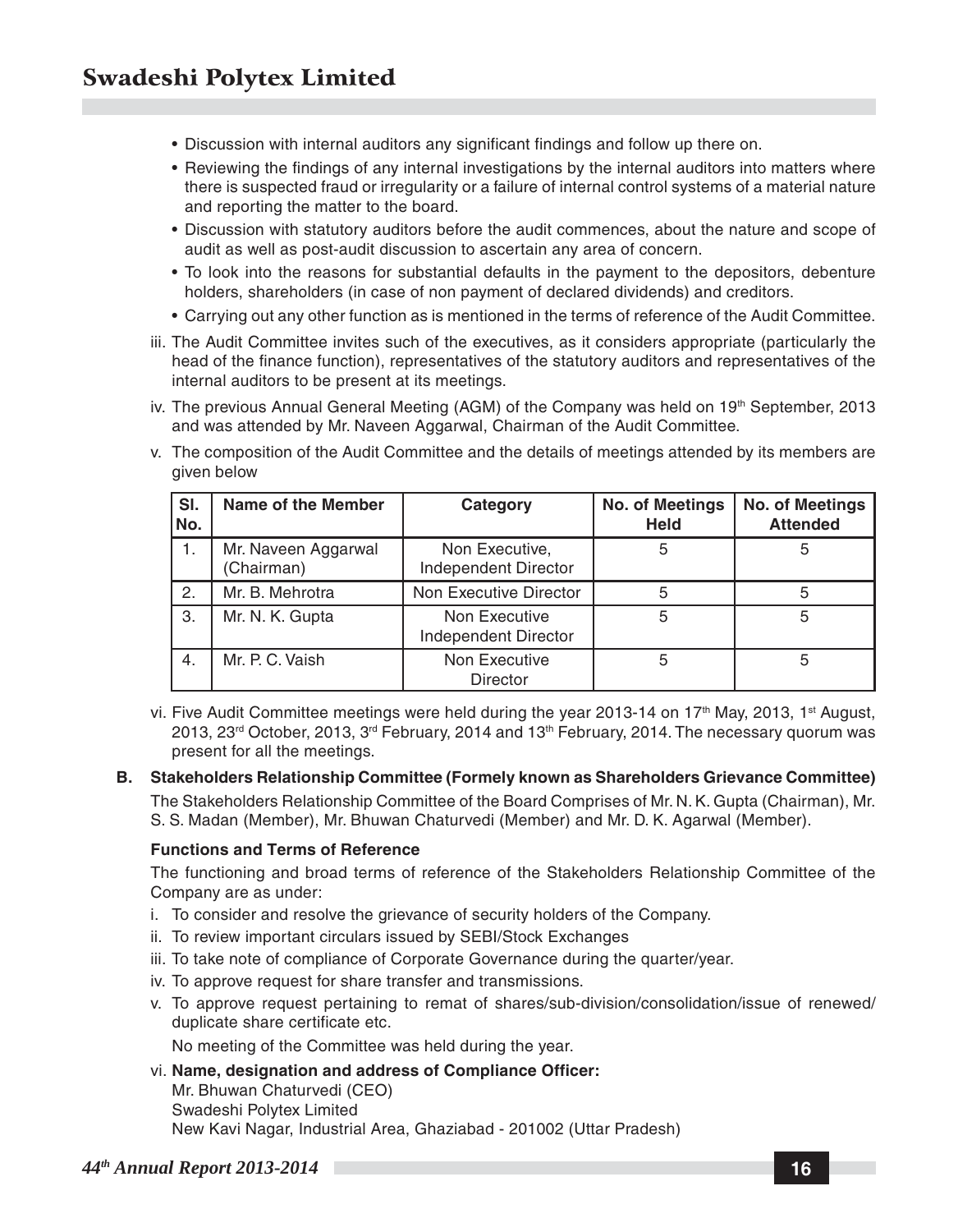|  |  | vii. Details of investor complaints received and redressed during the year 2013-14 are as follows: |  |
|--|--|----------------------------------------------------------------------------------------------------|--|
|--|--|----------------------------------------------------------------------------------------------------|--|

| <b>Opening balance</b> | <b>Received</b> | <b>Resolved</b><br>during the year | <b>Closing balance</b><br>duringthe year |
|------------------------|-----------------|------------------------------------|------------------------------------------|
| Nil                    | Nil             | Nil                                | Nil                                      |

#### **C. Nomination and Remuneration Committee**

The Nomination and Remuneration Committee has been constituted by the Board and it comprises of the following Independent Directors:

Chairman: Mr. Atul Seksaria

Members: Mr. Naveen Aggarwal, Mr. H.S. Singh and Mr. P.C. Vaish.

*Functions and Terms of Reference of the Nomination and Remuneration Committee of the Company are as follows:*

- To identify persons who are qualified to become directors and who may be appointed in senior management in accordance with the criteria laid down, recommend to the Board their appointment and removal.
- To carry out evaluation of every director's performance.
- To formulate the criteria for determining qualifications, positive attributes and independence of a director and recommend to the Board a policy, relating to the remuneration for the directors, key managerial personnel and other employees.
- To recommend to the Board, the remuneration including any modification therein payable to the Managing Director or Whole-time Director or Manager of the Company.
- Such other functions/area/term as desired/referred by the Board from time to time or required under applicable law /listing agreement, for time being in force.

No meeting of the Committee was held during the year.

#### **Remuneration Policy**

Company's Remuneration policy is market led and takes into account the competitive circumstance of the business so as to attract and retain quality talent and leverage performance significantly.

#### **Share Transfer Committee**

- i. The Company has a Share Transfer Committee of Directors to look into the transfer of shares.
- ii. Share Transfer Committee compromises of Mr. Naveen Aggarwal (Chairman), Mr. Bhuwan Chaturvedi, Mr. B. Mehrotra & Mr. P.C. Vaish.

#### **IV. DETAILS OF EQUITY SHARES OF THE COMPANY HELD BY THE NON EXECUTIVE DIRECTORS AS ON MARCH 31, 2014 ARE GIVEN BELOW:**

| SI. No. | <b>Name</b>               | No. of shares held |
|---------|---------------------------|--------------------|
| 1.      | Mr. Gaurav Swarup         | 350                |
| 2.      | Mr. Hartaj Sewa Singh     | 250                |
| 3.      | Mr. Atul Seksaria         | 250                |
| 4.      | Mr. S.S.Madan             | 250                |
| 5.      | Mr. N.K.Gupta             | 250                |
| 6.      | Mr. Naveen Aggarwal       | 250                |
| 7.      | Mr. S.B Singh Kathpal     | <b>NIL</b>         |
| 8.      | Mr. Bipin Behari Mehrotra | <b>NIL</b>         |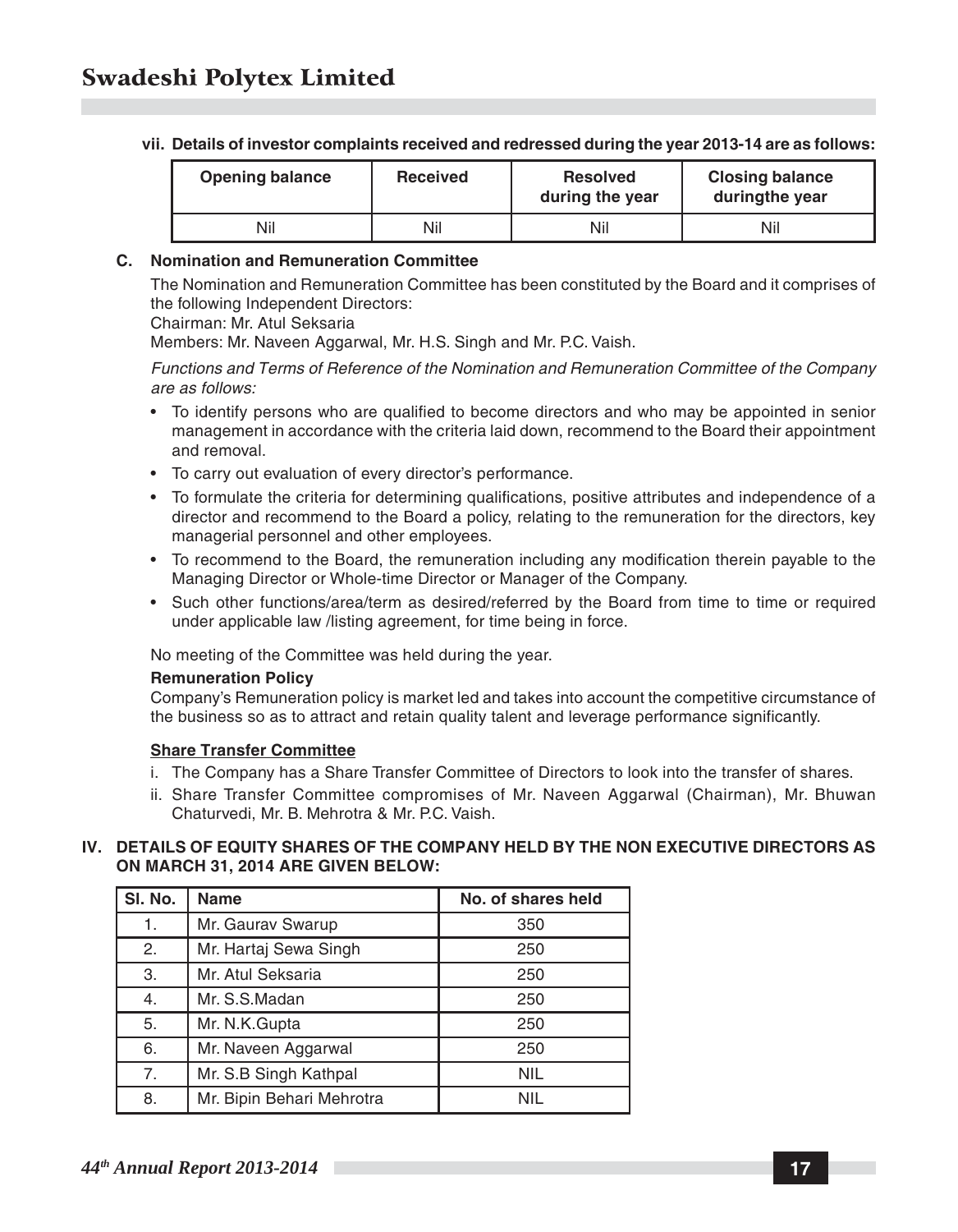| SI. No. | <b>Name</b>                    | No. of shares held |
|---------|--------------------------------|--------------------|
| 9.      | Mr. Yezdezard Jehangir Dastoor | NIL                |
| 10.     | Mr. P.C. Vaish                 | NII                |
| 11.     | Mr. Rakesh Kumar Sinha         | NII                |
| 12.     | Mr. Alokendra Banerjee         |                    |

The Company has not issued any convertible debentures.

#### **V. GENERAL BODY MEETING**

#### **a. Annual General Meeting**

The details of last three Annual General Meetings (AGM) of shareholders held were as under:

| Year                 | Date       | Location                                          | <b>Time</b> | <b>Whether Special</b><br><b>Resolution</b><br><b>Passed</b> |
|----------------------|------------|---------------------------------------------------|-------------|--------------------------------------------------------------|
| 43rd AGM             | 19/09/2013 | New Kavi Nagar Industrial Area,<br>Ghaziabad, U.P | 12.30 P.M.  | Yes                                                          |
| 42 <sup>nd</sup> AGM | 21/09/2012 | New Kavi Nagar Industrial Area,<br>Ghaziabad, U.P | 12.00 NOON  | Yes                                                          |
| 41 <sup>st</sup> AGM | 21/09/2011 | New Kavi Nagar Industrial Area,<br>Ghaziabad, U.P | 12.00 NOON  | Yes                                                          |

Special Resolution passed at the last three Annual General Meetings.

| <b>AGM</b>           | <b>Description of Special Resolution</b>                                                                      |
|----------------------|---------------------------------------------------------------------------------------------------------------|
| 43rd AGM             | Appointment of Auditors and fixation of their remuneration.                                                   |
| 42 <sup>nd</sup> AGM | Appointment of Auditors and fixation of their remuneration and Dematerialization of<br>shares of the Company. |
| 41 <sup>st</sup> AGM | Appointment of Auditors and fixation of their remuneration.                                                   |

- **b.** No Extraordinary General Meeting of the Members was held during the year 2013-14.
- **c.** No Postal Ballot was conducted during the year 2013-14.

#### **VI DISCLOSURES**

- i. There are no materially significant related party transactions of the Company which have potential conflict with the interests of the Company at large.
- ii. Details of non-compliance by the Company, penalties, strictures imposed on the Company by the Stock Exchanges or the Securities and Exchange Board of India or any statutory authority, on any matter related to capital markets, during the last three years 2011-12, 2012-13 and 2013-14 respectively: NIL
- iii. There was no fresh public issue/right issue/ preferential issues etc. during the financial year 2013-14.
- iv. The Company has complied with all mandatory requirements of the Clause 49 of the Listing Agreements entered into with the Stock Exchanges.
- v. Management Discussion & Analysis Report is a part of the Company's Annual Report.

#### **VII SUBSIDIARY COMPANY**

The Company does not have any subsidiary Company.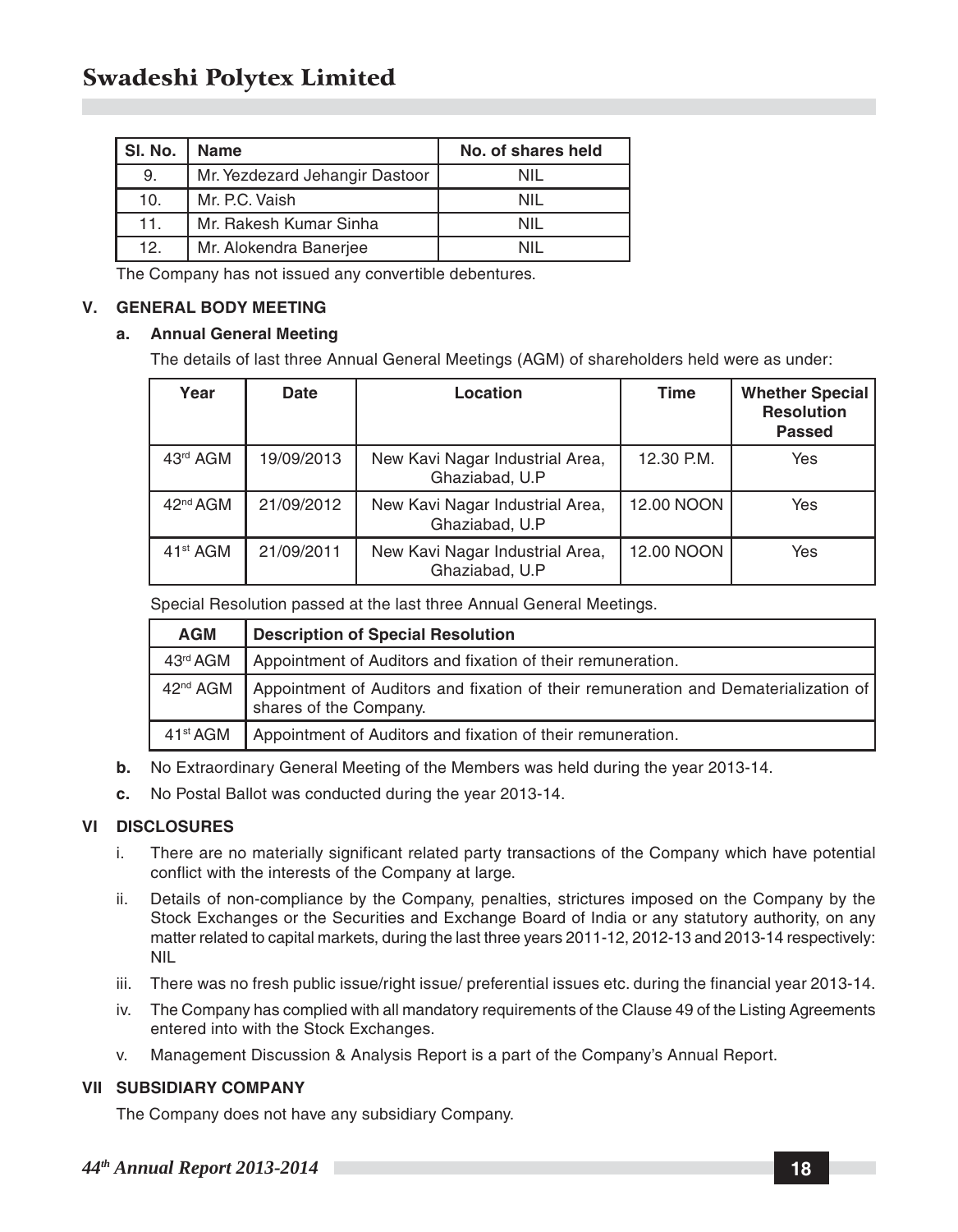#### **VIII MEANS OF COMMUNICATION**

The quarterly, half-yearly and annual results of the Company are published in leading national English and Hindi newspapers .The results are also displayed on the Company's website www.splindia.co.in.

#### **IX GENERAL SHAREHOLDER INFORMATION**

#### **S No. Information**

| i.   | Annual General Meeting<br>- Date and Time<br>- Venue | 25 <sup>th</sup> September, 2014 at 11.00 A.M.<br>New Kavi Nagar, Industrial Area, Ghaziabad.      |
|------|------------------------------------------------------|----------------------------------------------------------------------------------------------------|
| ii.  | <b>Financial Year Ending</b>                         | 31 <sup>st</sup> March, 2014                                                                       |
| iii. | Book Closure Date                                    | 18th September, 2014 to 25th September, 2014<br>(Both days inclusive)                              |
| iv.  | Listing on Stock Exchange                            | The Stock Exchange, Mumbai<br>Phiroze Jee Bhoy Tower,<br>25th Floor, Dalal Street, Mumbai - 400001 |
| V.   | Dividend payment date                                | Dividends are not recommended by the board<br>during 2013-14                                       |

Listing Fee of The Bombay Stock Exchange Limited upto the year 2014-15 has been paid and the confirmations of delisting from regional and other Stock Exchange (other than Bangalore Stock Exchange) is still awaited

- vi. Stock Code The Bombay Stock Exchange Limited : 503816
- vii. Market Price Data (BSE): High, Low during few month in last financial year at BSE:

| Month  | <b>High</b> | Low   | No. of shares traded |
|--------|-------------|-------|----------------------|
| Apr 13 | 39.00       | 39.00 | 100                  |
| Nov 13 | 40.50       | 40.50 | 20                   |
| Jan 14 | 38.50       | 38.50 |                      |
| Feb 14 | 36.60       | 34.80 | 25                   |
| Mar 14 | 33.10       | 25.70 | 91,540               |

viii Outstanding DRs/ADRs/Warrants on equity

or any Convertible instruments, As on date there are no outstanding conversion date and likely impact warrants /bonds/ other instruments

ix. Registrar and Transfer Agent The Company has appointed RCMC

Share Registry Pvt. Ltd. as Registrar and Share Transfer Agent.

x. Share Transfer System The Share Transfer Committee meets regularly to approve the transfer/ transmission etc.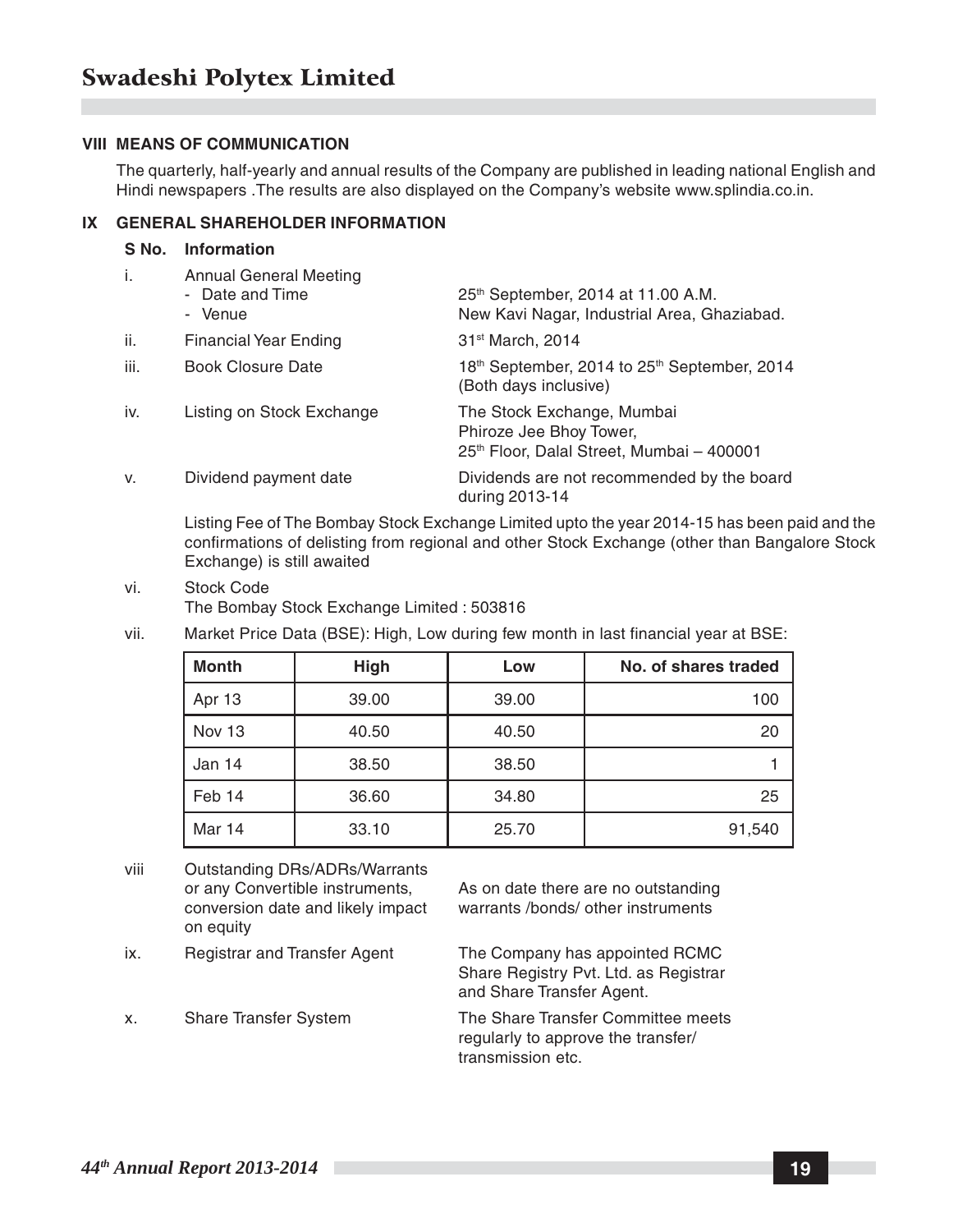| <b>Share Holding of</b><br><b>Nominal Value of</b><br>₹ 10/- | No. of<br><b>Shareholders</b> | $%$ of<br><b>Shareholders</b> | No of<br><b>Shares</b><br>held | Amount   | %<br>to total |
|--------------------------------------------------------------|-------------------------------|-------------------------------|--------------------------------|----------|---------------|
| 1 to 5000                                                    | 9690                          | 98.51                         | 670261                         | 6702610  | 17.19         |
| 5001 to 10000                                                | 89                            | 0.90                          | 68780                          | 687800   | 1.76          |
| 10001 to 20000                                               | 31                            | 0.32                          | 48025                          | 480250   | 1.23          |
| 20001 to 30000                                               | 9                             | 0.09                          | 21225                          | 212250   | 0.54          |
| 30001 to 40000                                               | 5                             | 0.05                          | 16555                          | 165550   | 0.42          |
| 40001 to 50000                                               | 3                             | 0.03                          | 15000                          | 150000   | 0.38          |
| 50001 to 100000                                              | 2                             | 0.02                          | 10550                          | 105500   | 0.27          |
| 100001 to Above                                              | 8                             | 0.08                          | 3049604                        | 30496040 | 78.19         |
| <b>Grand Total</b>                                           | 9837                          | 100                           | 3900000                        | 39000000 | 100           |

#### xi. Distribution of Shareholdings as on March 31, 2014

Categories of Equity shareholder as on March 31, 2014

|    | Category                                                                                                                     | No. of Shares | % of Holding |
|----|------------------------------------------------------------------------------------------------------------------------------|---------------|--------------|
| 1. | <b>Promoters Holding</b>                                                                                                     |               |              |
|    | - Indian Promoters<br>i.<br>Promoters<br>- Foreign Promoters                                                                 | 2338929<br>0  | 59.97<br>0   |
|    | ii.<br>Persons acting in concert                                                                                             | $\Omega$      | 0            |
|    | <b>Sub Total</b>                                                                                                             | 2338929       | 59.97        |
| 2. | <b>Non Promoters Holding</b>                                                                                                 |               |              |
|    | Institutional Investors<br>İ.                                                                                                |               |              |
|    | Mutual Fund and UTI<br>ii.                                                                                                   | $\Omega$      | $\Omega$     |
|    | Banks, Financial Institutions, Insurance<br>iii.<br>Companies (Central/ State Govt. Institutions/<br>Non Govt. Institutions) | 3325          | 0.08         |
|    | iv. Fll's                                                                                                                    |               |              |
|    | <b>Sub Total</b>                                                                                                             | 3325          | 0.08         |
| 3. | <b>Others</b>                                                                                                                |               |              |
|    | i.<br>Private Corporate Bodies                                                                                               | 684066        | 17.55        |
|    | ii.<br>Indian Public                                                                                                         | 817859        | 20.97        |
|    | iii. NRI's/OCB's                                                                                                             | 4710          | 0.12         |
|    | iv. Any Others (HUF/Firm/Foreign Companies)<br><b>Clearing Member</b>                                                        | 51111         | 1.31         |
|    | <b>Sub Total</b>                                                                                                             | 1557746       | 39.94        |
|    | <b>Grand Total</b>                                                                                                           | 3900000       | 100          |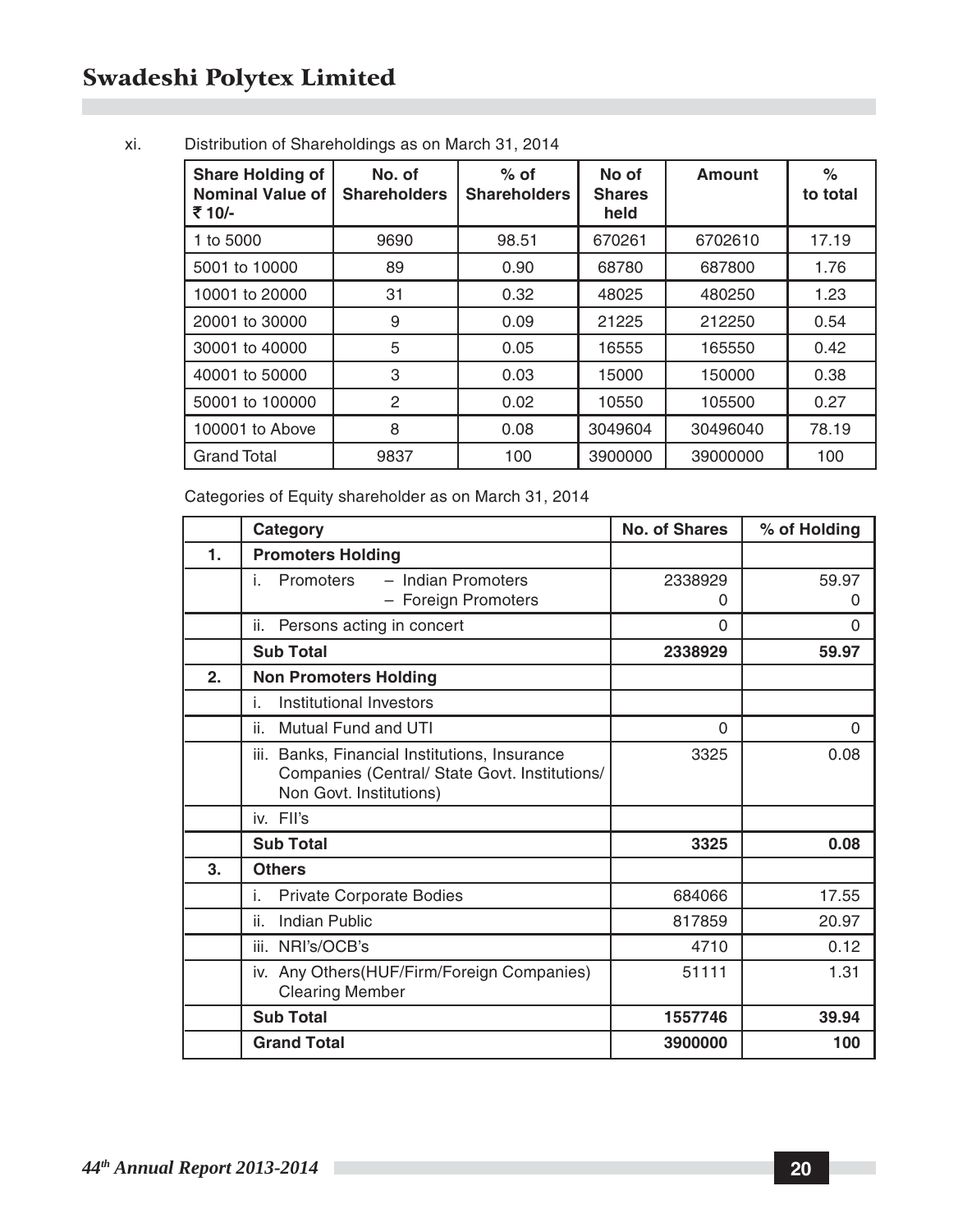| xii.  | Dematerialization of Shares            | The Company has also obtained the permission from<br>NSDL vide letter dated 22 <sup>nd</sup> April, 2013 for dematerialization<br>of its shares. Thus, the Equity shares of the Company<br>are available for demat under both the depositories<br>i.e. NSDL & CDSL.                   |
|-------|----------------------------------------|---------------------------------------------------------------------------------------------------------------------------------------------------------------------------------------------------------------------------------------------------------------------------------------|
|       | Demat ISIN Number                      | INE243N01011                                                                                                                                                                                                                                                                          |
| xiii. | Delisting of shares                    | The Equity shares of the Company have been delisted<br>from the Bangalore Stock Exchange with effect from<br>Friday, 8 <sup>th</sup> February, 2013.                                                                                                                                  |
| xiv.  | <b>Registered Office</b>               | New Kavi Nagar Industrial Area, Ghaziabad 201002                                                                                                                                                                                                                                      |
| XV.   | <b>Plant Location</b>                  | NA.                                                                                                                                                                                                                                                                                   |
| xvi.  | Address for communication              | Shareholders correspondence should be addressed to<br>the Company at the Registered Office of the Company<br>or to the Registrar at their corporate office at<br>B-25/1, 1 <sup>st</sup> Floor, Okhla Industrial Area,<br>Phase-II, New Delhi - 110 020.<br>Phone: 011-26387320/21/23 |
| xvii. | Certificate of Corporate<br>Governance | As stipulated in clause 49 of the Listing Agreement,<br>the certificate from Auditor regarding compliance<br>of condition of Corporate Governance is<br>annexed here with.                                                                                                            |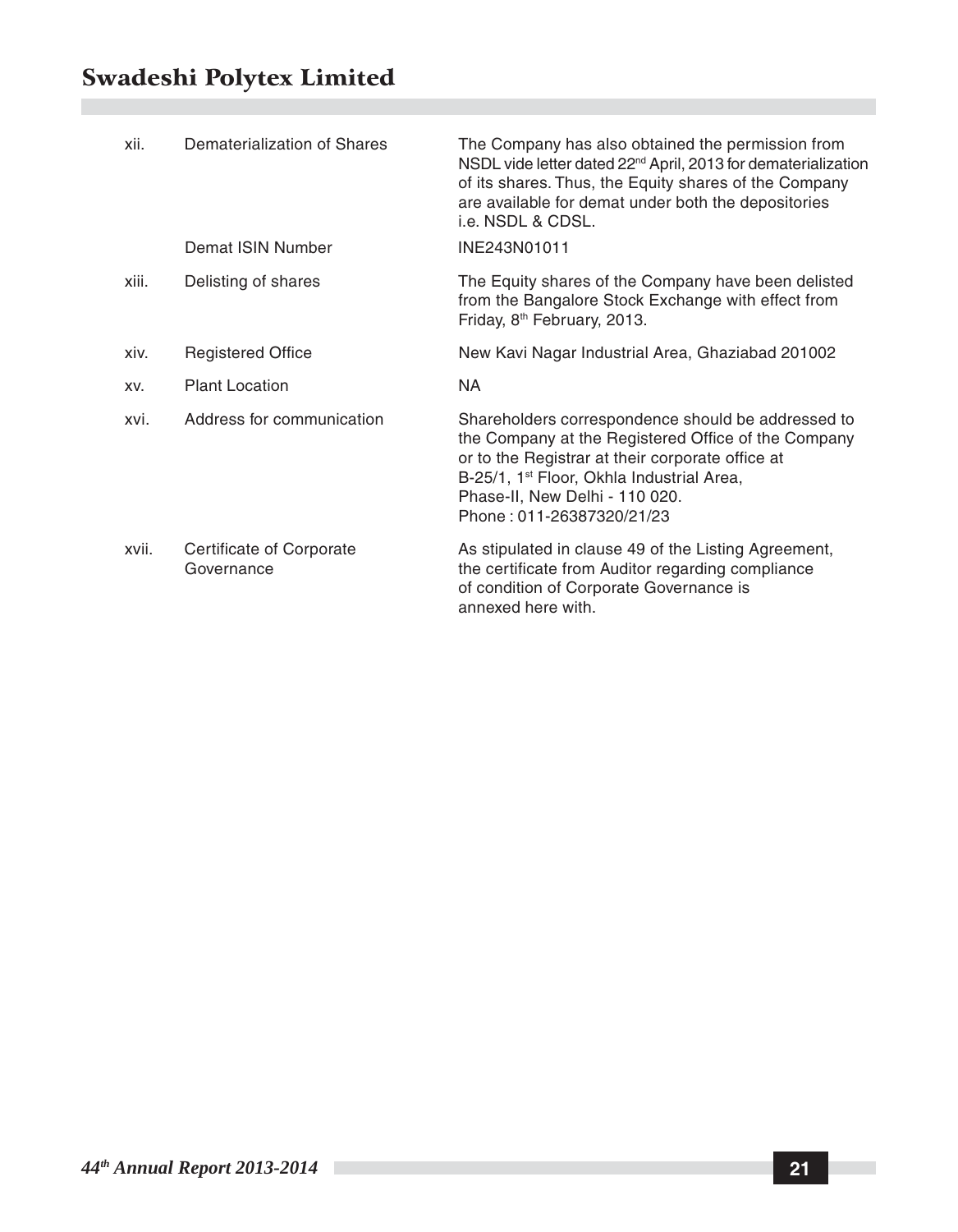#### **CERTIFICATE ON CORPORATE GOVERNANCE**

#### To the Members of **Swadeshi Polytex Limited**

We have examined the compliance of conditions of Corporate Governance by **Swadeshi Polytex Limited** ('the Company'), for the year ended March 31, 2014, as stipulated in Clause 49 of the Listing Agreements of the Company entered into with the Stock Exchanges.

The compliance of conditions of Corporate Governance is the responsibility of the management. Our examination was limited to a review of the procedures and implementation thereof, adopted by the Company for ensuring the compliance of the conditions of Corporate Governance. It is neither an audit nor an expression of opinion on the financial statements of the Company.

In our opinion and to the best of our information and according to the explanations given to us and the representations made by the Directors and the management, we certify that the Company has complied with majority of the conditions of Corporate Governance as stipulated in the above mentioned Listing Agreements.

We state that such compliance is neither an assurance as to future viability of the company nor of the effectiveness with which the management has conducted the affairs of the Company.

> For **N.K. RASTOGI & ASSOCIATES** Company Secretaries

> > Sd/- **(NAVEEN K. RASTOGI)**

Place : New Delhi **Proprietor** Proprietor **Proprietor** Date : 5<sup>th</sup> August, 2014 **C.P. No.: 3785**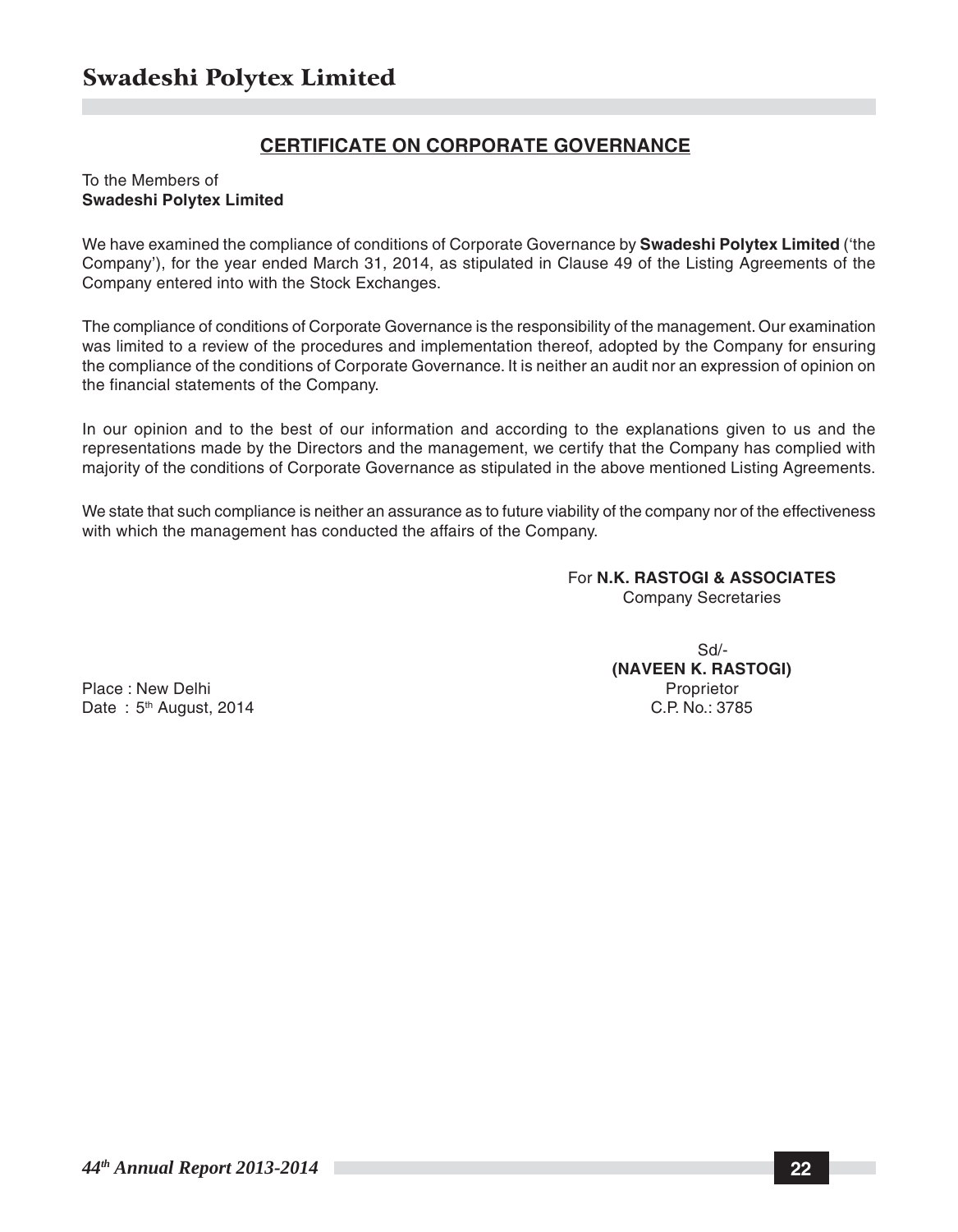#### **CEO CERTIFICATE**

To, The Members Swadeshi Polytex Limited

#### **Declaration by Chief Executive Officer on Code of Conduct under clause 49 of the Listing Agreement**

This is to certify that as per Clause 49 of the Listing Agreement:

- 1. The Code of Conduct has been laid down for all the Board Members and Senior Management and other employees of the Company.
- 2. The Code of Conduct has been posted on the website of the Company.
- 3. The Board Members and Senior Management Personnel have affirmed compliance with the Company's Code of Conduct for the year 2013-14.

Place : New Delhi **(Bhuwan Chaturvedi)** Date : 5<sup>th</sup> August, 2014 **CEO** 

Sd/-

#### **Certificate by Chief Executive Officer and Chief Financial Officer on compliance with the conditions of Corporate Governance under Clause 49 of the Listing Agreement**

To,

#### The Board of Directors,

#### **Swadeshi Polytex Limited**

We hereby certify that for the financial year 2013-14:

- 1. We have reviewed the financial statements and the cash flow statement and that to the best of our knowledge and belief:
	- These statements do not contain any materially untrue statement or omit any material fact or contain statement that might be misleading;
	- These Statements together present a true and fair view of the Company's affairs and are in compliance with existing Accounting Standards, applicable laws and regulations;
- 2. There are, to the best of our knowledge and belief, no transactions entered into by the Company during the year 2013-14 which are fraudulent, illegal or violate the Company's Code of Conduct.
- 3. We accept responsibility for establishing and maintaining internal controls for financial reporting and that we have evaluated the effectiveness of the internal control systems of the Company pertaining to financial reporting and we have disclosed to the Auditors and the Audit Committee those deficiencies, if any, of which we are aware, in the design or operation of the internal control systems and the steps we have taken or propose to take to rectify these deficiencies.
- 4. We have indicated to the auditors and the Audit Committee:
	- significant changes, if any, in internal control over financial reporting during the year under reference;
	- significant changes, if any, in accounting policies during the year requiring disclosure in the notes to the financial statement; and
	- instances of significant fraud of which we are aware and the involvement therein, if any, of the management or any employee having a significant role in the Company's internal control system over financial reporting.

Place : New Delhi **(Bhuwan Chaturvedi)** Date : 5<sup>th</sup> August, 2014 **CEO** 

Sd/-

*44th Annual Report 2013-2014* **23**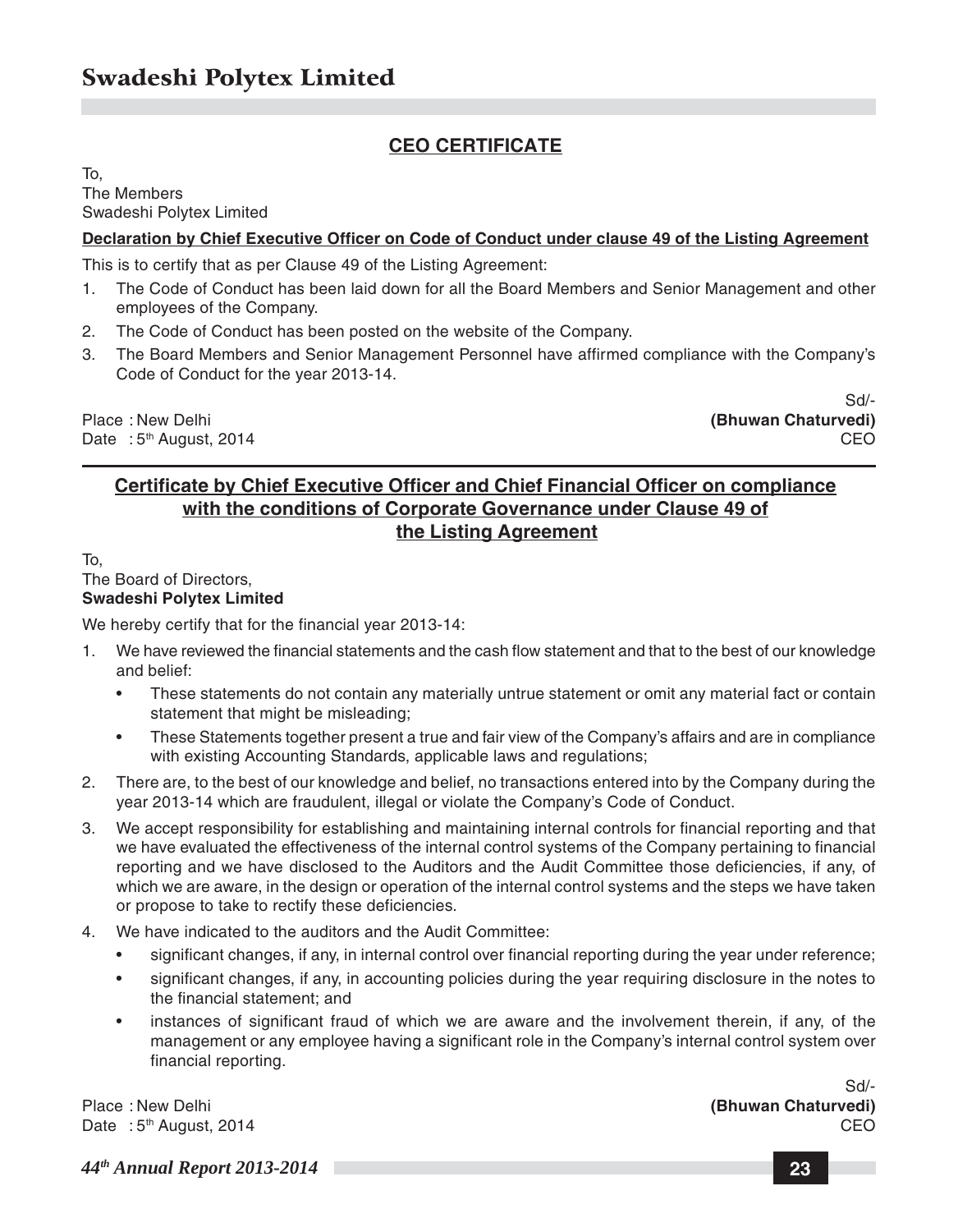#### **MANAGEMENT DISCUSSION & ANALYSIS REPORT**

#### **Global Economy**

During the year under review, emerging and developing economies are in the process of a recovery. However, weak external demand and domestic bottlenecks continue to restrain investment in some of the major emerging economies. Inflation risks in emerging and developing economies appear contained, reflecting negative output gaps and the recent softening of international crude and food prices the world faces several economic and political challenges. A few large emerging economies, including China and India, managed to backstop the deceleration they experienced in the past two years and veered upwards moderately. These factors point to increasing global growth. Inflation will remain tame worldwide, but the employment situation will continue to be challenging.

#### **Indian Economy**

The Indian economy had its own sets of challenges during the year. It dealt with issues like high inflation, tightening monetary policy, weakening industrial growth and investments, lack of direction in government policies, depreciating rupee and high crude oil prices. This led to a slowdown in the overall growth of the economy. However, India is expected to gain back its growth momentum in the medium term owing to higher savings and easing inflationary pressures which would lead to capital formation and fresh investments.

#### **Real Estate**

In 2011, the Company has entered into real estate sector. As we all are aware that real estate is one of the three primary needs of mankind with food and clothing being the other two. The demand for Real Estate though unquestionable is driven by many factors including affordability, cyclicality, market sentiment, availability of loans etc. The supply side is influenced by regulatory policies, liquidity, and availability of skilled and unskilled resources.

Owing to the impact of the challenging macro economic factors, this financial year 2013-14 was quite challenging for the sector. It faced difficulties in terms of funding, rising costs, labor shortages and regulatory issues, hampering project execution. The real estate scenario in India has undergone a sea change in the last two years. The affordable housing segment has seen renewed interest from buyers, however, factors like sky-high property prices, rising inflation, tight monetary policies and increasing costs has pulled down the overall growth.

The last two years have witnessed a cascade of issues and challenges in the realty domain.

Finance minister Arun Jaitley while presenting the 2014-15 Budget made some encouraging proposals that will give the much needed lift to the real estate sector.

- 1. Foreign Direct Investment in Real Estate Projects In order to encourage foreign investment, particularly for the development of Smart Cities, the government will liberalise FDI norms for real estate projects. The requirement of minimum built up area and capital conditions for FDI is being reduced from 50,000 square metres to 20,000 square metres and from USD 10 million to USD 5 million respectively. This will draw more foreign capital and provide liquidity to the real estate sector.
- 2. Affordable Housing

The allocation of Rs. 4,000 crore for NHB will increase the flow of cheaper credit for affordable housing for the urban poor. With slum development being made a part of CSR activities, the government seems to have taken steps in the right direction.

3. Smart Cities

The finance minister has allocated Rs. 7,060 crore for developing 100 new smart cities in the country. The move will boost investor sentiment in the real estate segment in the proposed areas of these cities and neighbouring towns. With a large number of offices and IT/ITeS segment growth apart from residential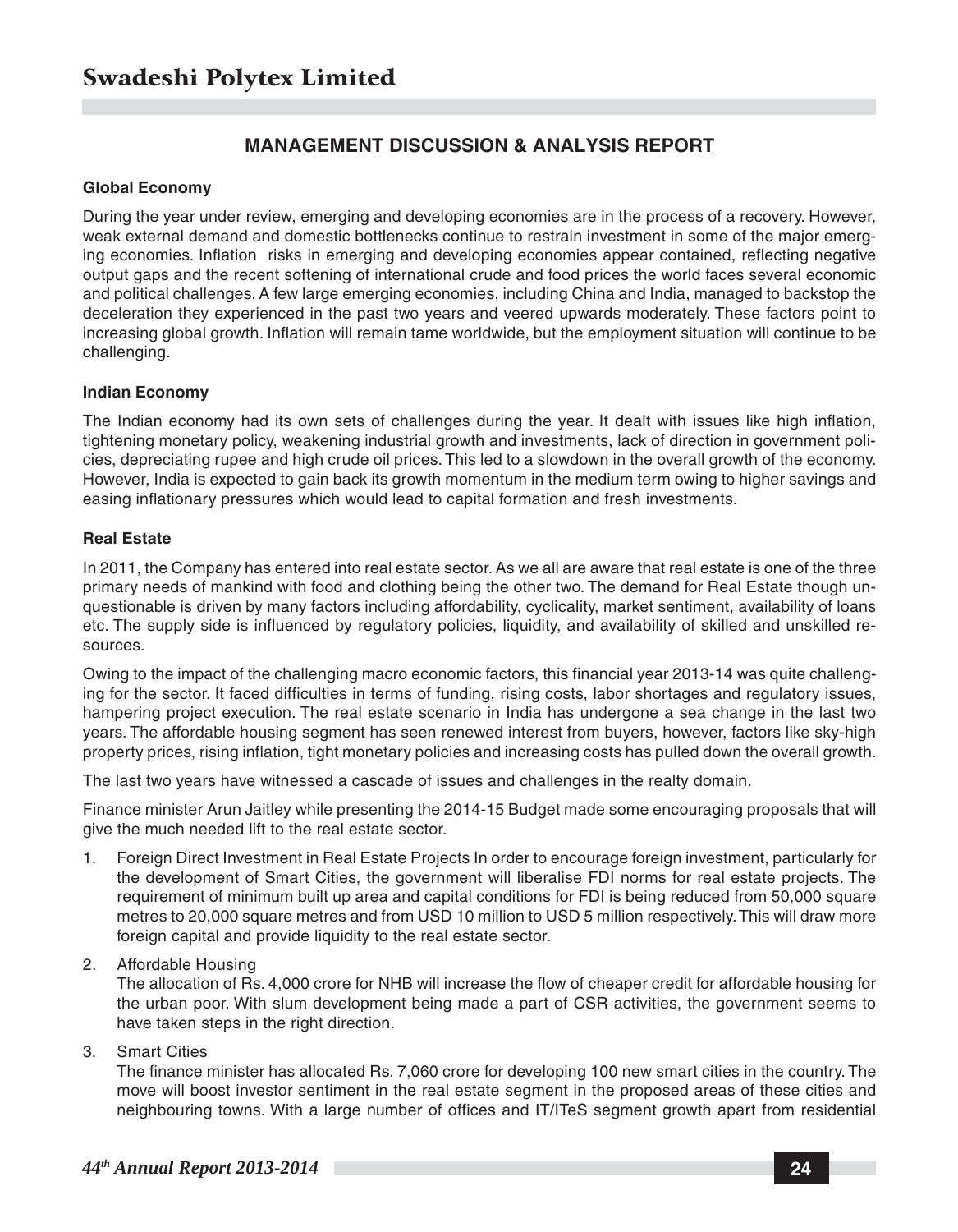growth coming from Tier II and Tier III centres, smart cities can bring opportunities for real estate developers, investors, end users and also the home loan sector.

4. Introduction of REITs

To give a major boost to commercial realty, the finance minister announced tax sops for Real Estate Investment Trusts (REITs). Necessary incentives have been provided for REITS, which will have to pass through for the purpose of taxation. A pass-through entity does not have to pay corporate tax. REITs can be listed on stock exchanges like shares of any company and allow retail and institutional investors to buy or sell these securities.

- 5. Increase in deduction limit on interest payment for housing loans As part of tax management and tax structuring, the finance minister has increased the home loan rebate on self-occupied property from ₹ 1,50,000 to ₹ 2,00,000. Income tax deduction limits under 80C on repayment of principal amount on housing loan has also been increased from  $\bar{\tau}$  1 lakh to  $\bar{\tau}$  1.5 lakh, which will lead to improved sentiment in the housing market. The Finance minister also proposed major initiatives in the areas of urbanisation, transportation and other infrastructure development that will give a tremendous boost to the real estate sector in the days to come. Some of these are:
	- a. Allocation of  $\bar{\tau}$  100 crore for Metro Projects in Ahmedabad and Lucknow
	- b. Allocation to Urban Renewal (infra development) increased from  $\bar{z}$  5,000 crore to  $\bar{z}$  50,000 crore
	- c. Investment of  $\bar{\tau}$  37,880 crore in NHAI for constructing national and state highways of which 8500 km are to be completed this year
	- d. Expressways to be set up along new industrial corridors  $-\bar{\tau}$  500 crore for project preparation
	- e. Setting up new airports, inland navigation system, SEZs etc. through Public Private Participation

#### **Outlook on opportunities, threats, risks and concerns**

Driven by long term vision for real estate, we have always been optimistic on the promising future outlook of this industry. The global economy is recovering and is reflecting in improved performance of some companies in the IT and export oriented industries. It is expected that in the coming time, the loopholes will be addressed by policymakers, home finance sector which in turn would boost the real estate sector. The affordable category has the potential to grow further if these issues are resolved.

Your Company is selling its real estate and it is the intention of your Company to use the funds so generated to explore opportunities in growth areas and industries and try to keep a focus on the real estate sector.

While the management of Your Company will continue to leverage the opportunities, it also foresees the challenges, like the availability of skilled resources and retention of highly talented workforce, frequent amendments in regulations, Inflationary pressures which would increase raw material/labor cost, lack of supporting infrastructure such as roads, highways, electricity, etc. that can hamper the growth of real estate as it thrives on availability of good infrastructure.

#### **Financial and Operational Review**

The Company's revenue from operations for the year decreased to  $\bar{\tau}$  6.49 crore for the financial year 2013-14, as compared to  $\bar{\tau}$  14.18 crore in the previous year. The Company continued its focus on core business activity in the infrastructure sector. The key revenue streams for the Company include sale/transfer of lease hold plots/ lands. The Company's net profit for the year was higher at  $\bar{\tau}$  3.21 crore as compared to  $\bar{\tau}$  1.35 crore in the previous year.

Earnings per share was  $\bar{\tau}$  8.24 as compared to  $\bar{\tau}$  3.47 in the previous year.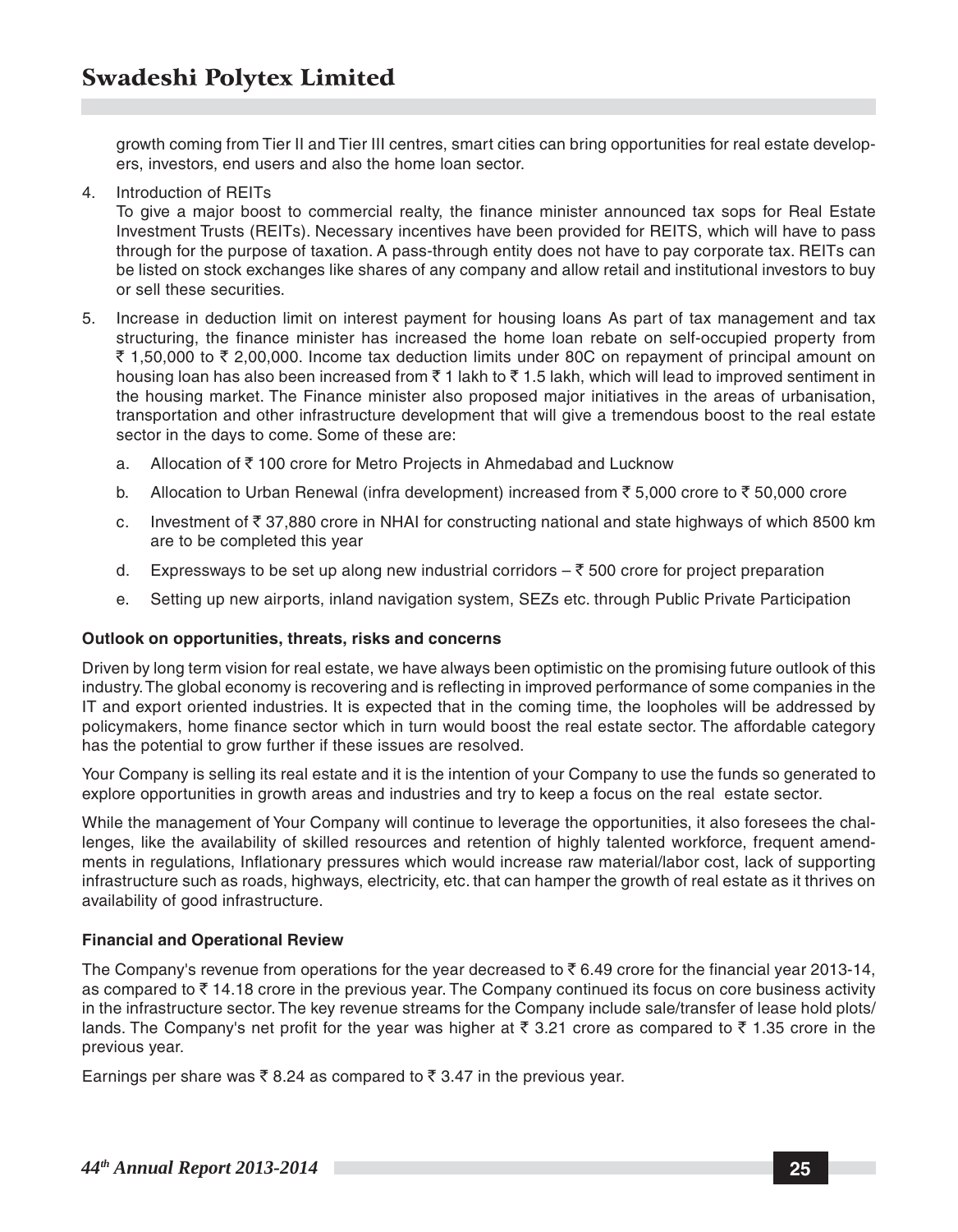#### **Resources and Liquidity**

The Company's net worth as on 31<sup>st</sup> March, 2014 was negative due to accumulated loss carried from previous years. The Company continues to maintain its conservative financial profile and funds its requirements largely through internal cash generation.

#### **Human Resources / industrial relations**

The Human Resources (HR) function is instrumental in creating and developing human capital in alignment with the Company Objectives. Your Company currently has to build its human resources based on the finalization of the opportunities it will focus on in the near future.

Industrial relations are been cordial as your Company does not have any work force with the cessation of production activities and dismantling of its old plant and machinery.

The challenge will be to build a team of all employees, managers and workmen with the value of teamwork and belongingness. All the employees of the Company will be expected to work as one cohesive team devoted to a common goal of the Company.

#### **Internal control systems**

The Company has adequate internal control systems for each and every business processes. The internal control system is supplemented by an extensive internal audit, which is conducted by independent firm of Chartered Accountants i.e. Messer's KSMN & Co., Chartered Accountants, Delhi in our case.

Internal audits are undertaken on a continuous basis. These internal controls ensure efficiency in operations, compliance with internal policies of the Company, applicable laws and regulations, protection of resources and accurate reporting of financial transactions. The Management and Audit Committee regularly review reports of the internal auditors, and corrective action initiated to strengthen the controls and enhance the effectiveness of the existing systems.

#### **Cautionary Statement**

Statements in the Management's Discussion and analysis report describing the Company's estimates, expectations or predictions may be 'forward-looking statements' within the meaning of applicable securities laws and regulations. Actual results could differ materially from those expressed or implied. Important factors that would make a difference to the Company's operations include demand-supply conditions, change in Government regulations, tax regimes, economic developments within the country and other factors such as litigation etc.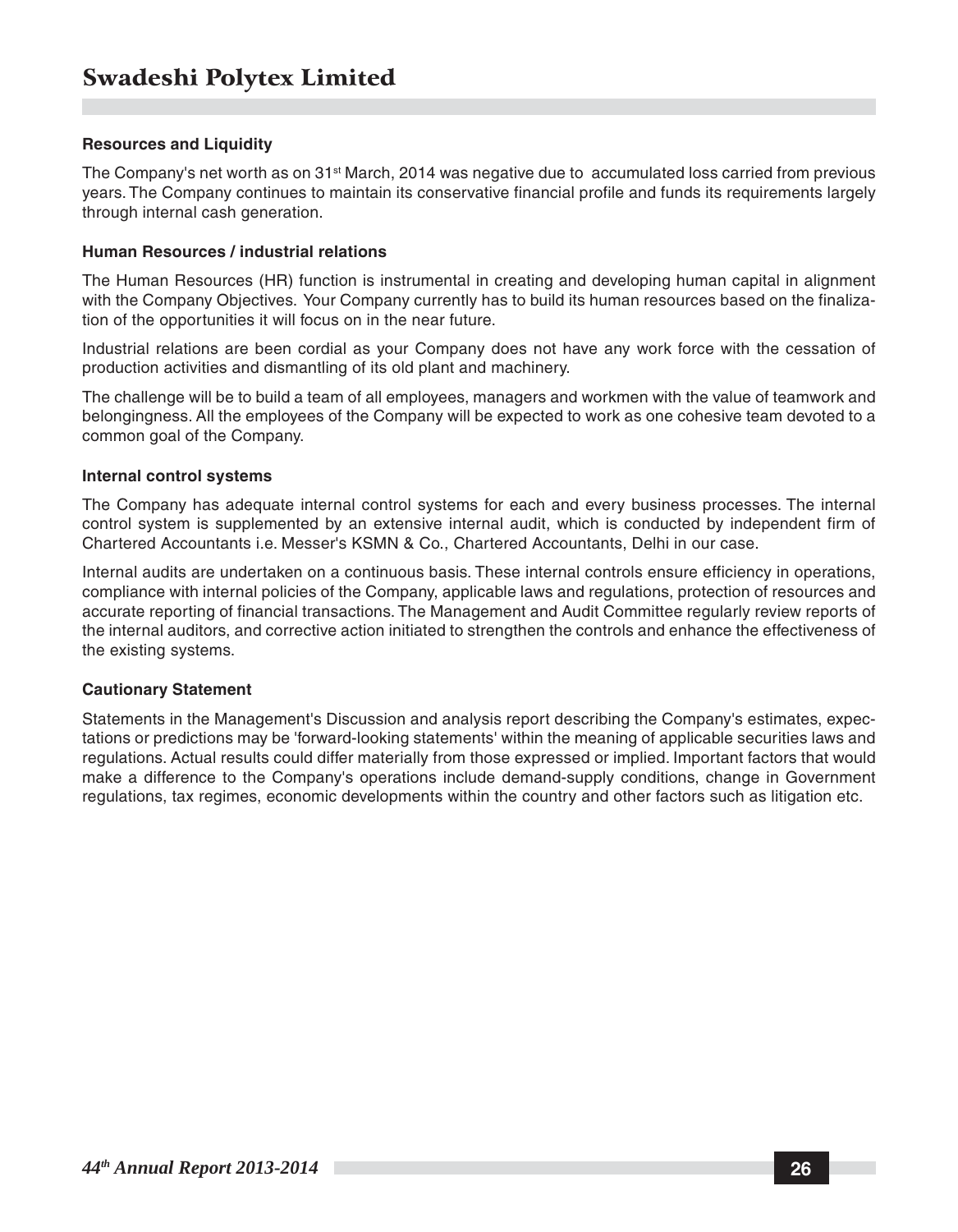### **INDEPENDENT AUDITORS' REPORT**

To, The Members of Swadeshi Polytex Limited Ghaziabad

#### **Report on the Financial Statements**

We have audited the accompanying financial statements of **Swadeshi Polytex Limited** ('the Company') which comprise the Balance Sheet as at 31st March 2014, the Statement of Profit & Loss and the Cash Flow Statement for the year then ended and Notes to Financial Statements comprising of a summary of significant accounting policies and other explanatory information.

#### **Management's Responsibility for the Financial Statements**

Management is responsible for the preparation of these financial statements that give a true and fair view of the financial position, financial performance and cash flows of the Company in accordance with the Accounting Standards referred to in sub section (3C) of section 211 of the Companies Act 1956 ('the Act'). This responsibility includes the design, implementation and maintenance of internal controls relevant to the preparation and presentation of the financial statements that give a true and fair view and are free from material misstatements, whether due to fraud or error.

#### **Auditor's Responsibility**

Our responsibility is to express an opinion on these financial statements based on our audit. We conducted our audit in accordance with the standards on auditing issued by the Institute of Chartered Accountants of India. Those standards require that we comply with the ethical requirements and plan and perform the audit to obtain reasonable assurance about whether the financial statements are free from material misstatement.

An audit involves performing procedures to obtain audit evidence about the amounts and disclosures in the financial statements. The procedures selected depend on the auditor's judgement including the assessment of the risk of the material misstatement of the financial statements, whether due to fraud or error. In making those risk assessments, the auditor considers internal control relevant to the Company's preparation and fair presentation of the financial statements in order to design audit procedures that are appropriate in the circumstances. An audit also includes evaluating the appropriateness of accounting policies used and reasonableness of the accounting estimates made by management, as well as evaluating the overall presentation of the financial statements.

We believe that the audit evidence we have obtained is sufficient and appropriate to provide a basis for our audit opinion.

#### **Opinion**

In our opinion and to the best of our information and according to the explanations given to us, the aforesaid financial statements give the information required by the Act in the manner so required and give a true and fair view in conformity with the accounting principals generally accepted in India :

- a) in the case of balance sheet, of the state of affairs of the Company as at  $31^{st}$  March 2014,
- b) in the case of the Statement of Profit and Loss, of the Profit for the year ended on that date; and
- c) in the case of the Cash Flow Statement, of the cash flows for the year ended on that date.

#### **Report on Other Legal and Regulatory Requirements**

1. As required by the Companies (Auditor's Report) Order, 2003 ('the Order') issued by the Central Government of India in terms of Section 227(4A) of the Act, we give in the Annexure a statement on the matters specified in paragraphs 4 and 5 of the Order.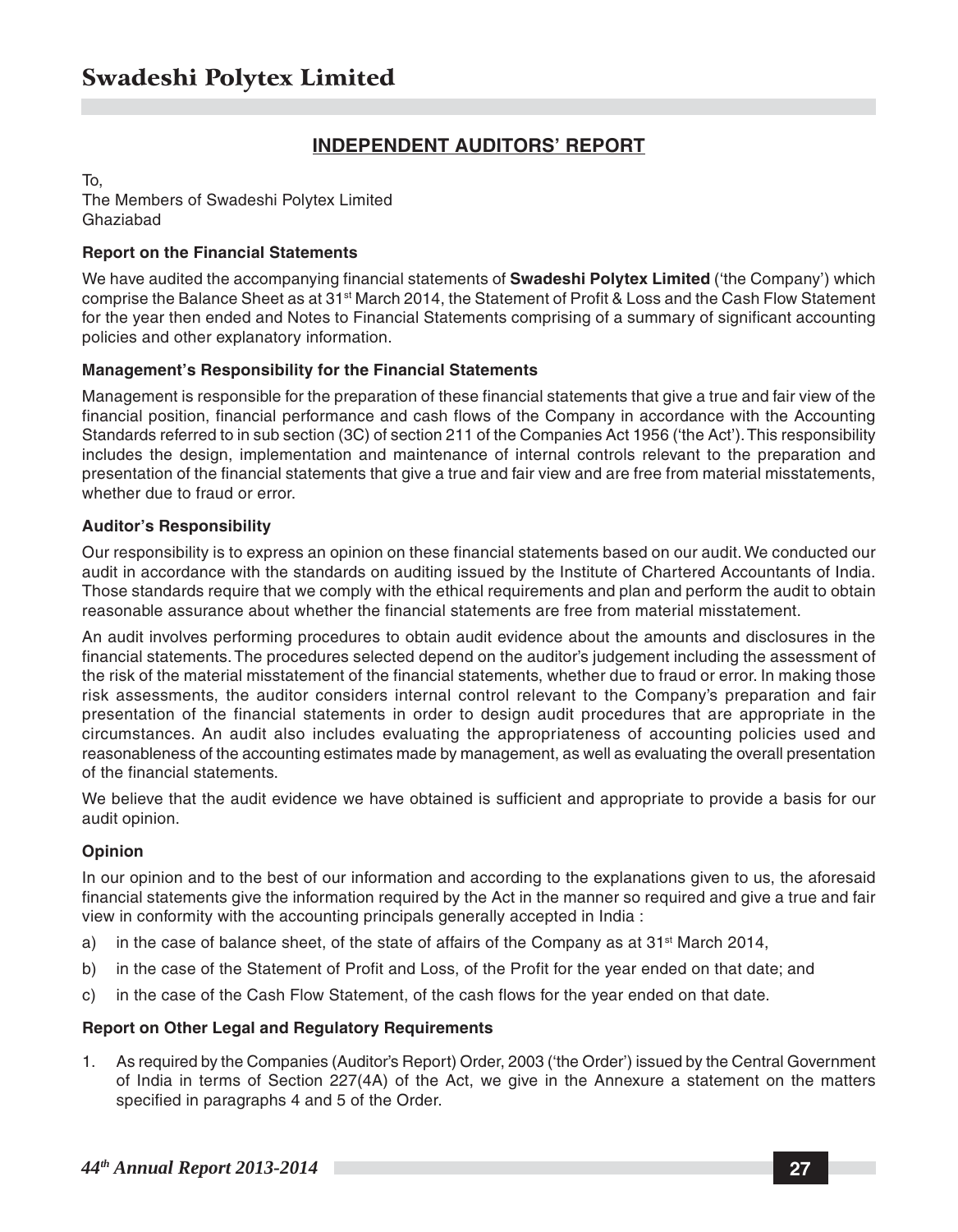- 2. As required by section 227 (3) of the Act, we report that:
	- a) We have obtained all the information and explanations, which to the best of our knowledge and belief were necessary for the purposes of our audit;
	- b) In our opinion, proper books of account as required by law have been kept by the Company so far as appears from our examination of those books;
	- c) The Balance Sheet, Statement of Profit & Loss and Cash Flow Statement dealt with by this report are in agreement with the books of account;
	- d) In our opinion, the Balance Sheet, Statement of Profit & Loss and Cash Flow Statement dealt with by this report comply with the accounting standards referred to in sub-section (3C) of Section 211 of the Companies Act, 1956 (which continues to be applicable in respect of section 133 of the Companies Act, 2013 in terms of general circular 15/2013 dated 13<sup>th</sup> September, 2013 of the Ministry of Corporate Affairs).
	- e) On the basis of written representation received from the directors as on 31st March, 2014 and taken on record by the Board of Directors, we report that none of the Directors is disqualified as on  $31<sup>st</sup>$ March, 2014 from being appointed as a Director in terms of clause (g) of sub-section (1) of section 274 of the Companies Act, 1956;

#### For **SANMARKS & ASSOCIATES** Chartered Accountants

Firm's Regn. No. 003343N

Place: Faridabad **S. K. BANSAL** Date : 29<sup>th</sup> April, 2014 **Partner** Partner Partner Partner Partner Partner Partner

Sd/- Camp: Ghaziabad Membership No.: 082242

#### **Annexure to the Independent Auditors' Report**

Referred to in Paragraph 1 under the heading "Report on Other Legal and Regulatory Requirements" of our Report to the members of Swadeshi Polytex Limited for the year ended 31<sup>st</sup> March, 2014. We report that:

- (i) (a) The Company has maintained proper records showing full particulars including quantitative details and situation of fixed assets.
	- (b) We are explained that the Company has carried out the year end physical verification of majority of fixed assets. In our opinion, the frequency of the physical verification is reasonable having regard to the size and nature of operations of the company. We are explained that no material discrepancies were noticed on such physical verification.
	- (c) The Company has not sold any part of fixed assets during the year, therefore the provision of the clause (i)(c) is not applicable.
- (ii) (a) The only inventory in hand at the year end is in the form of lease hold plot rights, for which management has conducted physical verification in the form of measurement, frequency of which in our opinion is reasonable;
	- (b) In our opinion and in view of nature of inventory, the action taken and procedures followed by the management for physical verification of inventory were found reasonable and adequate.
	- (c) In respect of the trading activities, the company has identified and maintained records in respect of various plots of land and no material discrepancies were noticed on the physical verification of the same as compared to book records.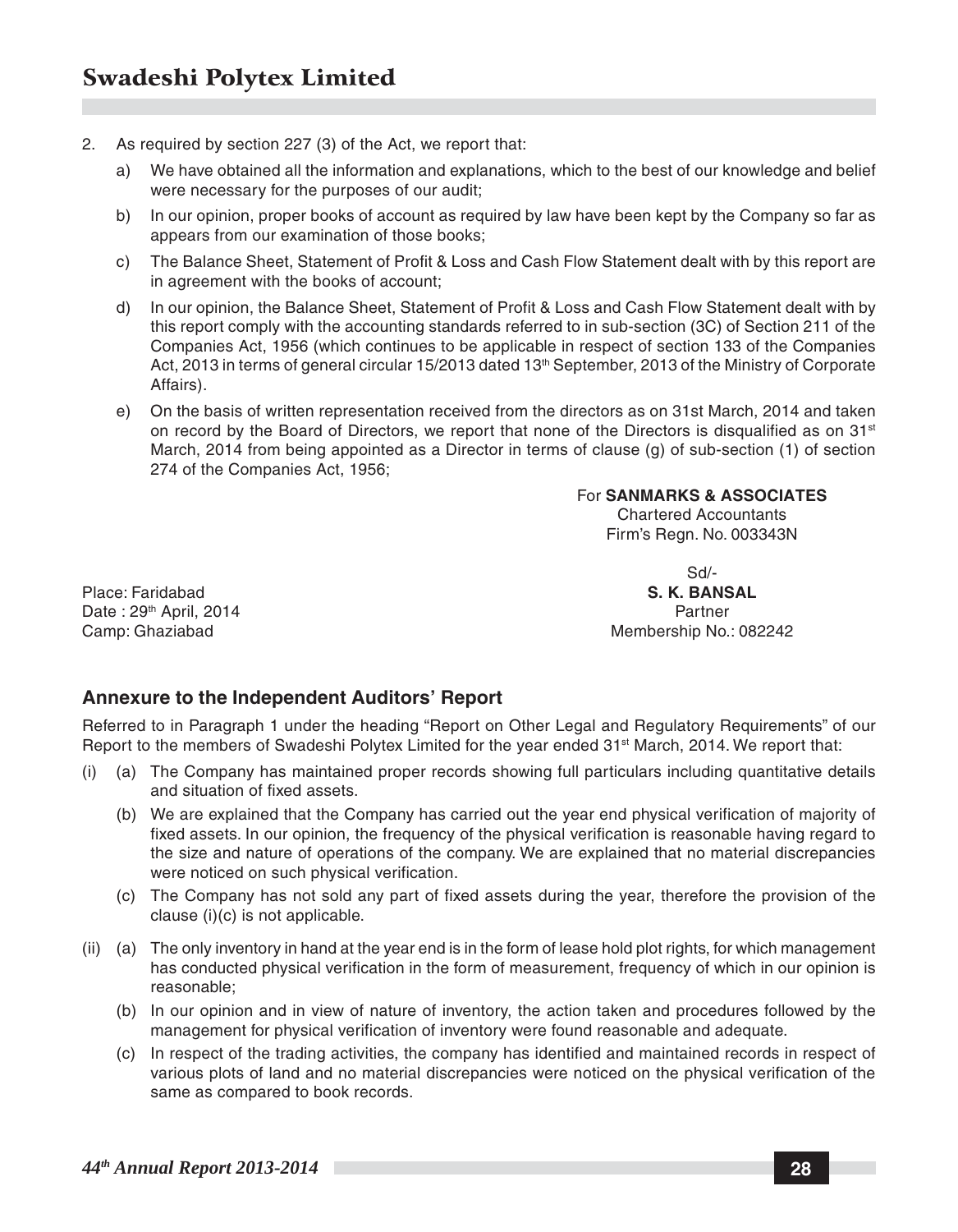(iii) (a) We are explained that the Company has not granted any loans secured or unsecured to any Company, firm or other party required to be listed in the register maintained under Section 301 of the Companies Act 1956.

In view of clause (iii) (a) above, the clauses (iii)(b), (iii)(c) and (iii)(d) of the Order are not applicable.

- (e) The company had taken secured loan from a body corporate and unsecured loan from another body corporate listed in the register maintained under Section 301 of the Companies Act 1956. The maximum amount involved for the said loans was  $\bar{\xi}$  2495.30 lac for Secured Loan and  $\bar{\xi}$  230.21 Lac for unsecured loans.
- (f) In our opinion, the rate of interest and other terms and conditions of the aforesaid loans taken by the company, considering various factors, are prima facie not prejudicial to the interest of the company;
- (g) In respect of the aforesaid secured loan, *in our opinion the interest of*  $\bar{\tau}$  127.18 lac is overdue for *payment*. In respect of unsecured loan, it is informed that the same is repayable on demand. We are also informed that no such demand was raised for repayment of aforesaid unsecured loan during the year and therefore there was no overdue amount at the year end.
- (iv) In our opinion and according to the information and explanations give to us, there are adequate internal control systems commensurate with the size of the company and nature of its business with regard to purchase of fixed assets and Trading activities. Further, on the basis of our examination and according to the information and explanations given to us, we have neither came across nor have been informed of any instance of major weakness in the aforesaid internal control procedures.
- (v) (a) In our opinion and according to the information and explanations given to us, the particulars of contracts or arrangements that need to be entered into the register maintained under Section 301 of the Companies Act, 1956 have been so entered.
	- (b) In our opinion and according to the information and explanations given to us, the company has not entered into any transactions exceeding the aggregate amount of Rs. five lacs in respect of aforesaid parties during the year except the transactions under loan and interest thereon and reimbursement accounts.
- (vi) The company has not, during the year, accepted any fixed deposit from the public to which provisions of section 58A & 58AA of the Companies Act, 1956 and relevant rules framed there under apply.
- (vii) In our opinion, the Company has an internal audit system commensurate with the size and nature of its business.
- (viii) We are informed that the maintenance of the cost records has not been prescribed u/s 209 (1) (d) of the Companies Act 1956 for the company since no manufacturing activities were carried out by the company during the year under report.
- (ix) (a) According to the information and explanation given to us and on the basis of our examination of the books of account, the company has been *generally* regular in depositing the undisputed statutory dues including Provident Fund, Investor Education and Protection Fund, Employees' State Insurance, Income-tax, Sales-tax, Wealth Tax, Service Tax, Custom Duty, Excise Duty, cess and any other material statutory dues applicable to it with the appropriate authorities.
	- (b) According to information and explanation given to us and on the basis of our examination of the books of accounts of the company, following are the details of sales tax/income tax/custom duty/wealth tax/ service Tax/excise duty/cess, which have not been deposited on account of any dispute.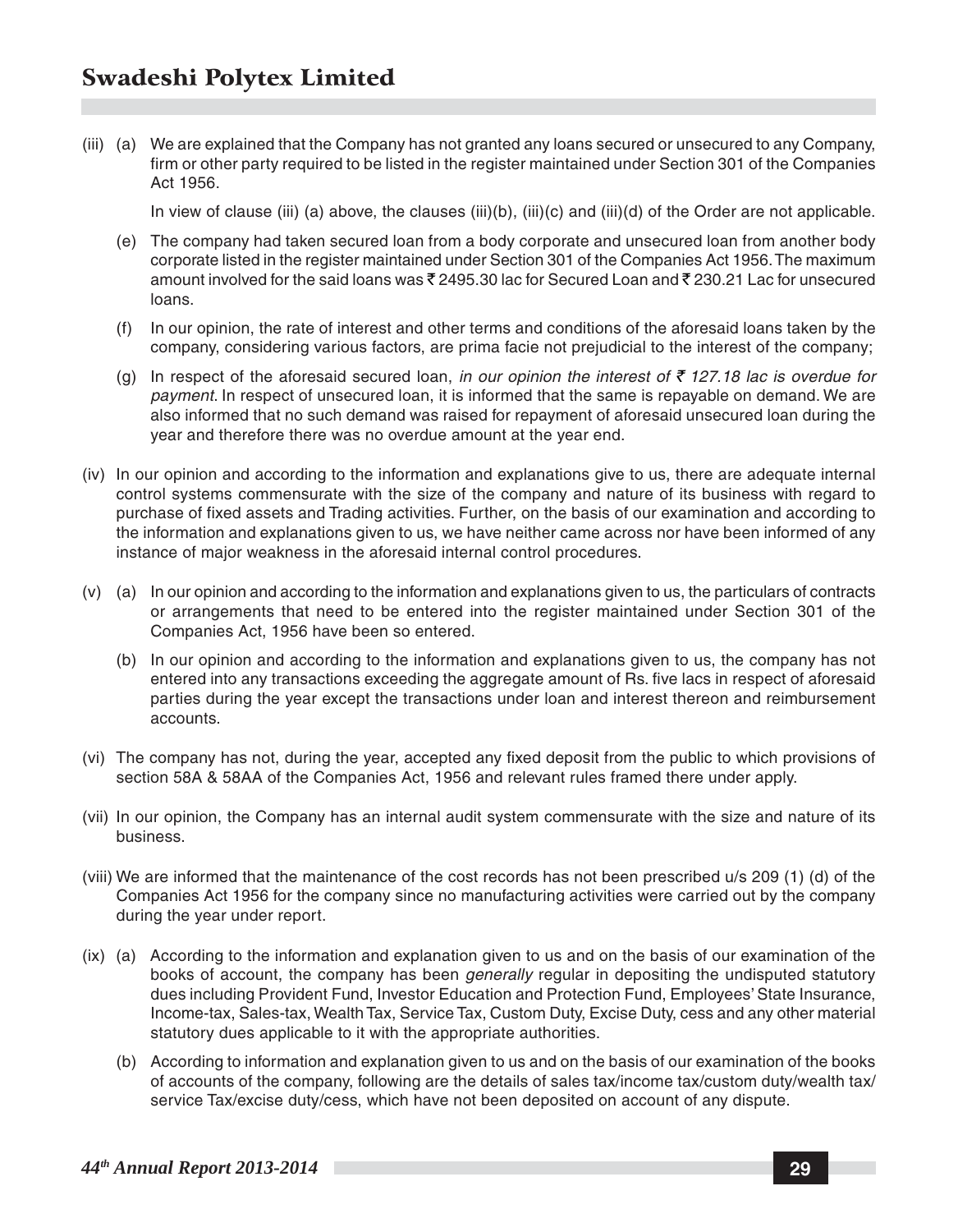| <b>Name of Statute</b>          | <b>Nature of Dues</b>                              | Amount<br>(in lacs) | <b>Period</b>        | Forum at which<br>dispute is pending               |
|---------------------------------|----------------------------------------------------|---------------------|----------------------|----------------------------------------------------|
| Various Sales Tax Acts          | Sales Tax Demand                                   | 149.37              | Various Years        | Various Forum                                      |
| The Central Excise<br>Act, 1944 | Excise Duty on<br>unauthorised<br>removal of goods | 165.22              | <b>Various Years</b> | Commissioner<br><b>Central Excise</b><br>and CESAT |
| The Central Excise<br>Act, 1944 | Penalty on<br><b>Excise Duty</b>                   | 25.00               | 2012                 | <b>CESAT</b>                                       |
| The Central Excise<br>Act. 1944 | Custom Duty                                        | 0.19                | Old                  | D. C. Customs<br>Mumbai                            |

- (x) At the end of the current financial year, company's accumulated losses were more than 50% of its net worth. Further, the company had not incurred cash loss during the current financial year. However, such loss was incurred in the immediately preceding financial year.
- (xi) According to the information and explanation given to us, we are informed that the company had not borrowed any money from any bank or financial institution and had not issued debentures during the year under report.
- (xii) We are informed that the company had not granted any loans and advances on the basis of security by way of pledge of shares, debentures and other securities.
- (xiii) In our opinion, the company is not a chit fund or a nidhi/mutual benefit fund/society. Therefore, the provisions of clause 4(xiii) of the Order are not applicable to it.
- (xiv) On the basis of examination of books of accounts and according to information and explanations given to us, the company is not dealing or trading in shares, securities, debentures and other Investments.
- (xv) According to the information and explanation given to us by the Management, the Company had not given any guarantee for loans taken by others from banks or financial institutions.
- (xvi) We are informed that the Company had not obtained any term loans during the current financial year.
- (xvii) According to the information and explanations given to us, and on an overall examination of the Balance Sheet of the Company, we report that the company had not used the short term funds for long term investment during the year under report.
- (xviii) According to the information and explanation given to us, the company had not made any preferential allotment of shares to parties or companies covered in register maintained under Section 301 of the Act.
- (xix) The company had not issued any debentures, consequently the provisions of clause 4(xix) of the Order are not applicable to it.
- (xx) The company had not raised any money by means of public issue.
- (xxi) During the course of our examination of the books and records of the company carried out in accordance with the generally accepted auditing practices in India, we have neither come across any instance of fraud on or by the Company, noticed and reported during the year, nor have we been informed of such case by the Management.

For **SANMARKS & ASSOCIATES** Chartered Accountants Firm's Regn. No. 003343N

Sd/-

Place: Faridabad **S. K. BANSAL** Date :29<sup>th</sup> April, 2014 **Partner** Partner **Partner** Partner Camp:Ghaziabad Membership No.: 082242

*44th Annual Report 2013-2014* **30**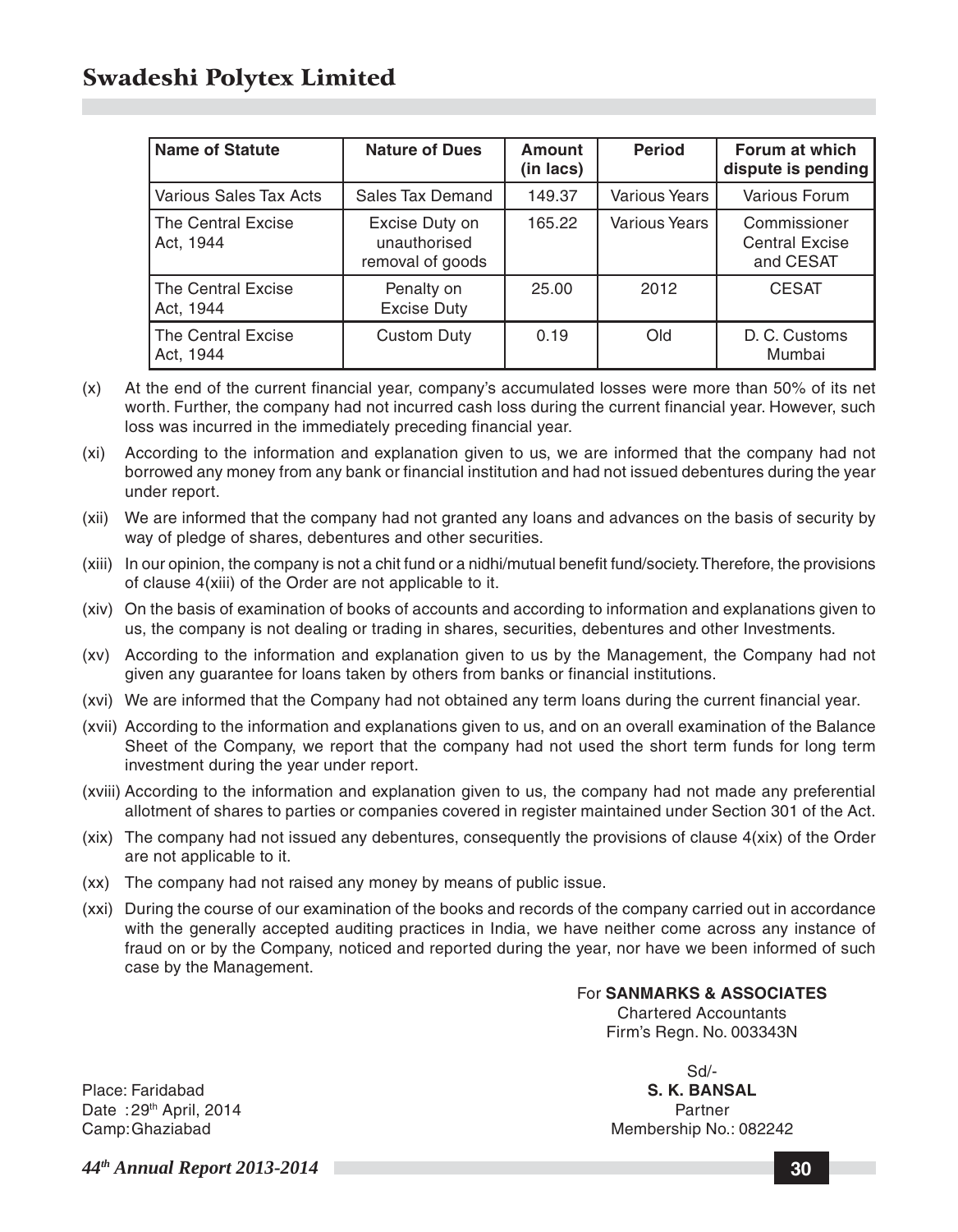#### **BALANCE SHEET AS AT 31st MARCH, 2014**

|    | <b>Particulars</b> |                                                         | <b>Note</b>  | Amount as at              | Amount as at                |
|----|--------------------|---------------------------------------------------------|--------------|---------------------------|-----------------------------|
|    |                    |                                                         | No.          | 31-March-2014             | 31-March-2013               |
| L. |                    | <b>EQUITY &amp; LIABILITIES</b>                         |              |                           |                             |
|    | (1)                | Shareholders' Funds                                     |              |                           |                             |
|    |                    | (a) Share Capital                                       | 2.1          | 3,90,00,000               | 3,90,00,000                 |
|    |                    | (b) Reserves & Surplus                                  | 2.2          | $-49,98,92,192$           | $-53,20,26,486$             |
|    |                    |                                                         |              | $-46,08,92,192$           | -49,30,26,486               |
|    | (2)                | Non-current liabilities                                 |              |                           |                             |
|    |                    | (a) Other Long Term Liabilities                         | 2.3          | 2,56,37,196               | 2,67,50,552                 |
|    |                    | (b) Long-term provisions                                | 2.4          | 32,00,000                 | 32,00,000                   |
|    |                    |                                                         |              | 2,88,37,196               | 2,99,50,552                 |
|    | (3)                | <b>Current liabilities</b><br>(a) Short-term borrowings | 2.5          |                           |                             |
|    |                    | (b) Trade payables                                      | 2.6          | 50,80,62,321<br>29,21,452 | 61,00,96,745<br>1,42,44,103 |
|    |                    | (c) Other current liabilities                           | 2.7          | 14,95,21,551              | 13,92,79,821                |
|    |                    |                                                         |              | 66,05,05,324              | 76,36,20,669                |
|    |                    |                                                         | <b>TOTAL</b> | 22,84,50,328              | 30,05,44,735                |
|    |                    | II. ASSETS                                              |              |                           |                             |
|    | (1)                | Non-current assets                                      |              |                           |                             |
|    |                    | (a) Fixed assets                                        |              |                           |                             |
|    |                    | Tangible assets                                         | 2.8          | 13,93,218                 | 13,59,025                   |
|    |                    |                                                         |              | 13,93,218                 | 13,59,025                   |
|    |                    | (b) Deferred Tax Assets (Net)                           | 2.9          | 10,24,84,755              | 8,53,18,036                 |
|    |                    | (c) Long-term loans and advances                        | 2.10         | 1,50,28,621               | 88,89,967                   |
|    |                    |                                                         |              | 11,75,13,376              | 9,42,08,003                 |
|    | (2)                | <b>Current assets</b>                                   |              |                           |                             |
|    |                    | (a) Inventories                                         | 2.11<br>2.12 | 6,58,50,557               | 6,97,47,239                 |
|    |                    | (b) Trade receivables<br>(c) Cash and cash equivalents  | 2.13         | 92,53,505<br>3,40,81,977  | 12,86,00,957<br>62,99,555   |
|    |                    | (d) Short-term loans and advances                       | 2.14         | 1,01,640                  | 23,311                      |
|    |                    | (e) Other current assets                                | 2.15         | 2,56,055                  | 3,06,646                    |
|    |                    |                                                         |              | 10,95,43,734              | 20,49,77,708                |
|    |                    |                                                         | <b>TOTAL</b> | 22,84,50,328              | 30,05,44,735                |
|    |                    |                                                         |              |                           |                             |

Significant Accounting Policies 1.0 The Notes No. 1 to 2.32 are integral part of these financial statements

As per our report of even date attached For **Sanmarks & Associates** Chartered Accountants Firm Regn. No. 003343N

Partner Director Director Director Director Director Director Director Director M No. - 082242 (DIN No. 03440470) (DIN No. 03279399) Place : Faridabad Camp: Ghaziabad Date: 29<sup>th</sup> April, 2014

S.K.Bansal (P. C. Vaish)

Sd/-<br>
Sd/-<br> **C. Vaish)** (B. Mehrotra)

*44th Annual Report 2013-2014* **31**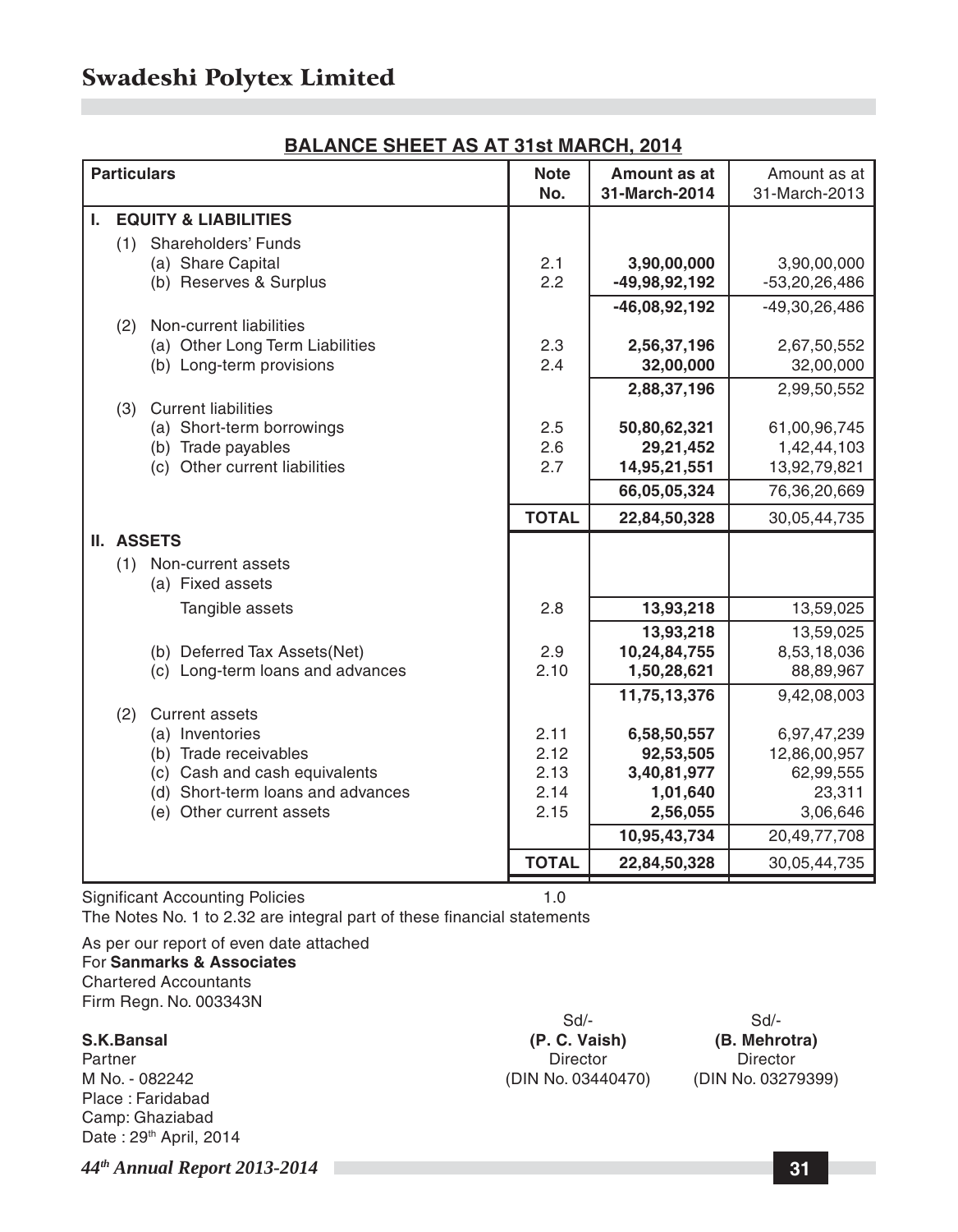#### **STATEMENT OF PROFIT & LOSS FOR THE YEAR ENDED 31st MARCH, 2014**

|         | <b>Particulars</b>                                                                      | <b>Note</b> | For the year ended | For the year ended |
|---------|-----------------------------------------------------------------------------------------|-------------|--------------------|--------------------|
|         |                                                                                         | No.         | 31-March-2014      | 31-March-2013      |
| Τ.      | Revenue from operations                                                                 | 2.16        | 6,49,75,980        | 14, 18, 50, 821    |
| $\Pi$ . | Other Income                                                                            | 2.17        | 83,95,797          | 10,95,025          |
| III.    | Total Revenue (I + II)                                                                  |             | 7,33,71,777        | 14,29,45,846       |
| IV.     | Expenses:                                                                               |             |                    |                    |
|         | Purchase of Stock-in-Trade                                                              |             |                    | 25,30,895          |
|         | <b>Land Development Expenses</b>                                                        |             |                    | 57,44,738          |
|         | Changes in inventories of Stock-in-Trade                                                |             | 38,96,682          | (1, 39, 394)       |
|         | Financial costs                                                                         | 2.18        | 3,52,28,789        | 12,09,08,387       |
|         | Depreciation and amortization expense                                                   | 2.8         | 64,307             | 38,203             |
|         | Other expenses                                                                          | 2.19        | 1,92,14,424        | 1,55,89,487        |
|         | <b>Total Expenses</b>                                                                   |             | 5,84,04,202        | 14,46,72,316       |
| V.      | Profit/(Loss) before tax                                                                | $(III-IV)$  | 1,49,67,575        | (17, 26, 470)      |
| VI.     | Tax expense:                                                                            |             |                    |                    |
|         | Current tax<br>(1)                                                                      |             |                    |                    |
|         | Deferred tax<br>(2)                                                                     |             | (1,71,66,719)      | (1,52,54,213)      |
|         | VII. Profit/(Loss) from the period from                                                 |             |                    |                    |
|         | continuing operations                                                                   | $(V-VI)$    | 3,21,34,294        | 1,35,27,743        |
|         | VIII. Profit/(Loss) from Discontinuing operations                                       | 2.20        |                    |                    |
| IX.     | Tax expense of Discontinuing operations                                                 |             |                    |                    |
| Χ.      | Profit/(Loss) from Discontinuing operations                                             | $(VIII-IX)$ |                    |                    |
| XI.     | Profit/(Loss) for the period                                                            | $(VII+X)$   | 3,21,34,294        | 1,35,27,743        |
|         | XII. Earning per equity share: (nominal value of<br>₹ 10 each (previous year ₹ 10 each) |             |                    |                    |
|         | <b>Basic &amp; Diluted</b>                                                              |             |                    |                    |
|         | Computed on the basis of profits from                                                   |             |                    |                    |
|         | continuing operations                                                                   |             | 8.24               | 3.47               |
|         | Computed on the basis of the total                                                      |             |                    |                    |
|         | profits of the period                                                                   |             | 8.24               | 3.47               |

Significant Accounting Policies 1.0 The Notes No. 1 to 2.32 are integral part of these financial statements

As per our report of even date attached For **Sanmarks & Associates** Chartered Accountants Firm Regn. No. 003343N

Partner Director Director Director Director Director Director Director Director M No. - 082242 (DIN No. 03440470) (DIN No. 03279399) Place : Faridabad Camp: Ghaziabad Date: 29<sup>th</sup> April, 2014

**S.K.Bansal (P. C. Vaish) (B. Mehrotra)**

Sd/- Sd/-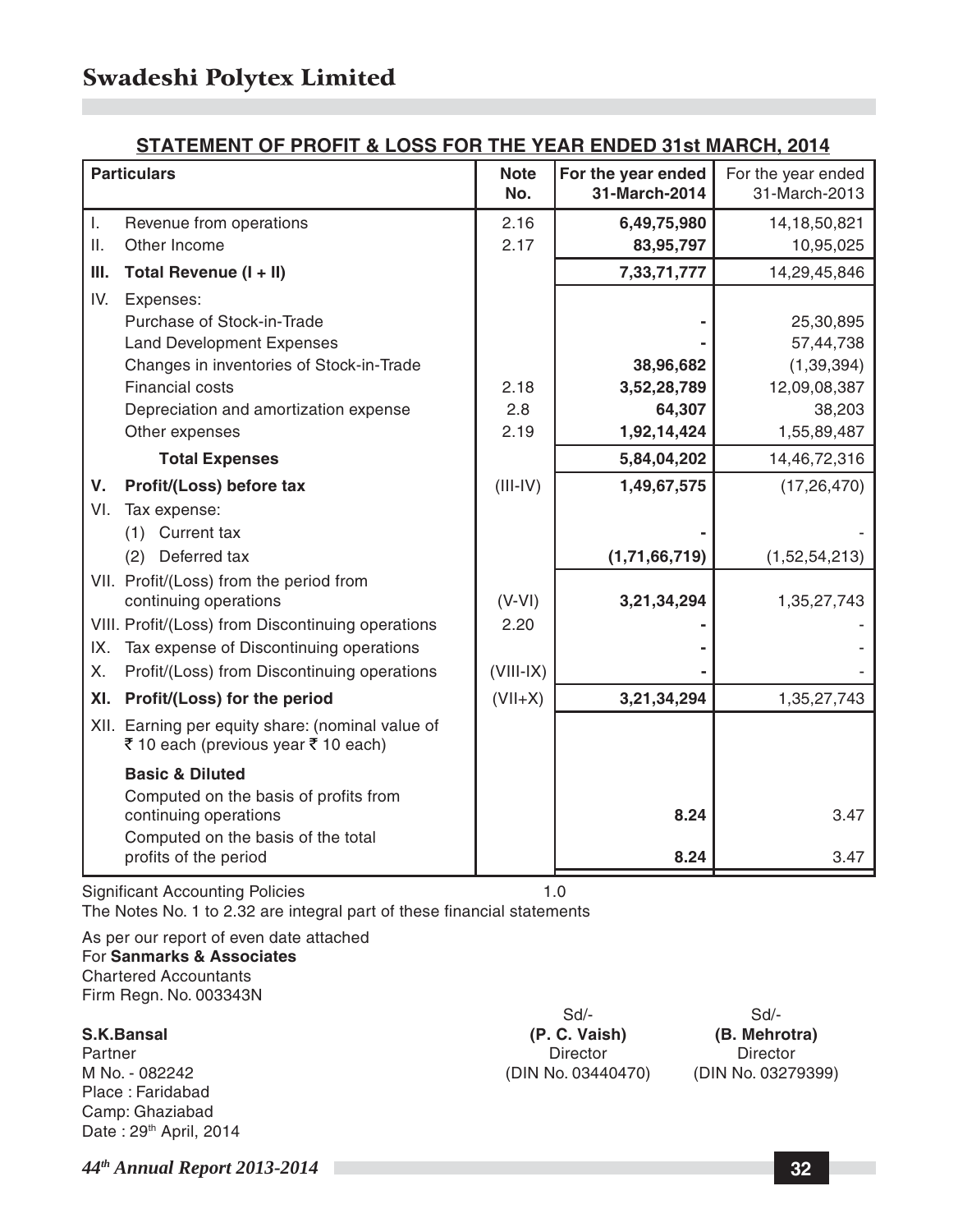#### **CASH FLOW STATEMENT FOR THE YEAR ENDED 31st MARCH, 2014**

| <b>Particulars</b>                                 | For the year ended<br>31-March-2014 | For the year ended<br>31-March-2013 |
|----------------------------------------------------|-------------------------------------|-------------------------------------|
| A. CASH FLOW FROM OPERATING ACTIVITIES             |                                     |                                     |
| Net profit/(loss) before tax                       | 1,49,67,575                         | (17, 26, 470)                       |
| Adjustment for:                                    |                                     |                                     |
| Provisions no longer required written back         |                                     |                                     |
| <b>Interest Expenses</b>                           | 3,46,15,864                         | 11,99,37,660                        |
| Credit Balances written back                       | (13,69,418)                         | (5,79,855)                          |
| Interest Income                                    | (47, 34, 754)                       | (4,85,871)                          |
| Depreciation                                       | 64,307                              | 38,203                              |
| Operating Cash before working capital changes      | 4,35,43,574                         | 11,71,83,667                        |
| Adjustment for:                                    |                                     |                                     |
| (Increase)/Decrease in Long Term Loans & Advances  | (30,66,089)                         | (9,916)                             |
| (Increase)/Decrease in Short Term Loans & Advances | (78, 329)                           | 65,077                              |
| Increase/(Decrease) in Other Long Term Liabilities | (11, 13, 356)                       | (3,63,720)                          |
| Increase/(Decrease) in Other Current Liabilities   | 12, 13, 87, 367                     | (1,87,34,837)                       |
| (Increase)/Decrease in Other Current Assets        | 50,591                              | (1,07,170)                          |
| (Increase)/Decrease in Inventory                   | 50,64,056                           | (1, 39, 394)                        |
| Increase/(Decrease) in Trade Payables              | (1, 13, 22, 651)                    | (1,02,13,452)                       |
| (Increase)/Decrease in Trade Receivables           | 11,93,47,452                        | (9, 28, 59, 831)                    |
| <b>Cash Generated from Operation</b>               | 27,38,12,616                        | (51, 79, 576)                       |
| Direct Tax Paid/(Refund)                           | 30,72,564                           | (41, 497)                           |
| <b>Net Cash Flow from Operating Activities</b>     | 27,07,40,052                        | (51, 38, 079)                       |
|                                                    |                                     |                                     |
| <b>B. CASH FLOW FROM INVESTING ACTIVITIES</b>      |                                     |                                     |
| <b>Purchase of Fixed Assets</b>                    | 98,500                              | 73,747                              |
| Sale of Fixed Assets                               |                                     |                                     |
| Interest Received                                  | (47, 34, 754)                       | (4,85,871)                          |
| Net Cash used in Investing Activities              | (46, 36, 254)                       | (4, 12, 124)                        |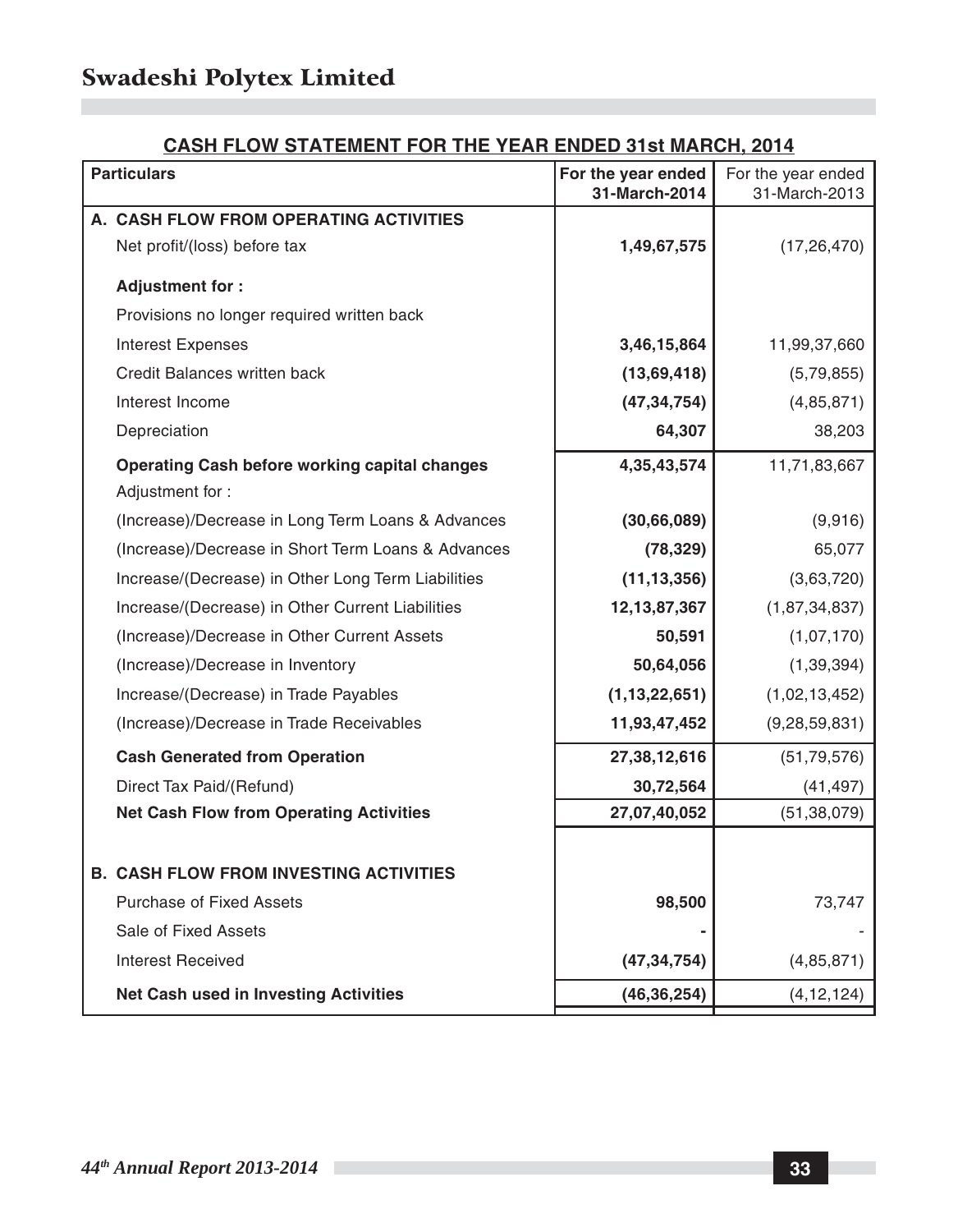| <b>Particulars</b>                                    | For the year ended<br>31-March-2014 | For the year ended<br>31-March-2013 |
|-------------------------------------------------------|-------------------------------------|-------------------------------------|
| <b>C. CASH FLOW FROM FINANCIAL ACTIVITIES</b>         |                                     |                                     |
| <b>Payment of Short Term Borrowings</b>               | 10,20,34,424                        |                                     |
| Payment of Long Term Borrowings                       |                                     |                                     |
| Proceeds from Short Term Borrowings                   |                                     |                                     |
| Interest Paid                                         | 14,55,59,460                        | 1,19,93,765                         |
| <b>Net Cash used in Financing Activities</b>          | 24,75,93,884                        | 1,19,93,765                         |
| Net Increase/(Decrease) in Cash and                   |                                     |                                     |
| Cash Equivalents (A-B-C)                              | 2,77,82,421                         | (1,67,19,720)                       |
| Cash and Cash Equivalent at the Beginning of the Year | 62,99,556                           | 2,30,19,276                         |
| Cash and Cash Equivalent at the end of the Year       | 3,40,81,977                         | 62,99,556                           |
| <b>COMPONENTS OF CASH AND CASH EQUIVALENTS</b>        |                                     |                                     |
| Cash in hand                                          | 24,48,856                           | 14,78,401                           |
| Cheque/Draft in Hand                                  |                                     |                                     |
| <b>Balance with Banks</b>                             |                                     |                                     |
| - Current Accounts                                    | 54,36,457                           | 37,67,686                           |
| - Deposit Accounts                                    | 2,61,96,664                         | 10,53,468                           |
| Total Cash and Cash Equivalents (Note 2.13)           | 3,40,81,977                         | 62,99,556                           |
|                                                       |                                     |                                     |

As per our report of even date attached For **Sanmarks & Associates** Chartered Accountants Firm Regn. No. 003343N

Place : Faridabad Camp: Ghaziabad Date: 29th April, 2014

Sd/- Sd/- **S.K.Bansal (P. C. Vaish) (B. Mehrotra)** Partner Director Director Director Director Director Director Director Director M No. - 082242 (DIN No. 03440470) (DIN No. 03279399)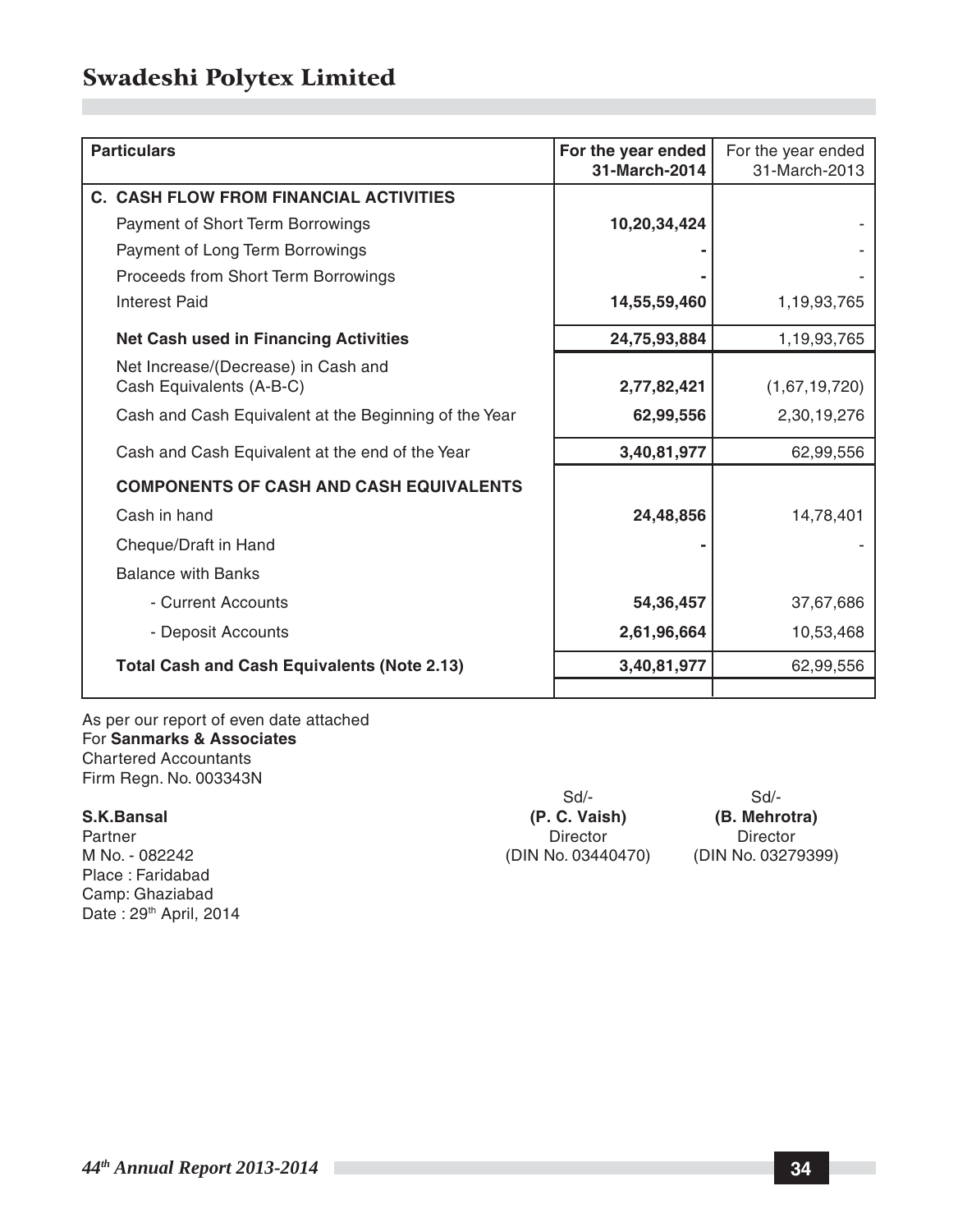#### **SIGNIFICANT ACCOUNTING POLICIES & PRACTICES AND NOTES TO ACCOUNTS 1 SIGNIFICANT ACCOUNTING POLICIES & PRACTICES**

#### **1.1 ACCOUNTING CONCEPTS**

**a)** The financial statements are prepared under the historical cost convention on accrual basis of accounting as going concern and in accordance with the generally accepted accounting principles, accounting standards as prescribed under companies Accounting Rules, 2006, as applicable and the relevant provisions, rules and disclosure requirements of the Companies Act, 1956.

#### **b) USE OF ESTIMATES**

In preparing the financial statements in conformity with the generally accepted accounting principles management is required to make estimates and assumptions that may affect the reported amount of assets and liabilities and disclosure of contingent liabilities as at the date of financial statements and the amount of revenue and expenses during the reported period. Actual results could differ from those estimates. Any revision to such estimates is recognised in the period the same is determined.

#### **1.2 FIXED ASSETS, REVALUATION OF ASSETS AND DEPRECIATION**

- (a) Fixed assets are stated at their original cost of acquisition including cost of installation. MODVAT/ CENVAT availed are being deducted from the cost of respective asset.
- (b) Projects under Commissioning and other Capital Works-in-Progress are carried at cost, comprising direct cost and related incidental expenses.
- (c) In case of Revaluation of Fixed Assets, the concerned asset is stated at revalued amount with the creation of Revaluation Reserve. Consequent depreciation on revalued portion of fixed assets based on the remaining useful life is being withdrawn from Revaluation reserve crediting the Profit & Loss Account.
- (d) Depreciation on Plant & Machinery and Buildings is being provided on Straight Line Method, other assets except leasehold land is provided on written down value method at the rates specified in Schedule XIV (as amended) to the Companies Act, 1956.

#### **1.3 IMPAIRMENT OF ASSETS**

- (i) The carrying amounts of fixed assets are reviewed at each balance sheet date, if there is any indication of impairment based on internal /external factors.
- (ii) An impairment loss is recognized wherever the carrying amount of an asset exceeds its recoverable amount and the same is recognized as an expense in the statement of Profit & Loss and Carrying amount of the asset is reduced to recoverable amount.
- (iii) Reversal of impairment losses recognized in prior years is recorded when there is an indication that the impairment losses recognized for the assets no longer exists or have decreased.

#### **1.4 REVENUE**

Revenue on transfer of leasehold land is recognised on the basis of transfer of rights along with the related risk and rewards to the buyer.

Sales is recognized on dispatch of goods and includes excise duty but excludes sales tax, rebate & discount allowed, as applicable and is net of return/rejections.

Similarly Interest on receivables are accounted only on the receipt or settlement of the same, which ever is earlier.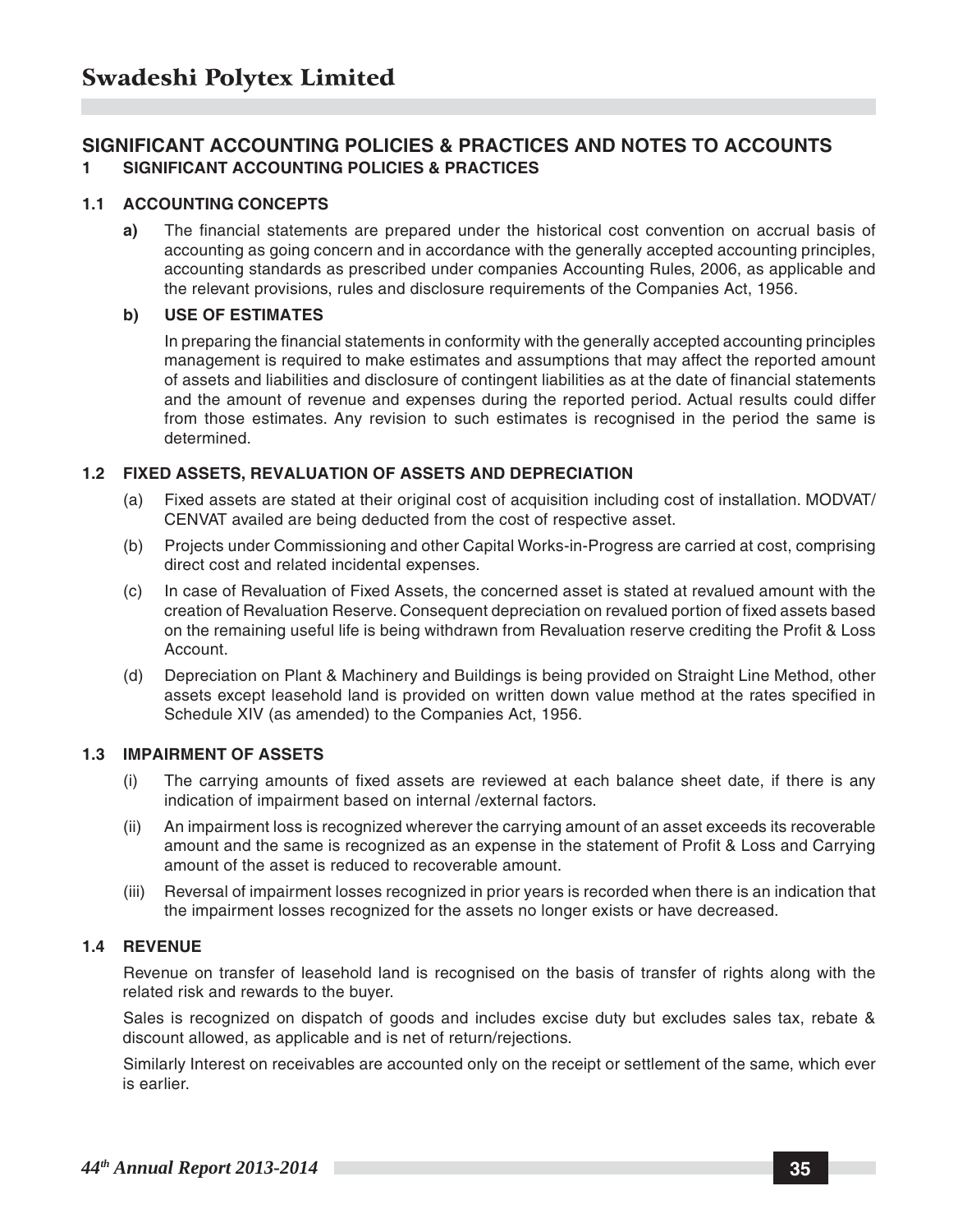#### **1.5 INVENTORIES**

Valuation of stocks is done as mentioned below:

| Raw Material and Stores & Spares                               | At lower of cost or Net realisable value                                            |
|----------------------------------------------------------------|-------------------------------------------------------------------------------------|
| Work-in-Process                                                | At cost of material included therein or net<br>realisable value whichever is lower. |
| <b>Finished Goods</b>                                          | At lower of cost or net realisable value                                            |
| Leasehold Land held for sale                                   | At lower of book value or net realisable value                                      |
| Saleable Waste, Inventory Held for<br>Disposal and by products | At Net estimated relisable value                                                    |

- (a) Cost is arrived at using monthly weighted average method.
- (b) Cost of Finished Goods is inclusive of Excise Duty.
- (c) Cost of Leasehold land is determined after including the expenditure incurred on the development thereof

#### **1.6 TAXATION**

#### **i) Current Tax**

Provision for Taxation is ascertained on the basis of assessable profits computed in accordance with the provisions of Income Tax Act, 1961. However, where the tax is computed in accordance with the provision of Section 115 JB of the Income Tax Act, 1961, as Minimum Alternate Tax (MAT), it is charged off to the Profit & Loss Account of the relevant year.

#### **ii) Deferred Tax**

Deferred Income Tax is recognized, subject to the consideration of prudence, as the tax effect of timing difference between the taxable income and accounting income computed for the current accounting year and reversal of earlier years' timing differences.

Deferred Tax assets are recognized and carried forward to the extent there is reasonable certainty, except arising from unabsorbed depreciation and carry forward losses which are recognized to the extent of deferred tax liabilities or there is virtual certainty, that sufficient future taxable income will be available against which such deferred tax assets can be realized.

#### **1.7 Refunds of Taxes and Duties**

Refund claims arising out of monies paid under protest or under appeals and charged to Revenue are accounted for at the time of receipt of orders or actual refunds whichever is earlier.

#### **1.8 Contingent Liabilities**

Disputed liabilities and claims against the company including claims raised by fiscal authorities (e.g. Sales Tax, Income Tax, Excise etc.) except frivolous claims for which no reliable estimate can be made of the amount of the obligation or which are remotely poised for crystallization are not provided for in accounts but disclosed in notes to accounts.However, present obligation as a result of past event with possibility of outflow of resources, when reliably estimable, is recognized in accounts.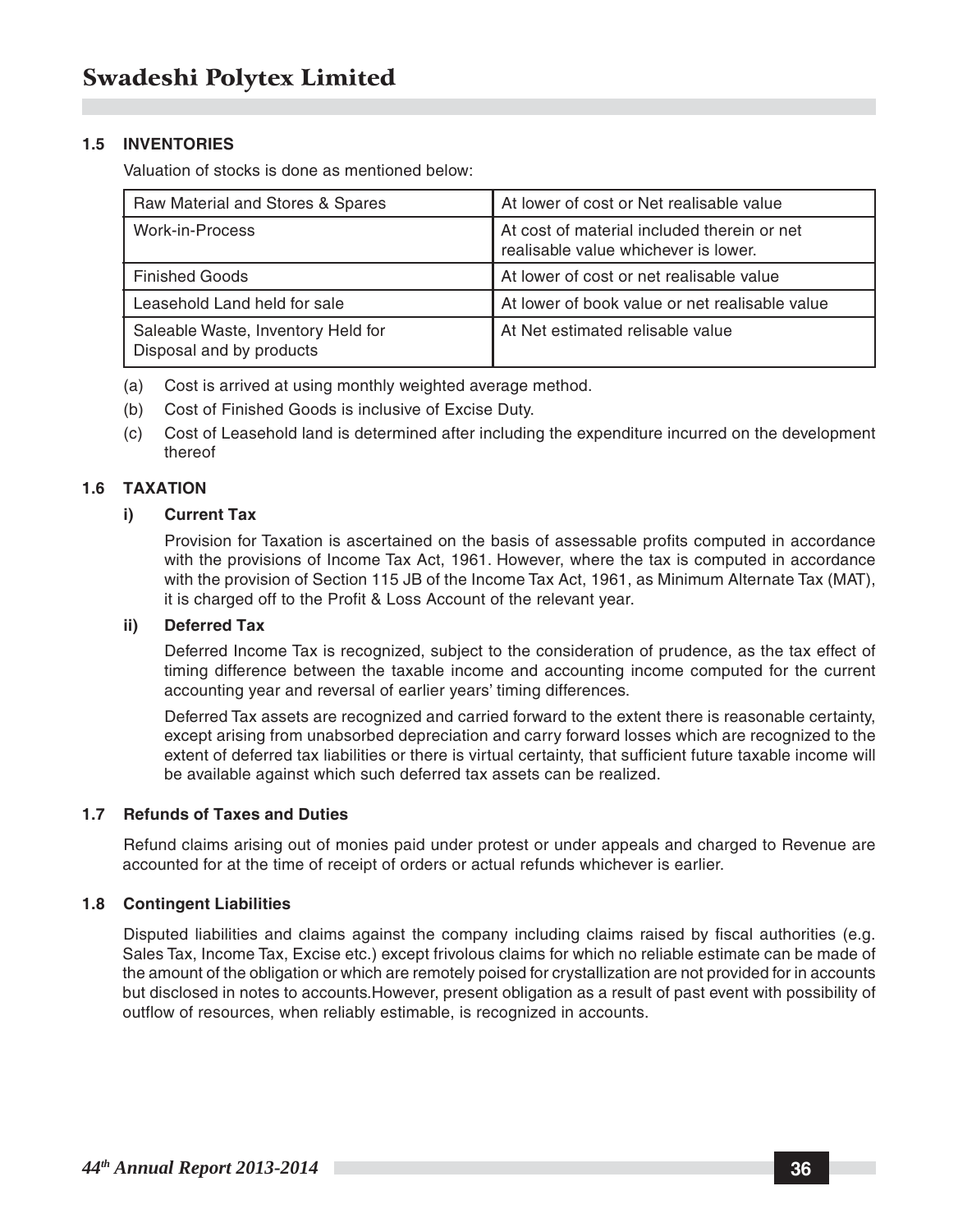#### **2.1 SHARE CAPITAL**

| <b>Particulars</b>                                                                   |              | <b>Year Ending</b> |              |
|--------------------------------------------------------------------------------------|--------------|--------------------|--------------|
|                                                                                      |              | 31-Mar-14          | 31-Mar-13    |
| <b>AUTHORISED</b>                                                                    |              |                    |              |
| 22500000 Equity Shares of ₹10/- each<br>250000 9.5% Redeemable cumulative Preference |              | 22,50,00,000       | 22,50,00,000 |
| Shares of ₹100/- each                                                                |              | 2,50,00,000        | 2,50,00,000  |
|                                                                                      | <b>TOTAL</b> | 25,00,00,000       | 25,00,00,000 |
| <b>ISSUED, SUBSCRIBED &amp; PAID UP</b>                                              |              |                    |              |
| 3900000 Equity Shares of ₹10/- each fully paid up                                    |              | 3,90,00,000        | 3,90,00,000  |
|                                                                                      | TOTAL        | 3,90,00,000        | 3,90,00,000  |

#### **Reconciliation of the no. of shares outstanding as at 31-March-2014 & 31-March-2013 is set out below:**

| <b>Particulars</b>                                     | <b>Year Ending</b> |              |
|--------------------------------------------------------|--------------------|--------------|
|                                                        | 31-Mar-14          | $31$ -Mar-13 |
| No. of shares at the beginning                         | 39,00,000          | 39,00,000    |
| Add/(Less) - Shares issued/(Shares forfeited/Buy Back) | ۰                  |              |
| No. of shares at the end                               | 39,00,000          | 39,00,000    |

#### **Shares in the company held by each shareholder holding more than 5% shares**

| National Textile Corporation Ltd | $-33.61\%$ |
|----------------------------------|------------|
| M.K.J Enterprises Ltd            | $-12.47\%$ |
| Selecto Pac Private Ltd.         | $-8.80\%$  |
| Paharpur Cooling Towers Pvt Ltd. | $-7.50\%$  |
| Doy Pac Systems Pvt Ltd.         | $-7.11\%$  |

#### **The rights, preferences and restrictions attached to each class of shares:**

The company has issued only one class of Equity Shares having the par value of  $\bar{\tau}$  10/- per share. Each shareholder is entitled to one vote per share.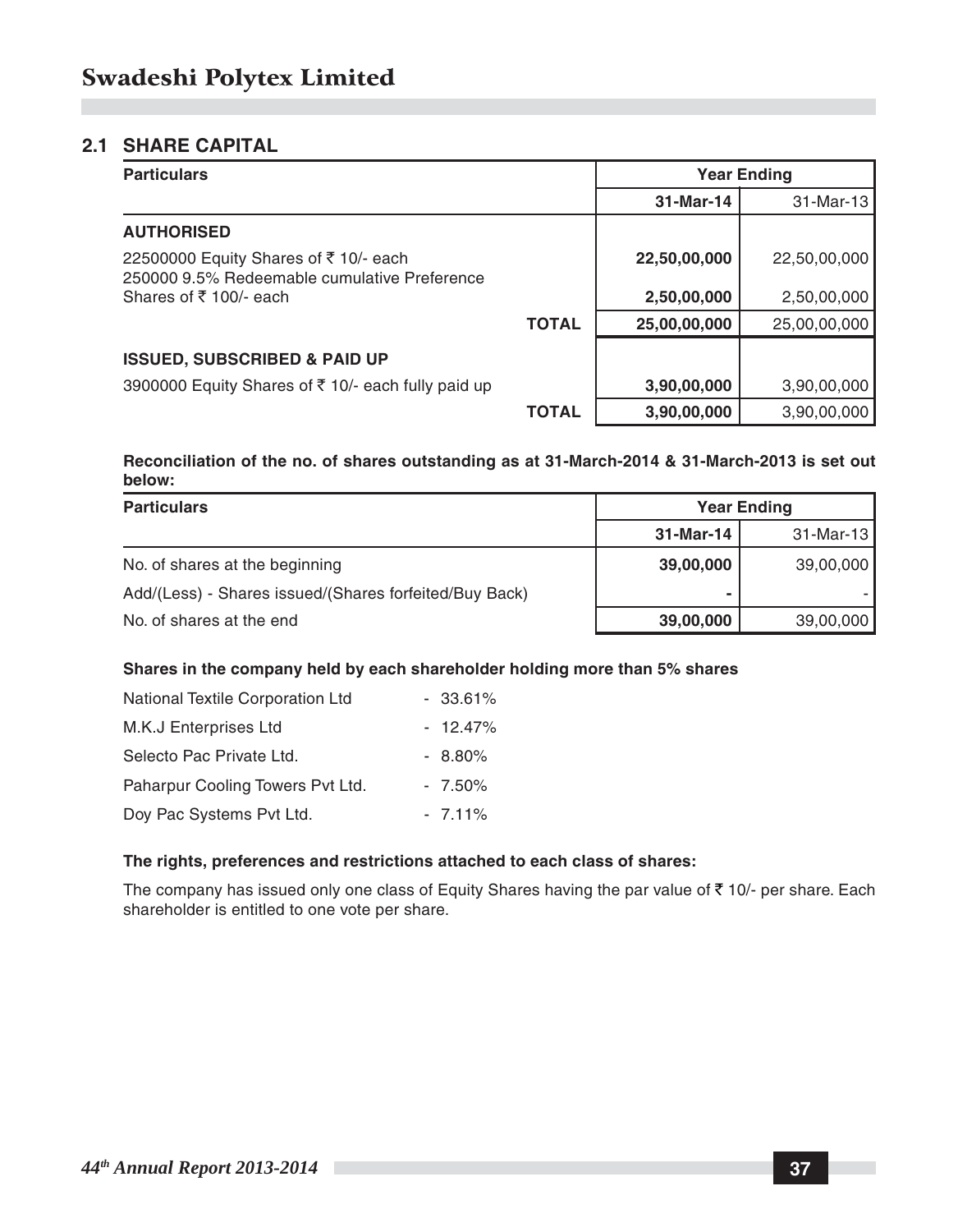#### **2.2 RESERVES & SURPLUS**

| <b>Particulars</b>                                                                                                                     |              | <b>Year Ending</b>                                   |                                                    |
|----------------------------------------------------------------------------------------------------------------------------------------|--------------|------------------------------------------------------|----------------------------------------------------|
|                                                                                                                                        |              | 31-Mar-14                                            | 31-Mar-13                                          |
| <b>Capital Reserve</b><br><b>Opening Balance</b><br>Add - Additions/(deletions) made                                                   |              | 5,06,250                                             | 5,06,250                                           |
| <b>Closing Balance</b>                                                                                                                 |              | 5,06,250                                             | 5,06,250                                           |
| <b>Revaluation Reserve</b><br><b>Opening Balance</b><br>Add - Additions made<br>Less - Deletions in respect of sale of revalued assets |              | 6,22,835                                             | 6,22,835                                           |
| <b>Closing Balance</b>                                                                                                                 |              | 6,22,835                                             | 6,22,835                                           |
| <b>Capital Redemption Reserve</b><br><b>Opening Balance</b><br>Add - Additions/(deletions) made<br><b>Closing Balance</b>              |              | 1,09,75,000<br>1,09,75,000                           | 1,09,75,000<br>1,09,75,000                         |
| <b>Surplus</b><br><b>Opening Balance</b><br>Add - Profit/(Loss) during the year<br><b>Closing Balance</b>                              |              | $-71, 12, 00, 152$<br>3,21,34,294<br>$-67,90,65,858$ | -72,47,27,895<br>1,35,27,743<br>$-71, 12, 00, 152$ |
| <b>General Reserve</b><br><b>Opening Balance</b><br>Add - Additions/(deletions) made<br><b>Closing Balance</b>                         |              | 16,70,69,581<br>16,70,69,581                         | 16,70,69,581<br>16,70,69,581                       |
|                                                                                                                                        | <b>TOTAL</b> | -49,98,92,192                                        | $-53,20,26,486$                                    |

#### **2.3 OTHER LONG TERM LIABILITIES**

| <b>Particulars</b>     |              | <b>Year Ending</b> |             |
|------------------------|--------------|--------------------|-------------|
|                        |              | 31-Mar-14          | 31-Mar-13   |
| <b>Other Payables:</b> |              |                    |             |
| due to personnel       |              | 2,56,37,196        | 2,67,50,552 |
|                        | <b>TOTAL</b> | 2,56,37,196        | 2,67,50,552 |

#### **2.4 LONG TERM PROVISIONS**

| <b>Particulars</b>                                  |              | <b>Year Ending</b> |           |
|-----------------------------------------------------|--------------|--------------------|-----------|
|                                                     |              | 31-Mar-14          | 31-Mar-13 |
| Others :<br><b>Provision for Contingencies</b><br>٠ |              | 32,00,000          | 32,00,000 |
|                                                     | <b>TOTAL</b> | 32,00,000          | 32,00,000 |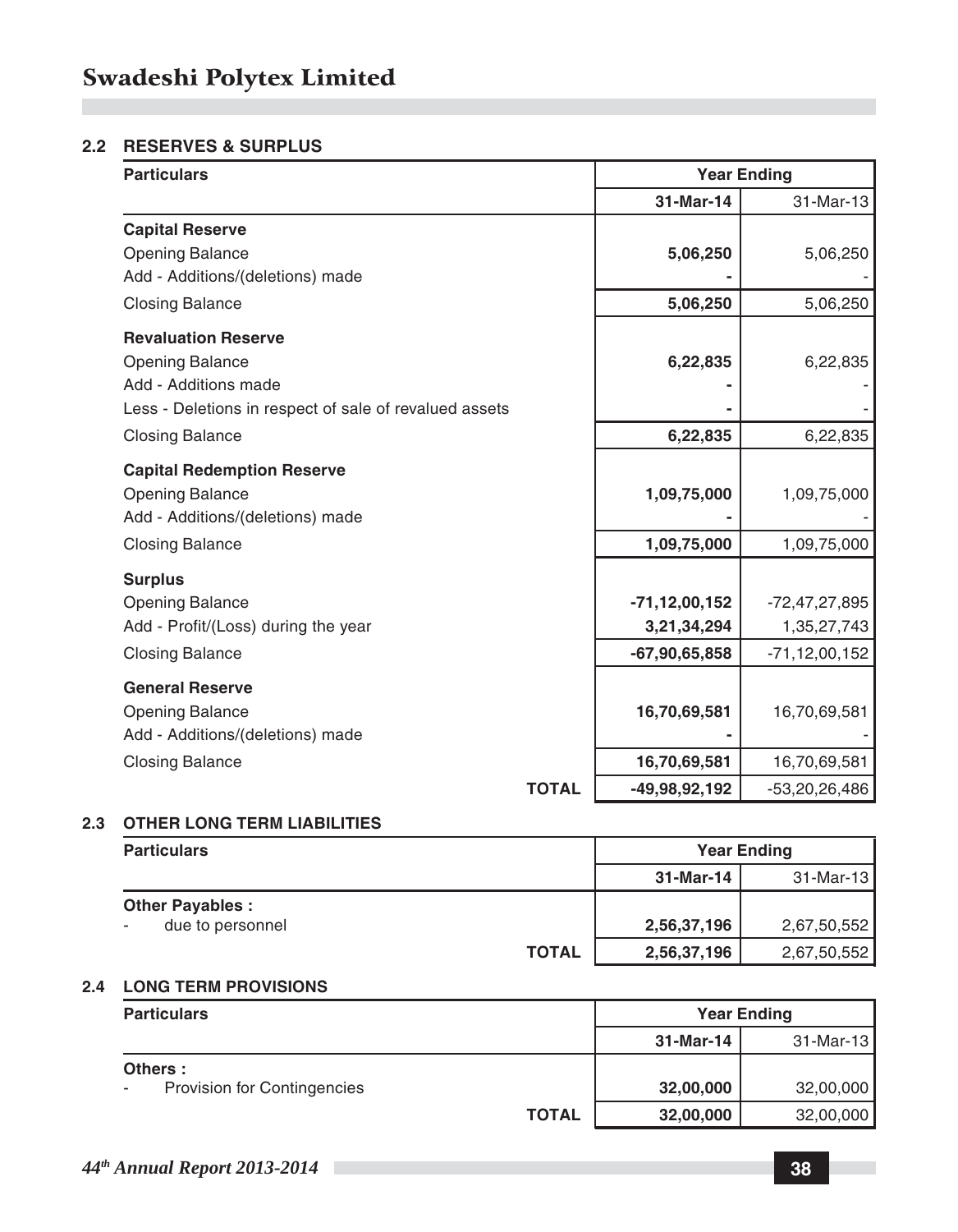#### **2.5 SHORT TERM BORROWINGS**

| <b>Particulars</b> |                                                   |              | <b>Year Ending</b> |
|--------------------|---------------------------------------------------|--------------|--------------------|
|                    |                                                   | 31-Mar-14    | 31-Mar-13          |
| (a)                | Loan From Other Parties :-                        |              |                    |
|                    | * - Secured Loan from a Body Corporate            | 24,87,19,825 | 35,07,54,249       |
|                    |                                                   | 24,87,19,825 | 35,07,54,249       |
| (b)                | Loans from related parties :                      |              |                    |
|                    | * - Secured Term Loan from a Body Corporate       | 23,63,20,999 | 23,63,20,999       |
|                    | Unsecured Demand Loan (Interest free) from a<br>- |              |                    |
|                    | <b>Body Corporate</b>                             | 2,30,21,497  | 230, 21, 497       |
|                    |                                                   | 25,93,42,496 | 25,93,42,496       |
|                    | <b>TOTAL</b>                                      | 50,80,62,321 | 61,00,96,745       |

\* Rupee term loans are secured by way of pari-passu negative lien on the land & building situated at Kavi Nagar, Ghaziabad, UP.

Details of the default amount is as follow :

(i) Loan from related Party - Principal ₹ Nil (Previous Year ₹ 23,63,20,999), Interest ₹ 1,27,17,827 (Previous Year ₹ 82,99,483)

#### **2.6 TRADE PAYABLES**

| <b>Particulars</b>     |              | <b>Year Ending</b> |              |
|------------------------|--------------|--------------------|--------------|
|                        |              | 31-Mar-14          | $31$ -Mar-13 |
| Short Term             |              | ۰                  |              |
| <b>Other Creditors</b> |              | 29,21,452          | 1,42,44,103  |
|                        | <b>TOTAL</b> | 29,21,452          | 1,42,44,103  |

#### **2.7 OTHER CURRENT LIABILITIES**

| <b>Particulars</b>                                         | <b>Year Ending</b> |              |
|------------------------------------------------------------|--------------------|--------------|
|                                                            | 31-Mar-14          | 31-Mar-13    |
| Interest accrued but not due on borrowings                 | 9,36,041           |              |
| Interest accrued & due on borrowings                       | 1,27,17,827        | 12,47,99,505 |
| Amount received against transfer of Plots leasehold rights | 12,60,79,700       |              |
| Other Payables :                                           |                    |              |
| <b>Statutory Dues</b>                                      | 89,97,983          | 1,09,18,532  |
| <b>Retention Money Payable</b>                             | 7,90,000           | 35,61,784    |
| <b>TOTAL</b>                                               | 14,95,21,551       | 13,92,79,821 |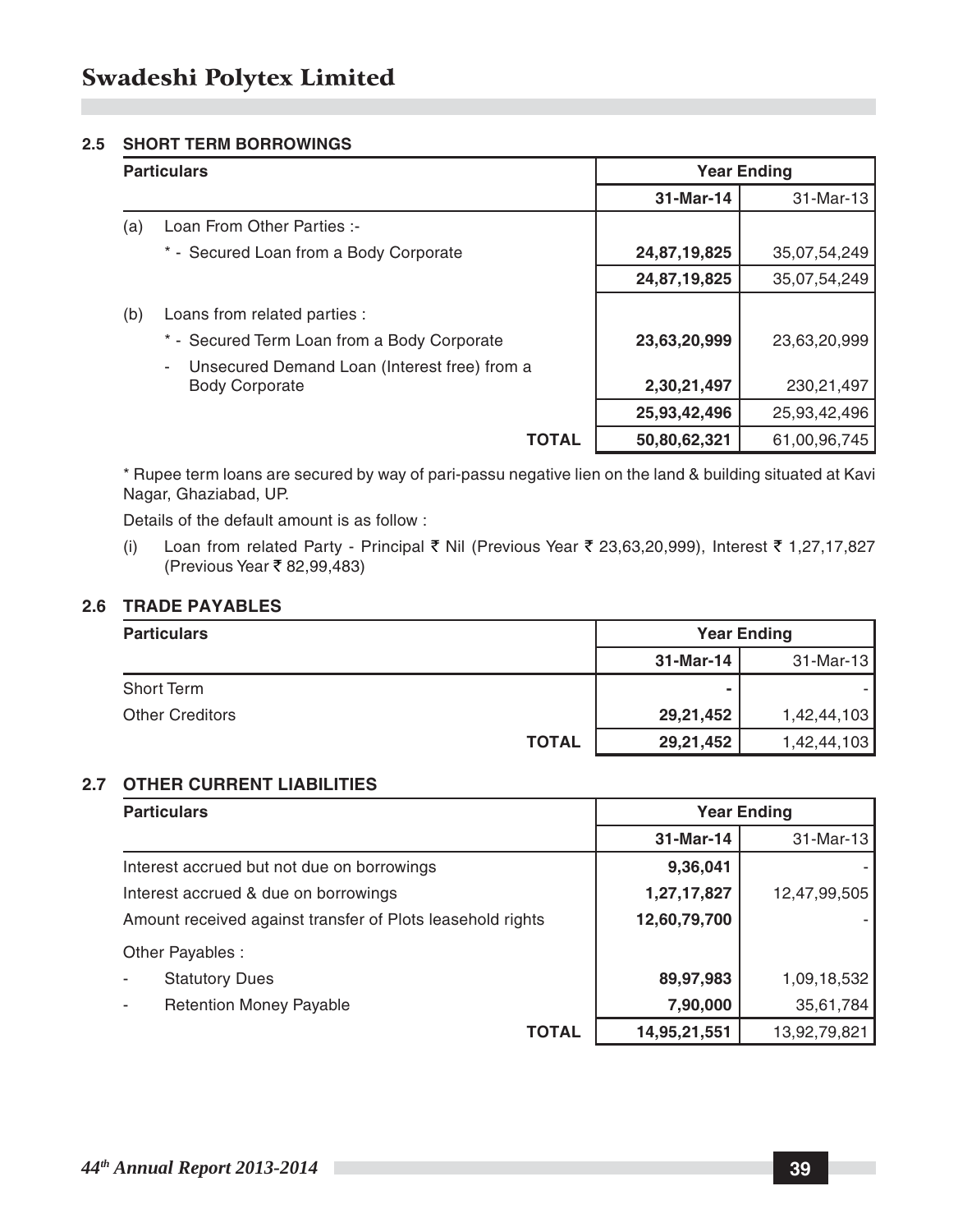| Ŋ<br>г<br>٧ |  |
|-------------|--|

| As at<br>31.03.2013<br><b>NET BLOCK</b><br>5,302<br>As at<br>31.03.2014<br>1,16,987<br>3,71,621<br>83,597<br>5,77,507<br>8,15,711<br>8,15,711<br>72,528<br>1,58,399<br>1,00,756<br>26,52,306<br>٠<br>$\begin{bmatrix} 1 & 1 & 1 & 1 \\ 0 & 1 & 0 & 0 \\ 0 & 0 & 0 & 0 \\ 0 & 0 & 0 & 0 \\ 0 & 0 & 0 & 0 \\ 0 & 0 & 0 & 0 \\ 0 & 0 & 0 & 0 \\ 0 & 0 & 0 & 0 \\ 0 & 0 & 0 & 0 \\ 0 & 0 & 0 & 0 \\ 0 & 0 & 0 & 0 \\ 0 & 0 & 0 & 0 \\ 0 & 0 & 0 & 0 \\ 0 & 0 & 0 & 0 & 0 \\ 0 & 0 & 0 & 0 & 0 \\ 0 & 0 & 0 & 0 & 0 \\ 0 & 0 & 0 & 0 & $<br>23,20,623<br><b>DEPRECIATION</b><br>For the<br>×<br>$\blacksquare$<br>$\blacksquare$<br>24,378<br>5,093<br>34,836<br>64,307<br>Year<br>$\begin{bmatrix}$ Up to $\end{bmatrix}$<br>31.03.2013<br>$\blacksquare$<br>1,23,563<br>48,150<br>23, 15, 530<br>1,00,756<br>25,87,999<br>$\begin{array}{c}\n\text{As at} \\ 31.03.2014\n\end{array}$<br>2,41,996<br>32,29,813<br>24,37,610<br>4,44,149<br>1,06,058<br>8,15,711<br>8,15,711<br>during the<br>Additions<br>٠<br>14,000<br>84,500<br>98,500<br><b>GROSS BLOCK</b><br>Year<br>24,37,610<br>1,57,496<br>430,149<br>1,06,058<br>As at<br>31.03.2013<br>31,31,313<br>8,15,711<br>8,15,711<br>Assets Held for Disposal (C)<br>sal (B)<br>ARTICULARS<br>Building Held for Dispo<br>Plant and Machinery<br>Furniture & Fixtures<br>Computers<br>Vehicles<br>Total(A)<br>d. |
|----------------------------------------------------------------------------------------------------------------------------------------------------------------------------------------------------------------------------------------------------------------------------------------------------------------------------------------------------------------------------------------------------------------------------------------------------------------------------------------------------------------------------------------------------------------------------------------------------------------------------------------------------------------------------------------------------------------------------------------------------------------------------------------------------------------------------------------------------------------------------------------------------------------------------------------------------------------------------------------------------------------------------------------------------------------------------------------------------------------------------------------------------------------------------------------------------------------------------------------------------------------------------------------------------------------------------------------------------------------|
|                                                                                                                                                                                                                                                                                                                                                                                                                                                                                                                                                                                                                                                                                                                                                                                                                                                                                                                                                                                                                                                                                                                                                                                                                                                                                                                                                                |
|                                                                                                                                                                                                                                                                                                                                                                                                                                                                                                                                                                                                                                                                                                                                                                                                                                                                                                                                                                                                                                                                                                                                                                                                                                                                                                                                                                |
|                                                                                                                                                                                                                                                                                                                                                                                                                                                                                                                                                                                                                                                                                                                                                                                                                                                                                                                                                                                                                                                                                                                                                                                                                                                                                                                                                                |
|                                                                                                                                                                                                                                                                                                                                                                                                                                                                                                                                                                                                                                                                                                                                                                                                                                                                                                                                                                                                                                                                                                                                                                                                                                                                                                                                                                |
|                                                                                                                                                                                                                                                                                                                                                                                                                                                                                                                                                                                                                                                                                                                                                                                                                                                                                                                                                                                                                                                                                                                                                                                                                                                                                                                                                                |
|                                                                                                                                                                                                                                                                                                                                                                                                                                                                                                                                                                                                                                                                                                                                                                                                                                                                                                                                                                                                                                                                                                                                                                                                                                                                                                                                                                |
|                                                                                                                                                                                                                                                                                                                                                                                                                                                                                                                                                                                                                                                                                                                                                                                                                                                                                                                                                                                                                                                                                                                                                                                                                                                                                                                                                                |
|                                                                                                                                                                                                                                                                                                                                                                                                                                                                                                                                                                                                                                                                                                                                                                                                                                                                                                                                                                                                                                                                                                                                                                                                                                                                                                                                                                |
|                                                                                                                                                                                                                                                                                                                                                                                                                                                                                                                                                                                                                                                                                                                                                                                                                                                                                                                                                                                                                                                                                                                                                                                                                                                                                                                                                                |
| 13,59,025<br>13,93,218<br>26,52,306<br>64,307<br>25,87,999<br>40,45,524<br>98,500<br>39,47,024<br>Grand Total (A+C)                                                                                                                                                                                                                                                                                                                                                                                                                                                                                                                                                                                                                                                                                                                                                                                                                                                                                                                                                                                                                                                                                                                                                                                                                                            |
| 13,23,481<br>13,59,025<br>25,87,999<br>38,203<br>25,49,796<br>39,47,024<br>73,747<br>38,73,277<br>Previous year                                                                                                                                                                                                                                                                                                                                                                                                                                                                                                                                                                                                                                                                                                                                                                                                                                                                                                                                                                                                                                                                                                                                                                                                                                                |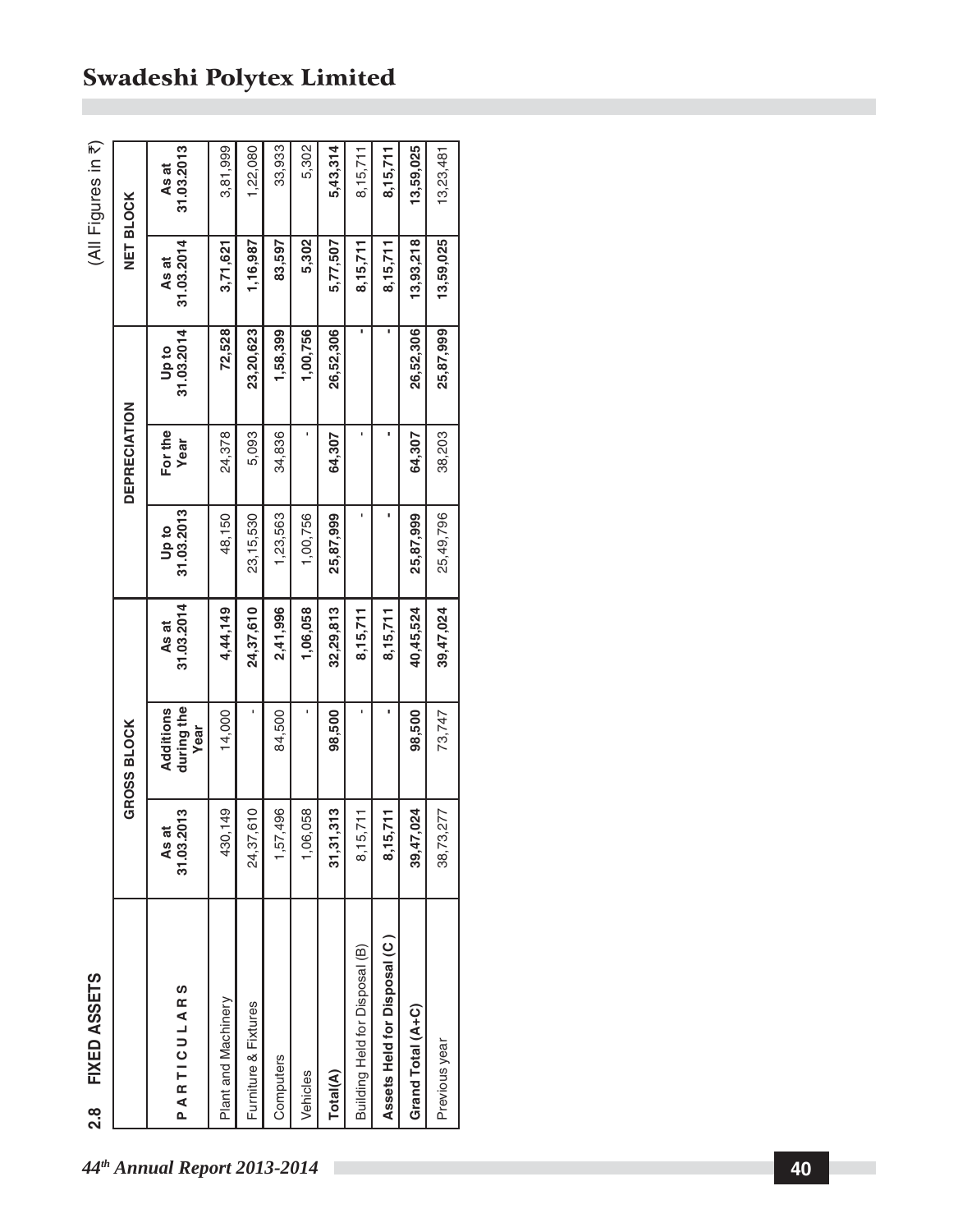#### **2.9 DEFERRED TAX ASSETS (NET)**

|    | <b>Particulars</b>                               |              | <b>Year Ending</b> |  |
|----|--------------------------------------------------|--------------|--------------------|--|
|    |                                                  | 31-Mar-14    | 31-Mar-13          |  |
|    | Deferred tax asset due to:                       |              |                    |  |
| a) | Provision for doubtful debts and advances        | 16,33,526    | 1,57,91,199        |  |
| b) | <b>Provision for Contingencies</b>               | 10,38,240    | 10,38,240          |  |
| c) | Expenditure allowable u/s 40(a)(ia)              |              | 1,37,408           |  |
| d) | Unabsorbed Depreciation & Carried forward losses | 10,01,94,111 | 6,87,43,947        |  |
|    | Deferred tax liability due to:                   |              |                    |  |
| a) | Depreciation                                     | 3,81,122     | 3,92,758           |  |
|    | <b>TOTAL</b>                                     | 10,24,84,755 | 8,53,18,036        |  |

#### **2.10 LONG TERM LOANS & ADVANCES**

**(Unsecured, considered good unless otherwise stated)**

| <b>Particulars</b> |                                        |       | <b>Year Ending</b> |              |
|--------------------|----------------------------------------|-------|--------------------|--------------|
|                    |                                        |       | 31-Mar-14          | 31-Mar-13    |
|                    | <b>Other Loans &amp; Advances:</b>     |       |                    |              |
|                    | Tax deducted at Source                 |       | 33,35,080          | 2,62,515     |
|                    | Balance with excise authorities        |       | 21,512             | 21,512       |
|                    | Loan to officers of the Company        |       | 50,00,000          | 25,00,000    |
|                    | Statutory dues deposited under Protest |       | 68,75,037          | 63,08,948    |
|                    | Less: Excise duty provision            |       | $-2,03,008$        | $-2,03,008$  |
|                    |                                        |       | 1,50,28,621        | 88,89,967    |
|                    | Doubtful Loans & Advances              |       |                    |              |
|                    | Balance with excise authorities        |       | 21,91,133          | 21,91,133    |
|                    | Claims Recoverable                     |       | 28,43,621          | 28,43,621    |
|                    | Less - Provision for doubtful advances |       | $-50,34,754$       | $-50,34,754$ |
|                    |                                        |       |                    |              |
|                    |                                        | TOTAL | 1,50,28,621        | 88,89,967    |

#### **2.11 INVENTORIES**

| <b>Particulars</b>    |              | <b>Year Ending</b> |             |
|-----------------------|--------------|--------------------|-------------|
|                       |              | 31-Mar-14          | 31-Mar-13   |
| Leasehold Plot Rights |              | 6,58,50,557        | 6,97,47,239 |
|                       | <b>TOTAL</b> | 6,58,50,557        | 6,97,47,239 |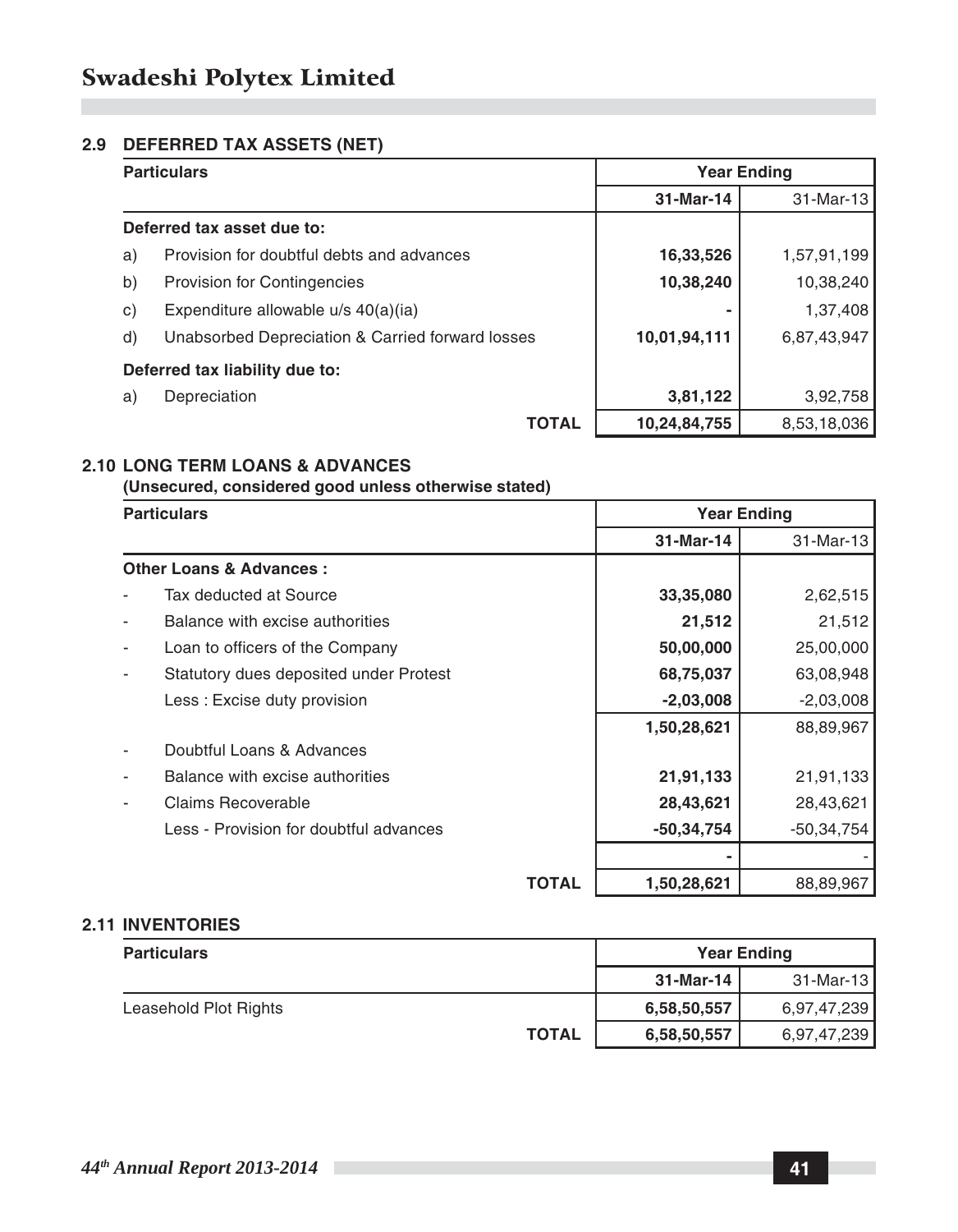#### **2.12 TRADE RECEIVABLES**

| <b>Particulars</b>                                                                      | <b>Year Ending</b> |                             |
|-----------------------------------------------------------------------------------------|--------------------|-----------------------------|
|                                                                                         | 31-Mar-14          | 31-Mar-13                   |
| Short Term trade Receivables (Unsecured, considered<br>good unless otherwise stated)    |                    |                             |
| Outstanding for a period exceeding six months from<br>the date they are due for payment |                    |                             |
| Considered Good                                                                         | 92,53,505          | 2,38,64,235                 |
| <b>Considered Doubtful</b>                                                              |                    | 4,36,35,916                 |
| Less: Provision for doubtful debts                                                      | 92,53,505          | 6,75,00,151<br>4,36,35,916  |
| <b>Others Receivables</b>                                                               | 92,53,505          | 2,38,64,235<br>10,47,36,722 |
|                                                                                         |                    | 10,47,36,722                |
| TOTAL                                                                                   | 92,53,505          | 12,86,00,957                |

#### **2.13 CASH & BANK BALANCES**

| <b>Particulars</b>                                       |             | <b>Year Ending</b> |
|----------------------------------------------------------|-------------|--------------------|
|                                                          | 31-Mar-14   | 31-Mar-13          |
| <b>Cash &amp; Cash Equivalents</b>                       |             |                    |
| <b>Balances with Banks</b>                               |             |                    |
| On Current accounts                                      | 54,36,457   | 37,67,686          |
| Deposit with original maturity of less than three months | 2,61,96,664 |                    |
| Cash on hand                                             | 24,48,856   | 14,78,401          |
| <b>Other Bank Balances</b>                               |             |                    |
| Deposit with original maturity of more than three months |             | 10,53,468          |
| TOTAL                                                    | 3,40,81,977 | 62,99,555          |

#### **2.14 SHORT TERM LOANS & ADVANCES**

(Unsecured, considered good unless otherwise stated)

| <b>Particulars</b>              |              | <b>Year Ending</b> |           |
|---------------------------------|--------------|--------------------|-----------|
|                                 |              | 31-Mar-14          | 31-Mar-13 |
| <b>Security Deposits</b>        |              | 15,000             | 15,000    |
| Advance recoverable from others |              | 86.640             | 8,311     |
|                                 | <b>TOTAL</b> | 1,01,640           | 23,311    |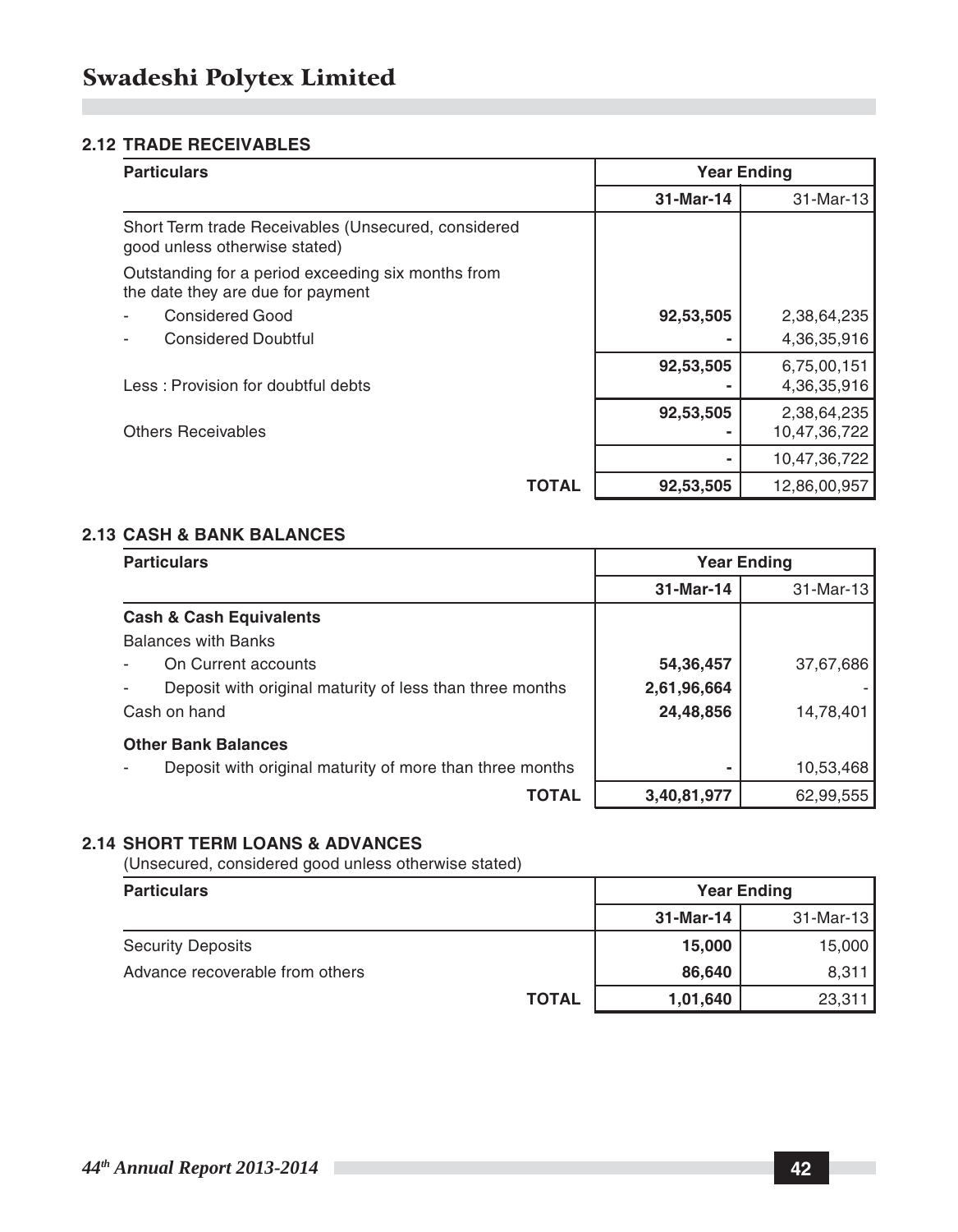#### **2.15 OTHER CURRENT ASSETS**

| <b>Particulars</b>         |              | <b>Year Ending</b> |              |
|----------------------------|--------------|--------------------|--------------|
|                            |              | 31-Mar-14          | $31$ -Mar-13 |
| Prepaid expenses           |              | ۰                  | 6,000        |
| Interest accrued           |              | 1,07,702           | 1,52,293     |
| Recoverable from SPL trust |              | 1,48,353           | 1,48,353     |
|                            | <b>TOTAL</b> | 2,56,055           | 3,06,646     |

#### **2.16 REVENUE FROM OPERATIONS**

| <b>Particulars</b>                     |              | <b>Year Ending</b> |                 |
|----------------------------------------|--------------|--------------------|-----------------|
|                                        |              | 31-Mar-14          | 31-Mar-13       |
| Revenue from sale of lease plot rights |              | 6,49,75,980        | 13,92,12,220    |
| <b>Trading Sale</b>                    |              |                    | 26,38,601       |
|                                        | <b>TOTAL</b> | 6,49,75,980        | 14, 18, 50, 821 |

#### **2.17 OTHER INCOME**

| <b>Particulars</b>                                                   |       | <b>Year Ending</b> |           |
|----------------------------------------------------------------------|-------|--------------------|-----------|
|                                                                      |       | 31-Mar-14          | 31-Mar-13 |
| Interest Income                                                      |       |                    |           |
| On deposits with Banks (TDS ₹ 4,09,320)<br>(Previous Year ₹87,889/-) |       | 40,47,461          | 4,72,336  |
| Others                                                               |       | 6,87,293           | 13,534    |
| Liabilities/Provisions no longer required written back               |       | 13,69,418          | 5,79,855  |
| Miscellaneous Income                                                 |       | 22,91,625          | 29,300    |
|                                                                      | TOTAL | 83,95,797          | 10,95,025 |

#### **2.18 FINANCIAL COST**

| <b>Particulars</b>                                 |              | <b>Year Ending</b> |              |
|----------------------------------------------------|--------------|--------------------|--------------|
|                                                    |              | 31-Mar-14          | 31-Mar-13    |
| Interest on borrowings (Net) (Refer note no. 2.25) |              | 3,46,15,864        | 11,99,37,660 |
| Interest Others                                    |              | 6,12,925           | 9,70,727     |
|                                                    | <b>TOTAL</b> | 3,52,28,789        | 12,09,08,387 |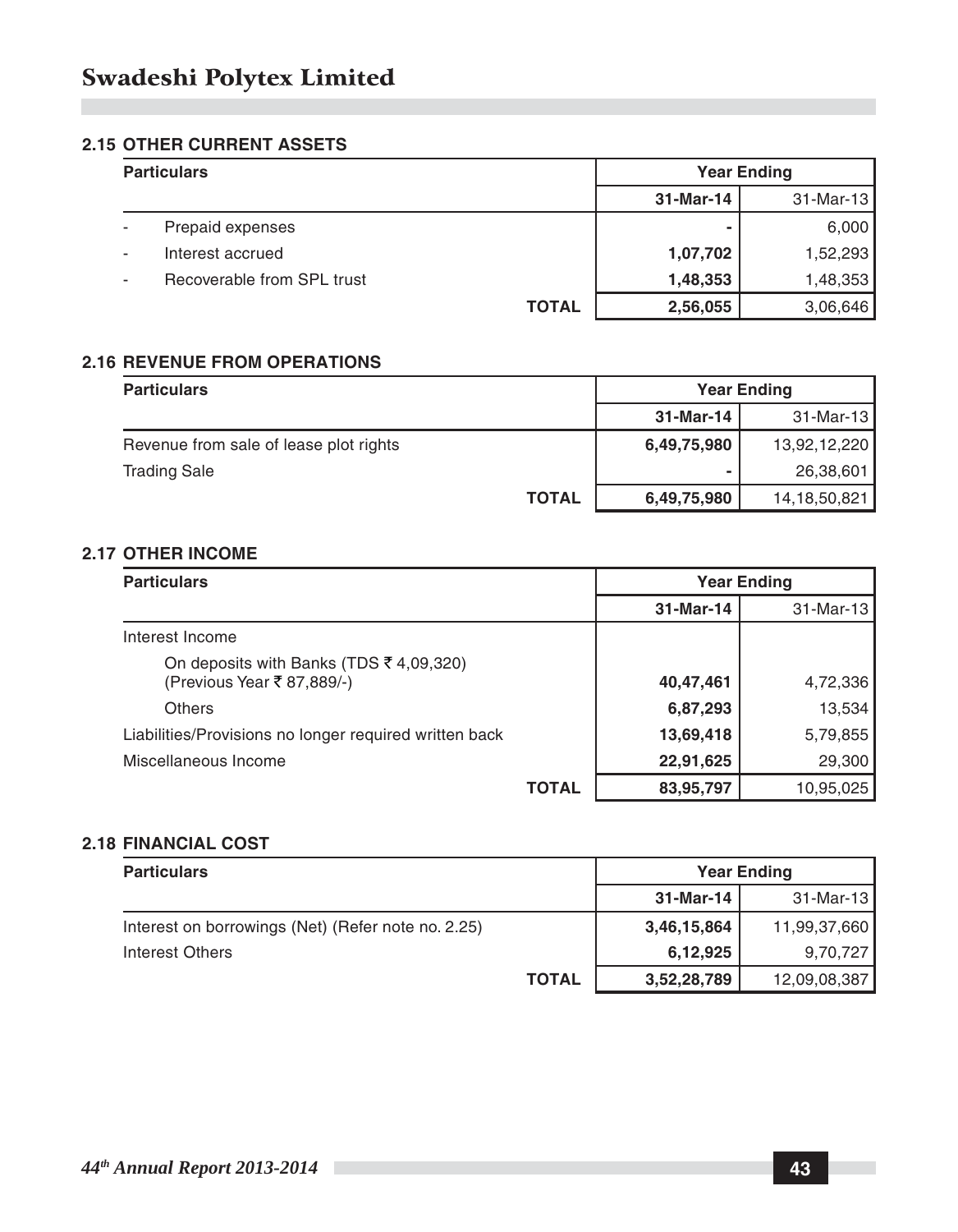#### **2.19 OTHER EXPENSES**

| <b>Particulars</b>                      |              | <b>Year Ending</b> |             |
|-----------------------------------------|--------------|--------------------|-------------|
|                                         |              | 31-Mar-14          | 31-Mar-13   |
| Legal & Professional Expenses           |              | 87,02,799          | 72,80,664   |
| Conveyance & Travelling Expense         |              | 40,81,339          | 33,77,913   |
| Fees to Stock Exchange                  |              | 30,337             | 34,153      |
| <b>Security Expenses</b>                |              | 27,19,655          | 25,14,049   |
| Power & Fuel                            |              | 4,60,465           | 3,71,801    |
| <b>Repair Others</b>                    |              | 1,15,539           | 78,878      |
| <b>Busniess Promotion</b>               |              | 9,28,977           |             |
| Rates & Taxes (excluding tax on income) |              | 3,67,691           | 1,69,447    |
| Directors' Sitting Fees                 |              | 3,70,000           | 2,74,944    |
| <b>Payment To Auditors as:</b>          |              |                    |             |
| <b>Audit Remuneration</b>               |              | 1,96,630           | 2,23,484    |
| <b>Tax Matters</b>                      |              | 44,944             | 33,708      |
| Reimbursement of expenses               |              | 32,221             | 23,570      |
| <b>Communication Expenses</b>           |              | 2,30,349           | 2,23,592    |
| Advertisement                           |              | 2,42,919           | 89,853      |
| Printing & Stationary                   |              | 1,73,931           | 1,61,464    |
| Other Expenses                          |              | 5,16,628           | 7,31,967    |
|                                         | <b>TOTAL</b> | 1,92,14,424        | 1,55,89,487 |

#### **2.20 PROFIT/(LOSS) FROM DISCONTINUING OPERATIONS**

In view of the Economic/Financial non-viability and on-going labour problems etc., the Company had discontinued its operations of manufacturing of Polyester Fibres and Chips in the earlier year. In previous years, company had entered into a sale agreement for disposal of its entire Plant & Machinery and Building related to the discontinued operations and sold the significant part thereof. The unsold part has been shown as Building held for disposal in note no. 2.8.

The following statement shows the revenue and expenses of the discontinuing operations:

| <b>Particulars</b>                                     |             | <b>Year Ending</b> |
|--------------------------------------------------------|-------------|--------------------|
|                                                        | 31-Mar-14   | 31-Mar-13          |
| <b>Revenue</b>                                         |             |                    |
| Liabilities/Provisions no longer required written back | 4,36,35,916 |                    |
|                                                        | 4,36,35,916 |                    |
| <b>Expenses</b>                                        |             |                    |
| <b>Bad Debts Written Off</b>                           | 4,36,35,916 |                    |
|                                                        | 4,36,35,916 |                    |
| Profit/(Loss) from discontinuing operations            | ۰           |                    |

The carrying amount of total assets and liabilities to be disposed off at 31<sup>st</sup> March are as follows. Comparative information for the discontinuing operations is included in accordance with AS-24, Discontinuing Operations: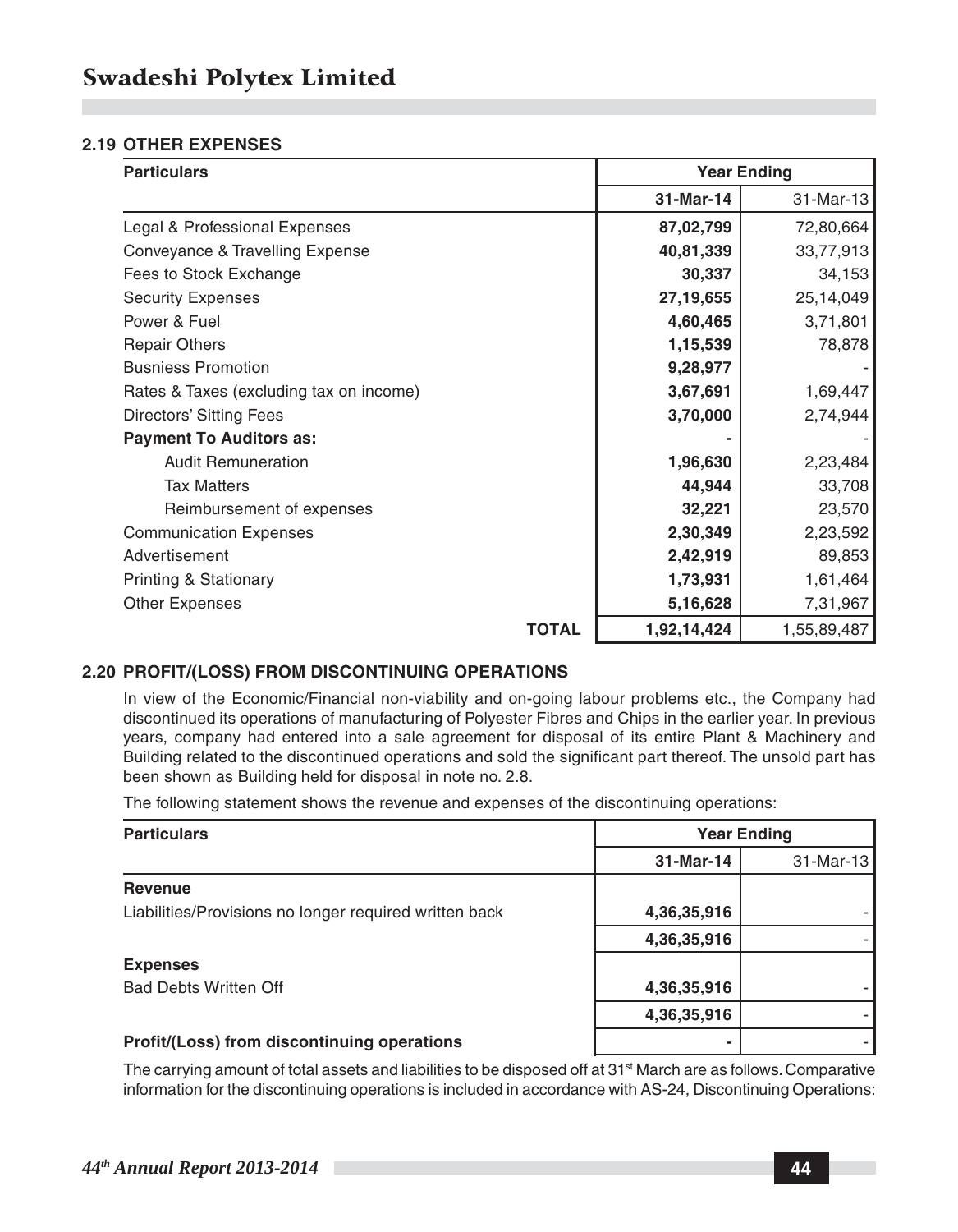| <b>Particulars</b>       |                   |             | <b>Year Ending</b> |
|--------------------------|-------------------|-------------|--------------------|
|                          |                   | 31-Mar-14   | $31$ -Mar-13       |
| <b>Total Assets</b>      |                   | 1,29,67,417 | 3,00,10,405        |
| <b>Total Liabilities</b> |                   | 32,00,000   | 34,03,008          |
|                          | <b>Net Assets</b> | 97,67,417   | 2,66,07,397        |

Total assets includes fixed assets for which binding sale agreements have been entered into as of  $31<sup>st</sup>$ March 2014 and are likely to be settled by 31<sup>st</sup> March 2015.

The net cash flows attributable to the discontinuing operations are as below:

| <b>Particulars</b>   | <b>Year Ending</b>                 |           |              |
|----------------------|------------------------------------|-----------|--------------|
|                      |                                    | 31-Mar-14 | $31$ -Mar-13 |
| Operating activities |                                    | ۰         | -1,87,67,346 |
| Investing activities |                                    |           |              |
|                      | <b>Net Cash inflows/(outflows)</b> |           | -1,87,67,346 |

#### 2.21 **Contingent Liabilities & Commitments (To the extent not provided for)**

Claims against the Company not acknowledged as debts including excise, sales tax, Income Tax, Labour Disputes, Legal and other Disputes  $\bar{\xi}$  8,42,21,964 Previous year  $\bar{\xi}$  8,72,25,982).

|                                                                                                | <b>Current Year</b> | <b>Previous Year</b> |
|------------------------------------------------------------------------------------------------|---------------------|----------------------|
| (a) PF Cases pending at various forums                                                         | 2,00,02,286         | 2,00,02,286          |
| (b) Labour Matters relating settlement pending at various forums                               | 16,46,109           | 56, 12, 277          |
| (c) Revenue collection charges by Tehsil & other authorities<br>pending at Hon'able High Court | 2,09,46,436         | 1,99,84,286          |
| (d) Sales tax demand pending at various forums                                                 | 1,49,37,402         | 1,49,37,402          |
| (e) Excise demand for unauthorised removal of goods<br>pending with CESTAT                     | 1,65,21,748         | 1,65,21,748          |
| <b>Other Matters</b>                                                                           | 1,01,67,983         | 1,01,67,983          |

#### **2.22 Information pursuant to AS 29, " Provisions, Contingent Liabilities and Contingent Assets issued by ICAI:**

**Brief particulars of provisions on disputed liabilities and old assets :-**

| <b>Particular of Provisions</b> | Opening     | Made during<br>the year | used/Reversed<br>during the year | <b>Closing</b> |
|---------------------------------|-------------|-------------------------|----------------------------------|----------------|
| Provision for<br>Contingencies  | 32,00,000   |                         |                                  | 32,00,000      |
|                                 | (32,00,000) |                         |                                  | (32,00,000)    |

(i) Provisions are made herein for medium risk oriented issues including old assets as a measure of abundant precaution.

(ii) Company presumes remote risk possibility of further cash outflow pertaining to contingent liabilities listed in note 2.21 above

**2.23** Based on the confirmations from the suppliers, who have registered themselves under the Micro, Small and Medium Enterprises Development Act, 2006, received so far with the company, no balance is due to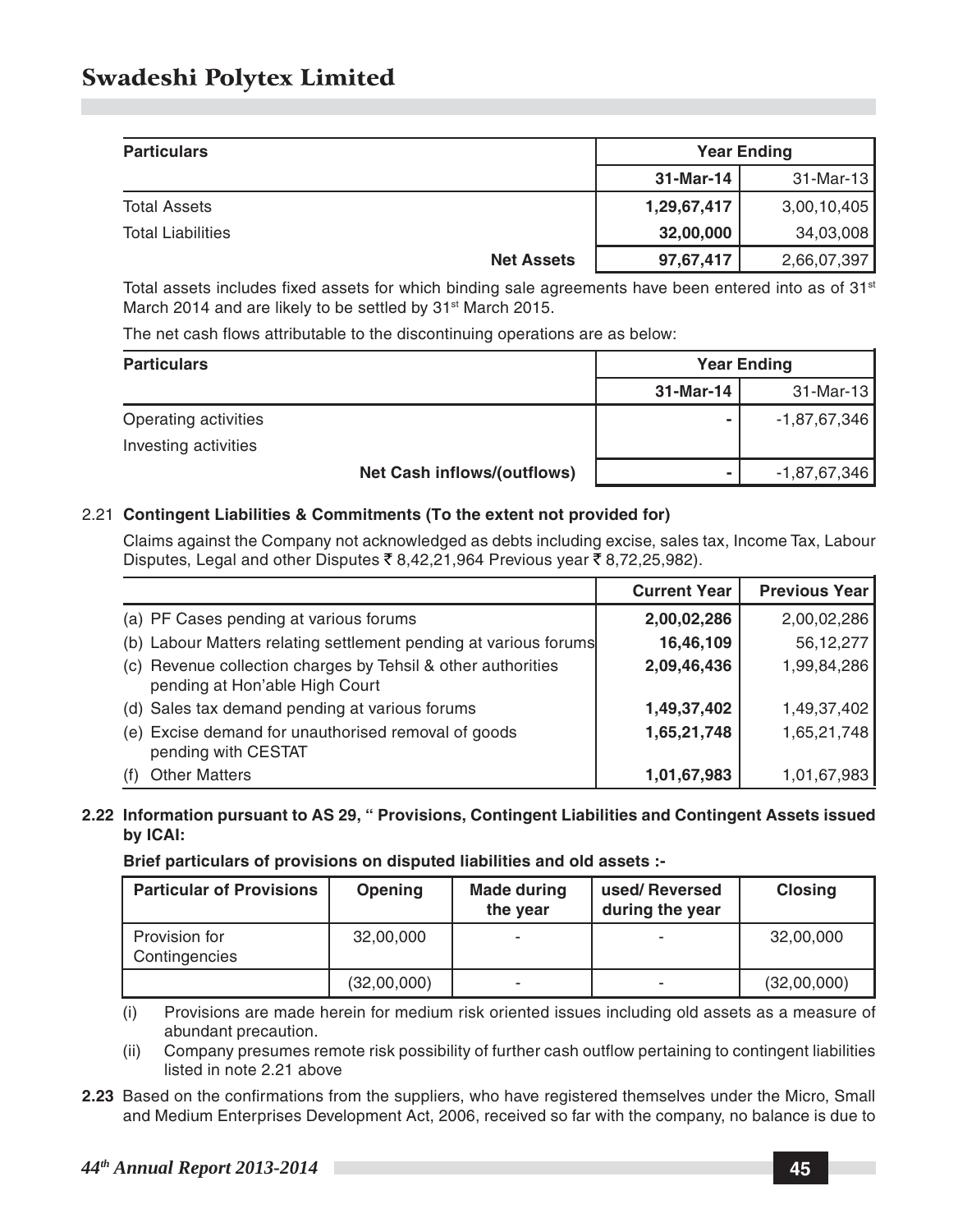Micro & Small Enterprises as defined under the Micro, Small and Medium Enterprises Development Act, 2006 as on 31<sup>st</sup> March 2014. Further during the year no interest has been paid or payable under the terms of the said Act.

- **2.24** Balances appearing for few inoperative bank accounts, Trade Receivable and Payables, loans & advances and Short term unsecured borrowing are subject to confirmation, reconciliation and adjustments, if any.
- **2.25** During the year company has signed a Memorandum of Understanding concluding the renegotiation proceedings with both the secured lenders and necessary accounting effect arising out of the same has been shown under the Interest on borrowings in the note 2.18 of financial cost. Independent year end confirmations are awaited from the lenders.
- **2.26** Company has started developing the Plots as per the approved plan of UPSIDC and accordingly has incurred an expediture of  $\bar{\tau}$  19,70,444 (excluding write back of  $\bar{\tau}$  31,37,718) (Previous year  $\bar{\tau}$  57,44,738), which is allocated proportionately on the saleable area and unallocated portion made a part of stock in Trade.
- **2.27** Related Party disclosure in accordance with the Accounting Standard-18, issued by the Institute of Chartered Accountants of India is given below:
	- **(1) Associates :** National Textile Corporation Ltd. ( Holding more than 20% shareholding in the company) Nature of Transactions : Unsecured Loan taken and outstanding  $\qquad \qquad : \xi$  2,30,21,497 (Previous Year  $\xi$  2,30,21,497) as on 31.03.2014
	- **(2) Associates :** Paharpur Cooling Towers Ltd. ( Holding indirectly more than 20% shareholding in the company) **Nature of Transactions :**

| <b>Nature Of Transactions.</b>                       |                         |                                  |
|------------------------------------------------------|-------------------------|----------------------------------|
| Reimbursement for various expenses                   | : ₹33,34,098            | (Previous Year ₹ 17,98,646/-)    |
| Unsecured Loan repaid                                | : ₹ Nil                 | (Previous Year ₹ NIL)            |
| Interest net off reversal on MOU                     | : $(2, 5, 40, 62, 485)$ | (Previous Year ₹ 11,72,28,528/-) |
| Secured Loan repaid                                  | :そ Nil                  | (Previous Year ₹ NIL)            |
| Outstanding Balance as on 31.03.2014                 |                         |                                  |
| Secured Loan Taken                                   | : ₹23,63,20,999         | (Previous Year ₹ 23,63,20,999/-) |
| Interest Accrued & Due on 31,03,2014                 | : ₹1,27,17,827          | (Previous Year ₹ 11,43,33,929/-) |
| Interest Accrued & Not Due on 31.03.2014 : ₹4.91.255 |                         | (Previous Year ₹ NIL)            |

- **2.28** Considering the development agreement and the provisions as specified in the Accounting Standard-22 "Accounting for taxes on Income" issued by the Institute of Chartered Accountants of India, the company has recognised Deferred Tax assets (DTA) based on the principle of virtual certainty.
- **2.29** The Company has claimed losses in the return filed for subsequent years till Assessment years 2013 2014 and is of the view that the same will be available for set off against future profits. In view of the losses and unabsorbed depreciation and based on the legal opinion obtained by the company, no provision for tax has been considered necessary in the accounts.

#### **2.30 Segment Information**

The primary segment reporting format is determined to be the business segment as the company's risks and rate of return are affected predominantly by difference in business line. Based on these lines, company has identified Trading of fabric, Sale of leasehold plots rights and discontinued business as business segments. The details of the segment revenue, expenses, assets, liabilities and capital employed are given here under: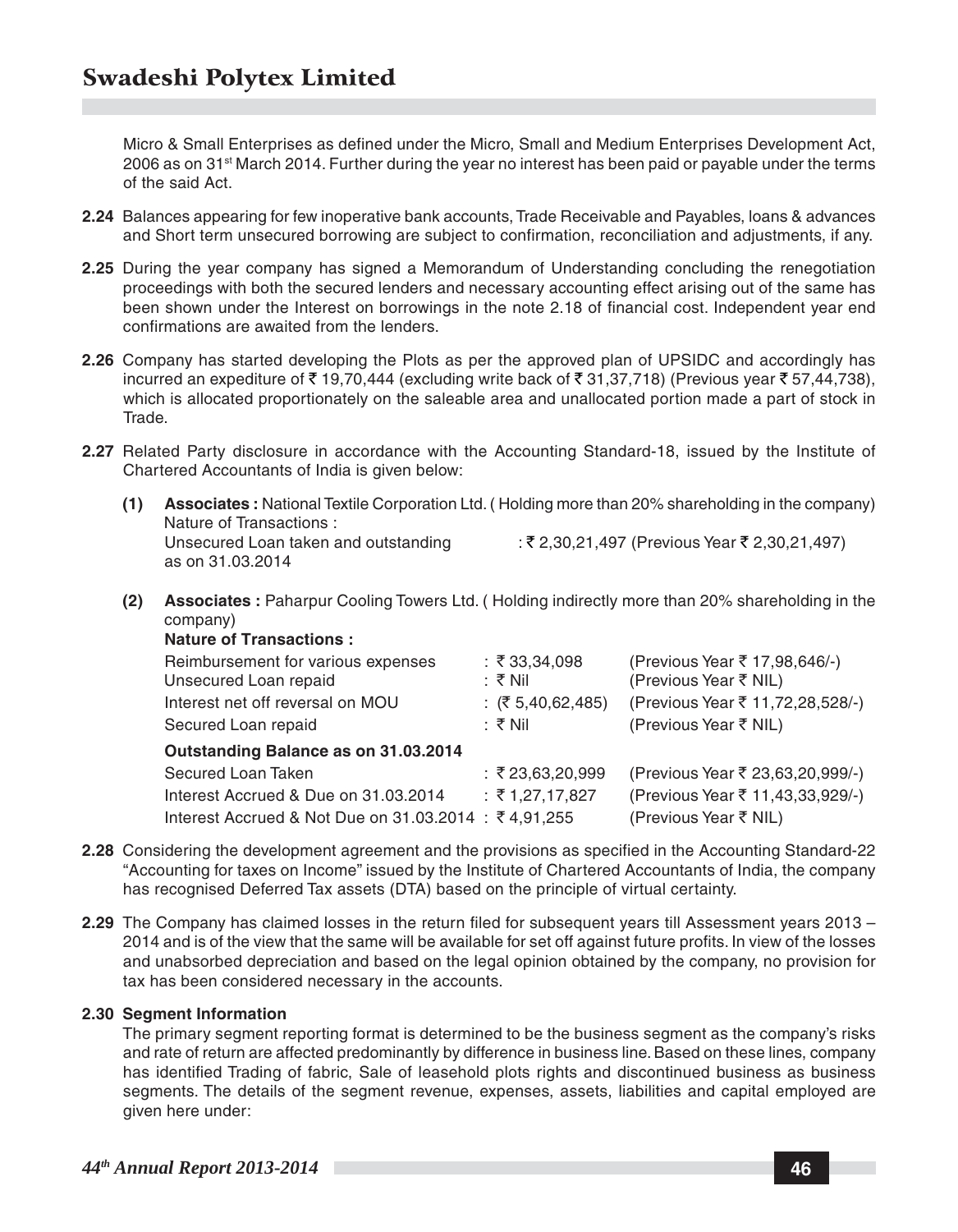| <b>Particulars</b>                                                          | Current year ended (31/03/2014) |                |                                    |                 |                | Previous year ended (31/03/2013) |                                           |                    |
|-----------------------------------------------------------------------------|---------------------------------|----------------|------------------------------------|-----------------|----------------|----------------------------------|-------------------------------------------|--------------------|
|                                                                             | Real<br><b>Estate</b>           | <b>Trading</b> | <b>Discontinuing</b><br>Operations | Total           | Real<br>Estate | Trading                          | <b>Discontinuing</b><br><b>Operations</b> | Total              |
| <b>Segment Revenue</b>                                                      |                                 |                |                                    |                 |                |                                  |                                           |                    |
| <b>Real Estate</b>                                                          | 6,49,75,980                     | ٠              |                                    | 6.49.75.980     | 13,92,12,220   | 26.38.601                        |                                           | 14.18.50.821       |
| Total                                                                       | 6,49,75,980                     |                |                                    | 6,49,75,980     | 13,92,12,220   | 26.38.601                        |                                           | 14, 18, 50, 821    |
| Less: Inter Segment revenue                                                 |                                 |                |                                    |                 |                |                                  |                                           |                    |
| Net Sales/Income from Operations                                            | 6,49,75,980                     | ٠              |                                    | 6,49,75,980     | 13,92,12,220   | 26,38,601                        |                                           | 14, 18, 50, 821    |
| <b>Segment Results Profit/(Loss)</b><br>before tax and interest             | 6,10,79,298                     |                |                                    | 6,10,79,298     | 13,36,06,876   | 1,07,707                         |                                           | 13,37,14,583       |
| Less:                                                                       |                                 |                |                                    |                 |                |                                  |                                           |                    |
| Finance Cost                                                                | ٠                               |                |                                    | $-3,46,15,864$  |                |                                  |                                           | $-11,99,37,660$    |
| Unallocable expenditure<br>(including exceptional items)                    |                                 |                |                                    | $-1,98,91,656$  |                |                                  |                                           | $-1,65,98,417$     |
| Unallocable income<br>(including exceptional items)                         |                                 |                |                                    | 83,95,797       |                |                                  |                                           | 10,95,025          |
| <b>Total Profit/(Loss) before Tax</b>                                       |                                 |                |                                    | 1,49,67,575     |                |                                  |                                           | $-17,26,469$       |
| <b>Capital Employed (Segment</b><br><b>Assets less Segment Liabilities)</b> |                                 |                |                                    |                 |                |                                  |                                           |                    |
| <b>Total Capital Employed</b><br>in segments                                | $-2,98,36,312$                  |                |                                    | $-2,98,36,312$  | 16,42,30,101   | 26,38,601                        | 2,66,07,397                               | 19,34,76,100       |
| Add: unallocable corporate<br>assets less liabilities                       |                                 |                |                                    | $-53,35,40,635$ |                |                                  |                                           | $-77, 18, 20, 621$ |
| <b>Total Capital Employed</b><br>in the company                             |                                 |                |                                    | $-56,33,76,947$ |                |                                  |                                           | $-57,83,44,521$    |

**2.31 The figures reported in financial statements have been rounded off to the nearest rupee and have been regrouped and rearranged where ever necessary.**

#### **2.32 Information regarding Goods Traded**

| <b>Particulars</b>              | <b>OPENING</b>         |                    | <b>PURCHASE</b> |               | <b>SALE</b> |                | <b>CLOSING</b> |               |
|---------------------------------|------------------------|--------------------|-----------------|---------------|-------------|----------------|----------------|---------------|
|                                 | Qty.                   | Value              | Qty.            | Value         | Qty.        | Value          | Qty.           | Value         |
| Lease Plots rights (Qty in SQM) | .99.108.30             | 6,97,47,239        |                 |               | 7923.9      | 6.49.75.980    | 1.91.184.40    | 6,58,50,557   |
|                                 | (2, 16, 084.8)         | (6,96,07,845)      | $-1$            | ٠.            | (16.976.5)  | (13,92,12,220) | 1.99.108.3)    | (6,97,47,239) |
| Fabric                          |                        | ٠                  | ۰               |               | ۰           |                |                |               |
|                                 | $\left( \cdot \right)$ | $(\textnormal{-})$ | (41724 Mtr)     | (25, 30, 895) | (41724 Mtr) | (26, 38, 601)  | $(-)$          | $(-)$         |

**Note:** Figures in brackets represent previous year figures

As per our report of even date attached For **Sanmarks & Associates** Chartered Accountants Firm Regn. No. 003343N

Place : Faridabad Camp: Ghaziabad Date: 29<sup>th</sup> April, 2014

Sd/- Sd/- **S.K. Bansal (P. C. Vaish) (B. Mehrotra)** Partner Director Director Director Director Director Director Director Director

M No. - 082242 (DIN No. 03440470) (DIN No. 03279399)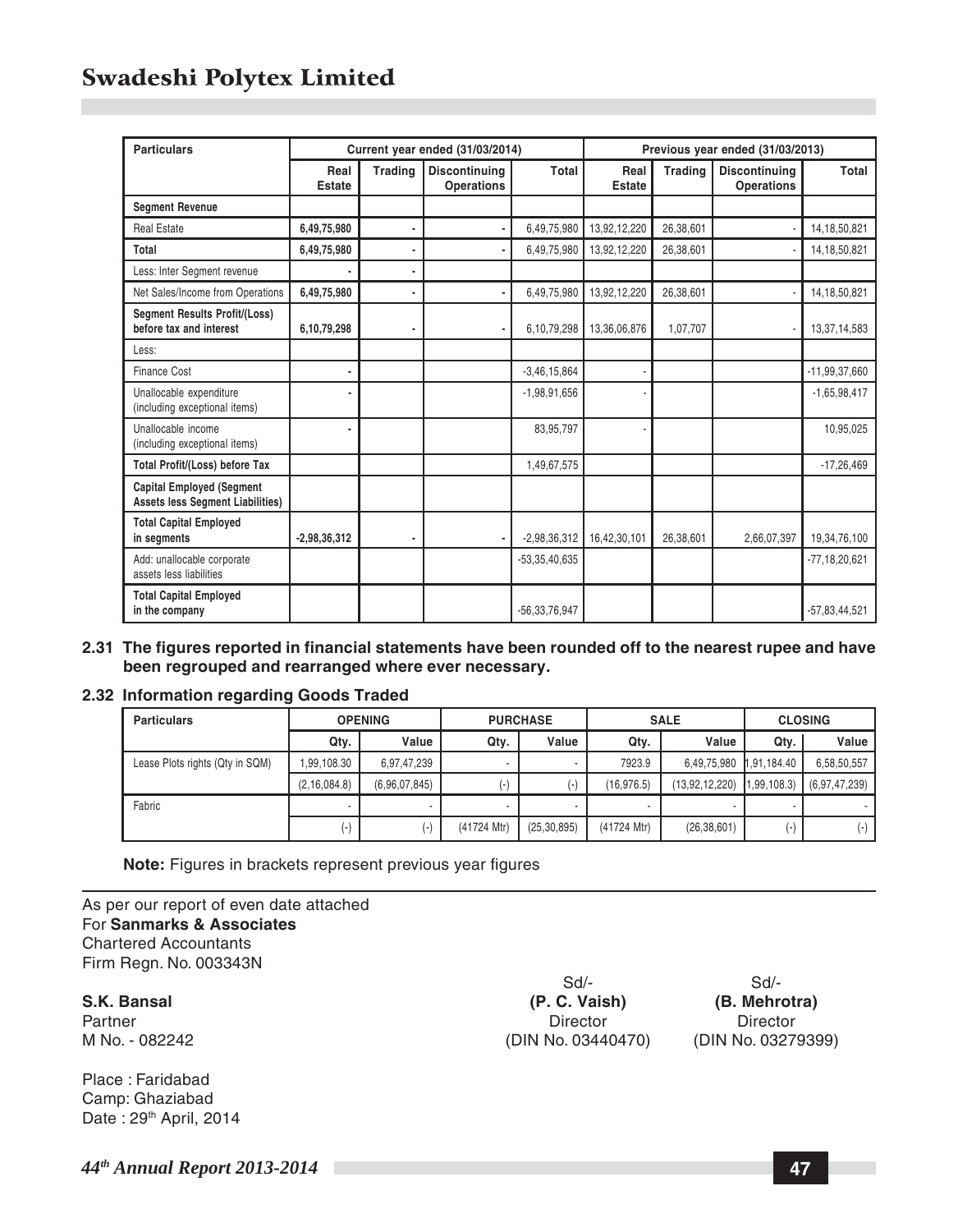| <b>NOTES</b> |
|--------------|
|              |
|              |
|              |
|              |
|              |
|              |
|              |
|              |
|              |
|              |
|              |
|              |
|              |
|              |
|              |
|              |
|              |
|              |
|              |
|              |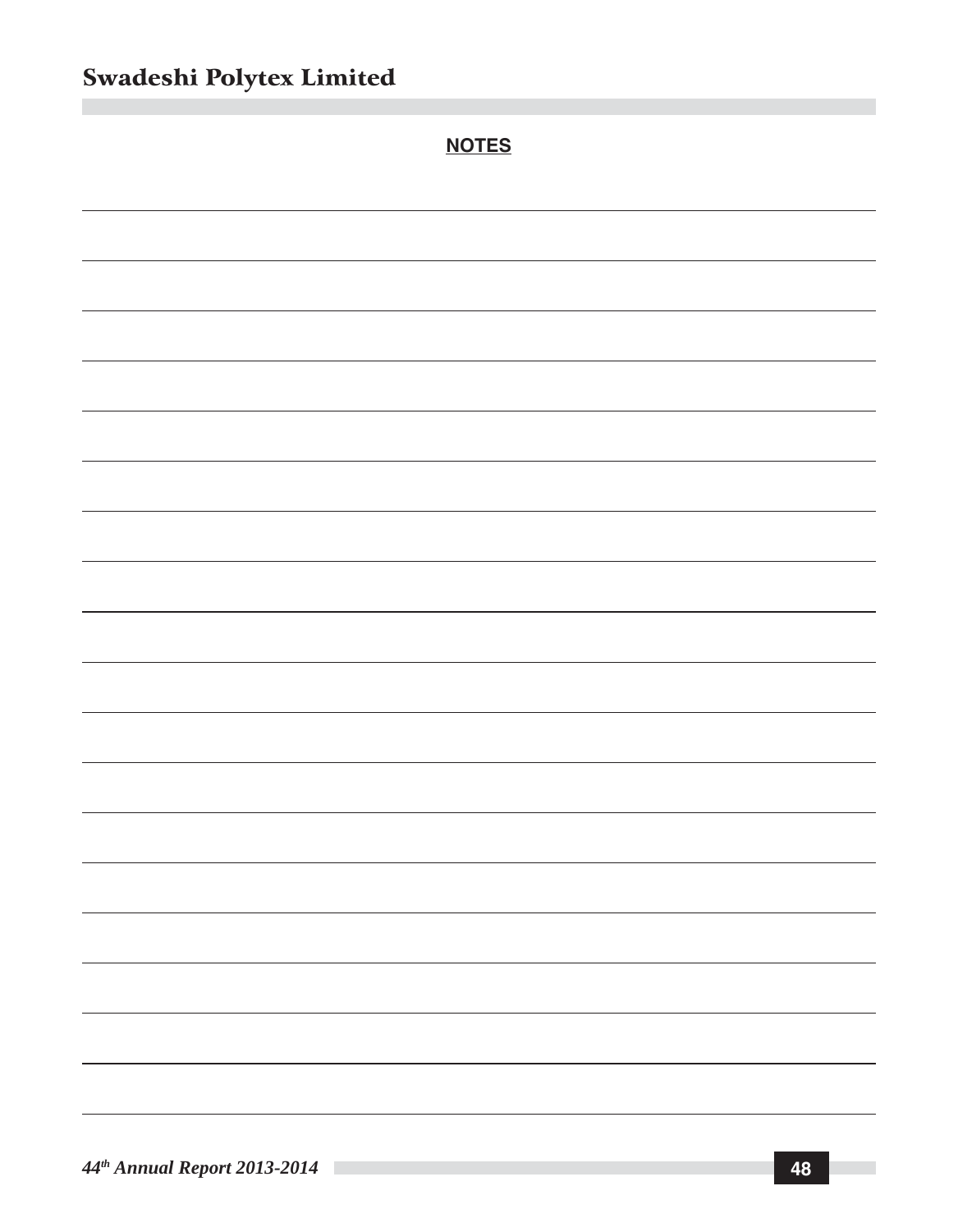#### **PROXY FORM**

**Form No. MGT-11**

*[Pursuant to section 105(6) of the Companies Act, 2013 and rule 19(3) of the Companies (Management and Administration) Rules, 2014]*

## Swadeshi Polytex Limited

**CIN: L25209UP1970PLC003320 Registered Office: New Kavi Nagar, Industrial Area, Ghaziabad - 201 002 (UP)**

| Name of the member(s) |       |  |
|-----------------------|-------|--|
| Registered address    |       |  |
| E-mail id             |       |  |
| Folio no./Client Id   | DP Id |  |

as my/our proxy to attend and vote (on a poll) for me/us and on my/our behalf at the 44<sup>th</sup> Annual general meeting of the company, to be held on Thursday, the 25<sup>th</sup> day of September, 2014 at 11.00 a.m. at the Registered Office New Kavi Nagar, Industrial Area, Ghaziabad - 201 002 (UP) and at any adjournment thereof in respect of such resolutions as are indicated below: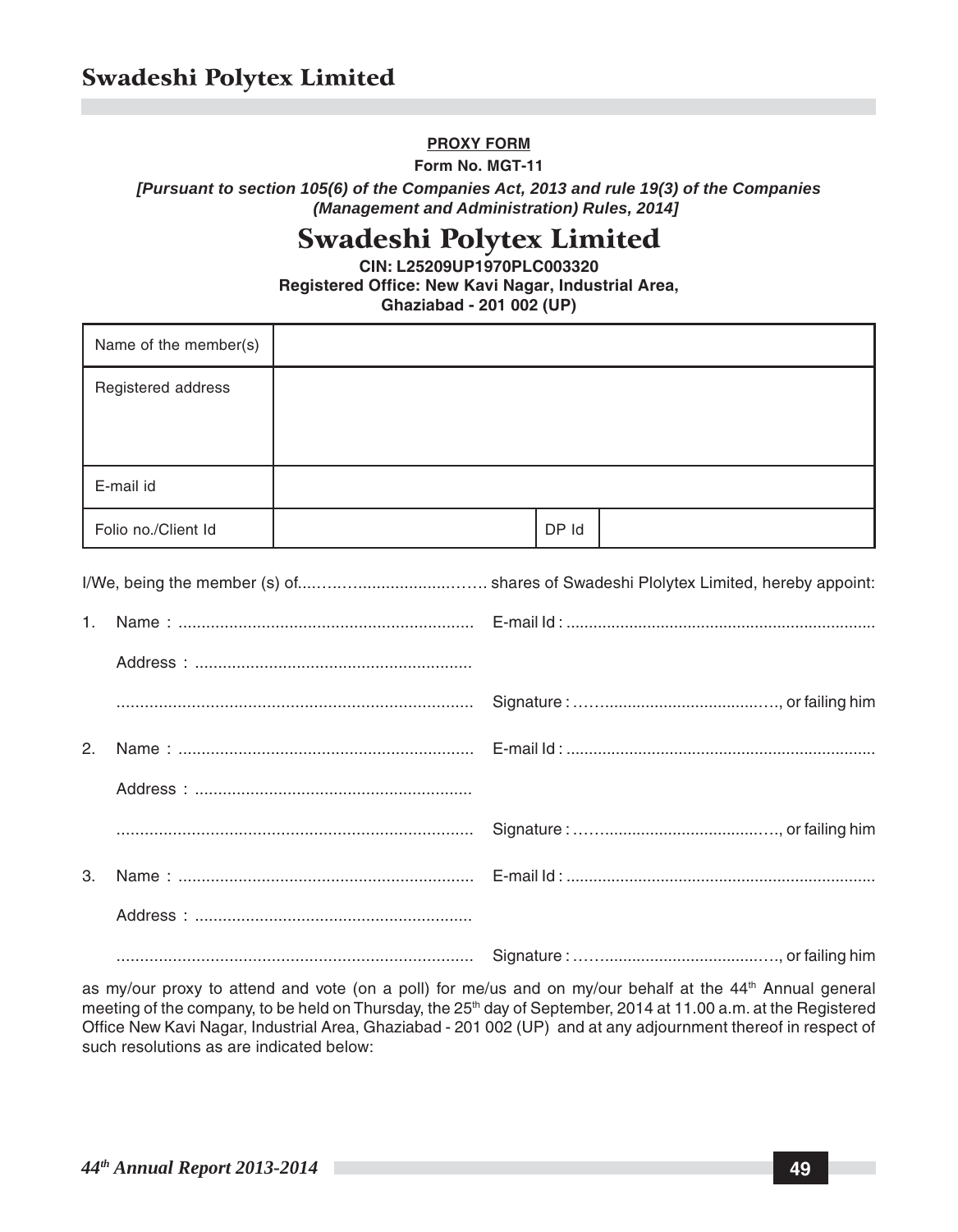\*\* I wish my above Proxy to vote in the manner as indicated in the box below:

| S.No.          | <b>Resolution</b>                                                                                                                                                                                                                                      | For | Against |
|----------------|--------------------------------------------------------------------------------------------------------------------------------------------------------------------------------------------------------------------------------------------------------|-----|---------|
| 1.             | To receive, consider and adopt the Audited Balance Sheet as at 31 <sup>st</sup> March,<br>2014 and the Statement of Profit and Loss Account of the Company ended as<br>on that date together with Report of Board of Directors' and Auditors' thereon. |     |         |
| 2.             | To appoint a Director in place of Mr. Gaurav Swarup (DIN 00374298), who<br>retires by rotation and being eligible, offers himself for re-appointment.                                                                                                  |     |         |
| 3.             | To appoint a Director in place of Mr. Shamsher Bahadur Singh Kathpal (DIN<br>03225016), who retires by rotation and being eligible, offers himself for re-<br>appointment.                                                                             |     |         |
| 4.             | To Appoint Auditors of the Company                                                                                                                                                                                                                     |     |         |
| 5.             | Appointment of Mr. Atul Seksaria (DIN 00028099) as an Independent Director<br>of the Company                                                                                                                                                           |     |         |
| 6.             | Appointment of Mr. Yezdezard Jehangir Dastoor (DIN 00788485) as an<br>Independent Director of the Company                                                                                                                                              |     |         |
| 7 <sub>1</sub> | Appointment of Mr. Niranjan Kumar Gupta (DIN 00923080) as an Independent<br>Director of the Company                                                                                                                                                    |     |         |
| 8.             | Appointment of Mr. Naveen Aggarwal (DIN 00936395) as an Independent<br>Director of the Company                                                                                                                                                         |     |         |
| 9.             | Appointment of Mr. Shyam Sunder Madan (DIN 02427885) as an Independent<br>Director of the Company                                                                                                                                                      |     |         |
| 10.            | Amendment of Articles of Association                                                                                                                                                                                                                   |     |         |

Signed this.....................day of……… 2014.

Signature of shareholder ……………………. Signature of Proxy holder(s) ……………

#### **Notes:**

- (1) This form of proxy in order to be effective should be duly completed and deposited at the Registered Office of the Company not less than 48 hours before the commencement of the meeting.
- (2) A Proxy need not be a member of the Company.
- (3) A person can act as a proxy on behalf of members not exceeding fifty and holding in the aggregate not more than 10% of the total share capital of the Company carrying voting rights. A member holding more than 10% of the total share capital of the Company carrying voting rights may appoint a single person as proxy and such person shall not act as a proxy for any other person or shareholder.
- \*\*(4) This is only optional. Please put a 'X' in the appropriate column against the resolutions indicated in the Box. If you leave the 'For' or 'Against' column blank against any or all the resolutions, your Proxy will be entitled to vote in the manner as he/she thinks appropriate.
	- (5) Appointing a proxy does not prevent a member from attending the meeting in person if he so wishes.
	- (6) In the case of joint holders, the signature of any one holder will be sufficient, but names of all the joint holders should be stated.